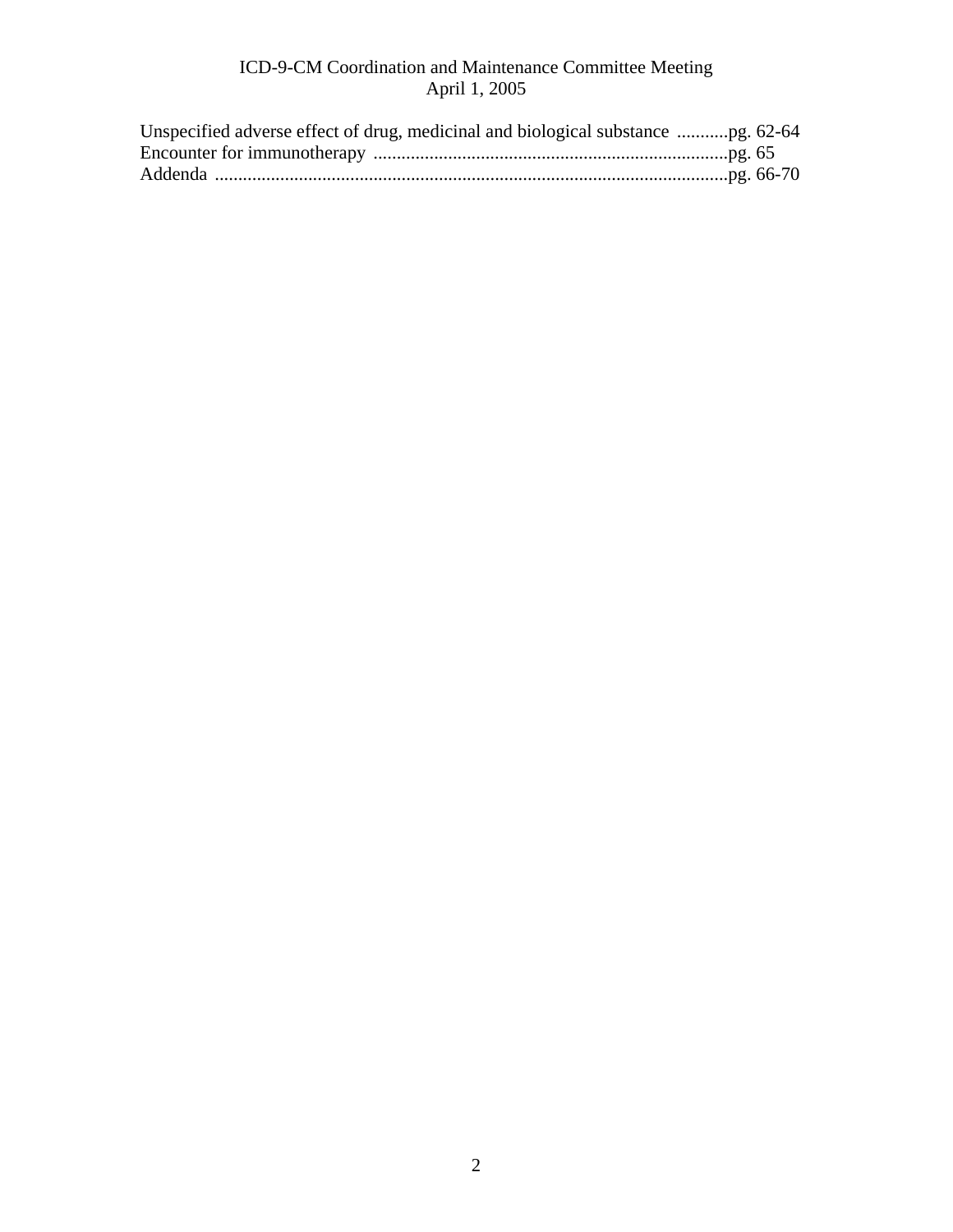# **ICD-9-CM TIMELINE**

A timeline of important dates in the ICD-9-CM process is described below:

| August 11, 2004              | Hospital Inpatient Prospective Payment System final rule<br>published in the Federal Register as mandated by Public Law 99-<br>509. The rule can be accessed at:<br>http://www.cms.hhs.gov/providers/hipps/frnotices.asp                                                                                                                                   |
|------------------------------|------------------------------------------------------------------------------------------------------------------------------------------------------------------------------------------------------------------------------------------------------------------------------------------------------------------------------------------------------------|
| October 1, 2004              | New ICD-9-CM codes are implemented.                                                                                                                                                                                                                                                                                                                        |
| October 7-8, 2004            | ICD-9-CM Coordination and Maintenance Committee Meeting                                                                                                                                                                                                                                                                                                    |
| October 2004                 | Summary report of the Procedure part of the October 7-8, 2004<br>ICD-9-CM Coordination and Maintenance Committee meeting<br>posted on CMS homepage at -<br>http://www.cms.hhs.gov/paymentsystems/icd9                                                                                                                                                      |
|                              | Summary report of the Diagnosis part of the October 7-8, 2004<br>ICD-9-CM Coordination and Maintenance Committee meeting<br>report posted on NCHS homepage at -<br>http://www.cdc.gov/nchs/icd9.htm                                                                                                                                                        |
| March $31 -$ April 1<br>2005 | ICD-9-CM Coordination and Maintenance Committee meeting.<br>Those who wish to attend the ICD-9-CM Coordination and<br>Maintenance Committee meeting must have registered for the<br>meeting online by March 25, 2005. You must bring an official<br>form of picture identification (such as a drivers license) in order to<br>be admitted to the building. |
| April 15, 2005               | Deadline for receipt of public comments on proposed code<br>revisions discussed at the March 31 and April 1, 2005 ICD-9-CM<br>Coordination and Maintenance Committee meetings for<br>implementation on October 1, 2005.                                                                                                                                    |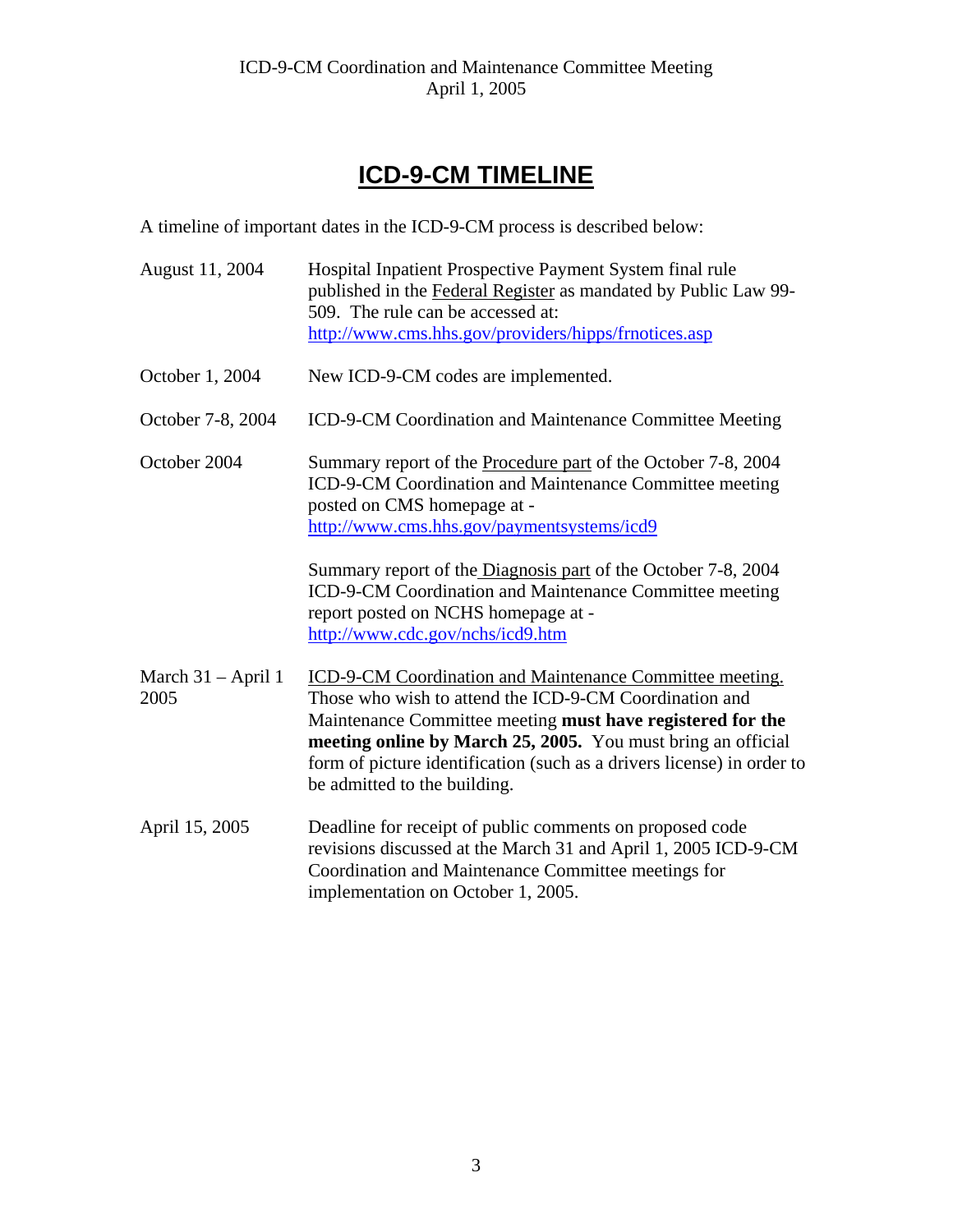| April 2005     | Notice of Proposed Rulemaking to be published in the Federal<br>Register as mandated by Public Law 99-509. This notice will<br>include the final ICD-9-CM diagnosis and procedure codes for the<br>upcoming fiscal year. It will also include proposed revisions to the<br>DRG system on which the public may comment. The proposed<br>rule can be accessed at:<br>http://www.cms.hhs.gov/providers/hipps/frnotices.asp |
|----------------|-------------------------------------------------------------------------------------------------------------------------------------------------------------------------------------------------------------------------------------------------------------------------------------------------------------------------------------------------------------------------------------------------------------------------|
| April 2005     | Summary report of the <b>Procedure part</b> of the March 31, 2005 ICD-<br>9-CM Coordination and Maintenance Committee meeting will be<br>posted on CMS homepage as follows:<br>http://www.cms.hhs.gov/paymentsystems/icd9                                                                                                                                                                                               |
|                | Summary report of the Diagnosis part of the April 1, 2005 ICD-9-<br>CM Coordination and Maintenance Committee meeting report will<br>be posted on NCHS homepage as follows:<br>http://www.cdc.gov/nchs/icd9.htm                                                                                                                                                                                                         |
| June 2005      | Final addendum posted on web pages as follows:<br>Diagnosis addendum at - http://www.cdc.gov/nchs/icd9.htm<br>Procedure addendum at -<br>http://www.cms.hhs.gov/paymentsystems/icd9                                                                                                                                                                                                                                     |
| July 29, 2005  | Those members of the public requesting that topics be discussed at<br>the September $29 - 30$ , 2005 ICD-9-CM Coordination and<br>Maintenance Committee meeting must have their requests to CMS<br>for procedures and NCHS for diagnoses.                                                                                                                                                                               |
| August 1, 2005 | Hospital Inpatient Prospective Payment System final rule to be<br>published in the Federal Register as mandated by Public Law 99-<br>509. This rule will also include all the final codes to be<br>implemented on October 1, 2005. This rule can be accessed at:<br>http://www.cms.hhs.gov/providers/hipps/frnotices.asp                                                                                                |
| August 2005    | Tentative agenda for the Procedure part of the September $29 - 30$ ,<br>2005 ICD-9-CM Coordination and Maintenance Committee<br>meeting will be posted on CMS homepage at -<br>http://www.cms.hhs.gov/paymentsystems/icd9                                                                                                                                                                                               |
|                | Tentative agenda for the Diagnosis part of the September $29 - 30$ ,<br>2005 ICD-9-CM Coordination and Maintenance Committee<br>meeting will be posted on NCHS homepage at -<br>http://www.cdc.gov/nchs/icd9.htm                                                                                                                                                                                                        |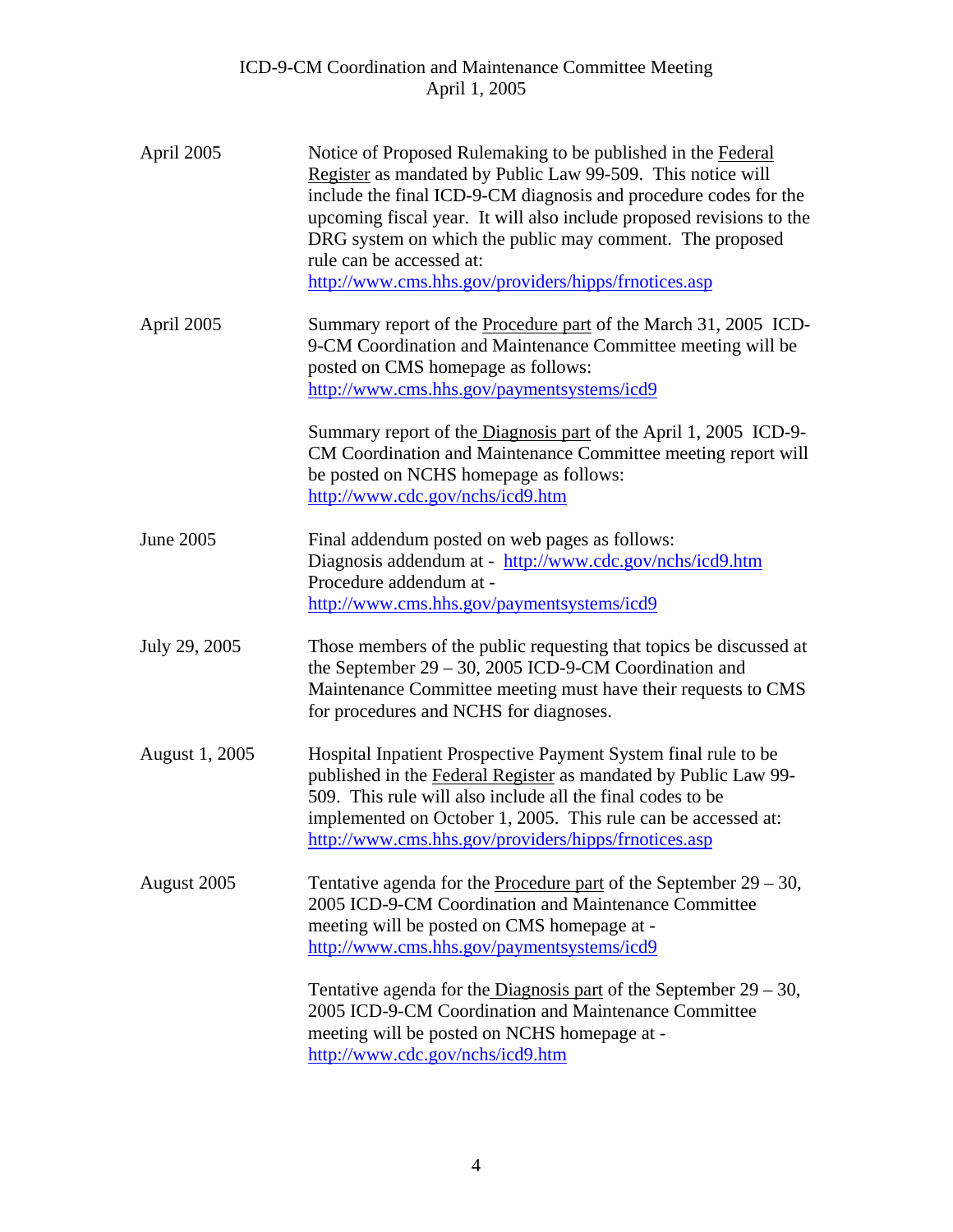| Federal Register notice for the September $29 - 30$ , 2005 ICD-9- |
|-------------------------------------------------------------------|
| CM Coordination and Maintenance Committee Meeting will be         |
| published. This will include the tentative agenda.                |

September 23, 2005 Because of increased security requirements, those wishing to attend the **September 29 - 30, 2005** ICD-9-CM Coordination and Maintenance Committee meeting must register for the meeting online at <http://www.cms.hhs.gov/events> **Attendees must register online by September 23, 2005**; **failure to do so may result in lack of access to the meeting**.

September 29 – 30, ICD-9-CM Coordination and Maintenance Committee meeting. 2005 Those who wish to attend the ICD-9-CM Coordination and Maintenance Committee meeting **must have registered for the meeting online by September 23, 2005.** You must bring an official form of picture identification (such as a drivers license) in order to be admitted to the building. **Those who wish to have a new code considered for implementation on April 1, 2006 must make this request at the meeting and justify the need of the April 1 update to capture new technology.**

October 1, 2005 New and revised ICD-9-CM codes go into effect along with DRG changes. Final addendum posted on web pages as follows: Diagnosis addendum - <http://www.cdc.gov/nchs/icd9.htm> Procedure addendum at <http://www.cms.hhs.gov/paymentsystems/icd9>

- October 15, 2005 Deadline for receipt of public comments on proposed code revisions discussed at the September 29 – 30, 2005 ICD-9-CM Coordination and Maintenance Committee meetings for implementation on April 1, 2006 to capture new technology.
- October 2005 Summary report of the Procedure part of the September 29 30, 2005 ICD-9-CM Coordination and Maintenance Committee meeting will be posted on CMS homepage as follows: <http://www.cms.hhs.gov/paymentsystems/icd9>

Summary report of the Diagnosis part of the September  $29 - 30$ , 2005 ICD-9-CM Coordination and Maintenance Committee meeting report will be posted on NCHS homepage as follows: <http://www.cdc.gov/nchs/icd9.htm>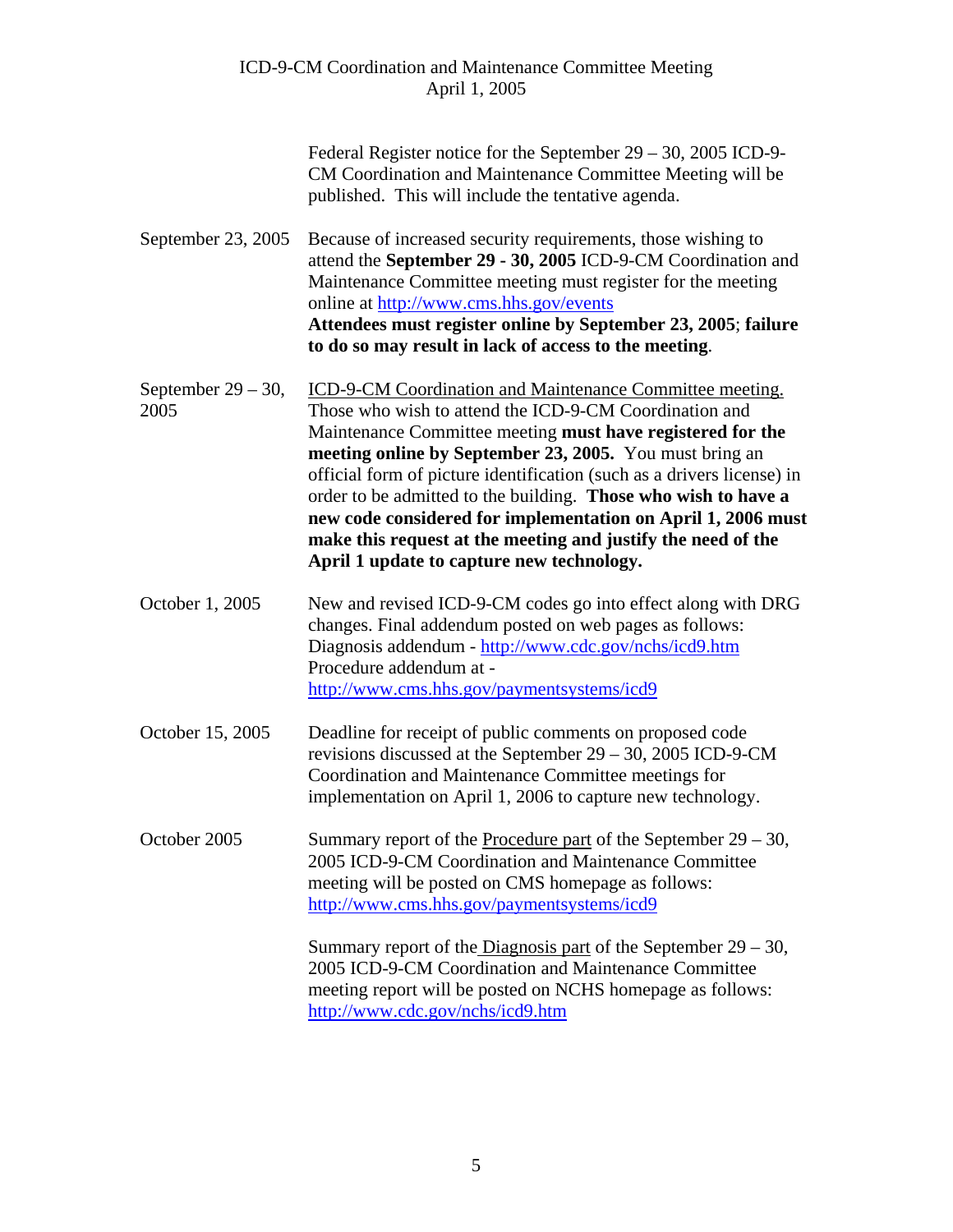| Early Nov., 2005 | Any new ICD-9-CM codes required to capture new technology<br>that will be implemented on April 1, 2006 will be announced.<br>Information on any new codes to be implemented on April 1, 2006<br>will be posted on the following websites:<br>Procedure at http://www.cms.hhs.gov/paymentsystems/icd9<br>Diagnosis addendum at http://www.cdc.gov/nchs/icd9.htm<br>Code titles at http://www.cms.hhs.gov/medlearn/icd9code.asp |
|------------------|-------------------------------------------------------------------------------------------------------------------------------------------------------------------------------------------------------------------------------------------------------------------------------------------------------------------------------------------------------------------------------------------------------------------------------|
| December 2, 2005 | Deadline for receipt of public comments on proposed code<br>revisions discussed at the March 31 and April 1, 2005 and<br>September 29 -30, 2005 ICD-9-CM Coordination and Maintenance<br>Committee meetings for implementation on October 1, 2006.                                                                                                                                                                            |
| April 1, 2006    | Any new ICD-9-CM codes required to capture new technology<br>will be implemented. Information on any new codes implemented<br>on April 1, 2006 previously posted in early November 2004 on the<br>following websites:<br>Procedures at http://www.cms.hhs.gov/paymentsystems/icd9<br>Diagnoses at http://www.cdc.gov/nchs/icd9.htm<br>Code titles at http://www.cms.hhs.gov/medlearn/icd9code.asp                             |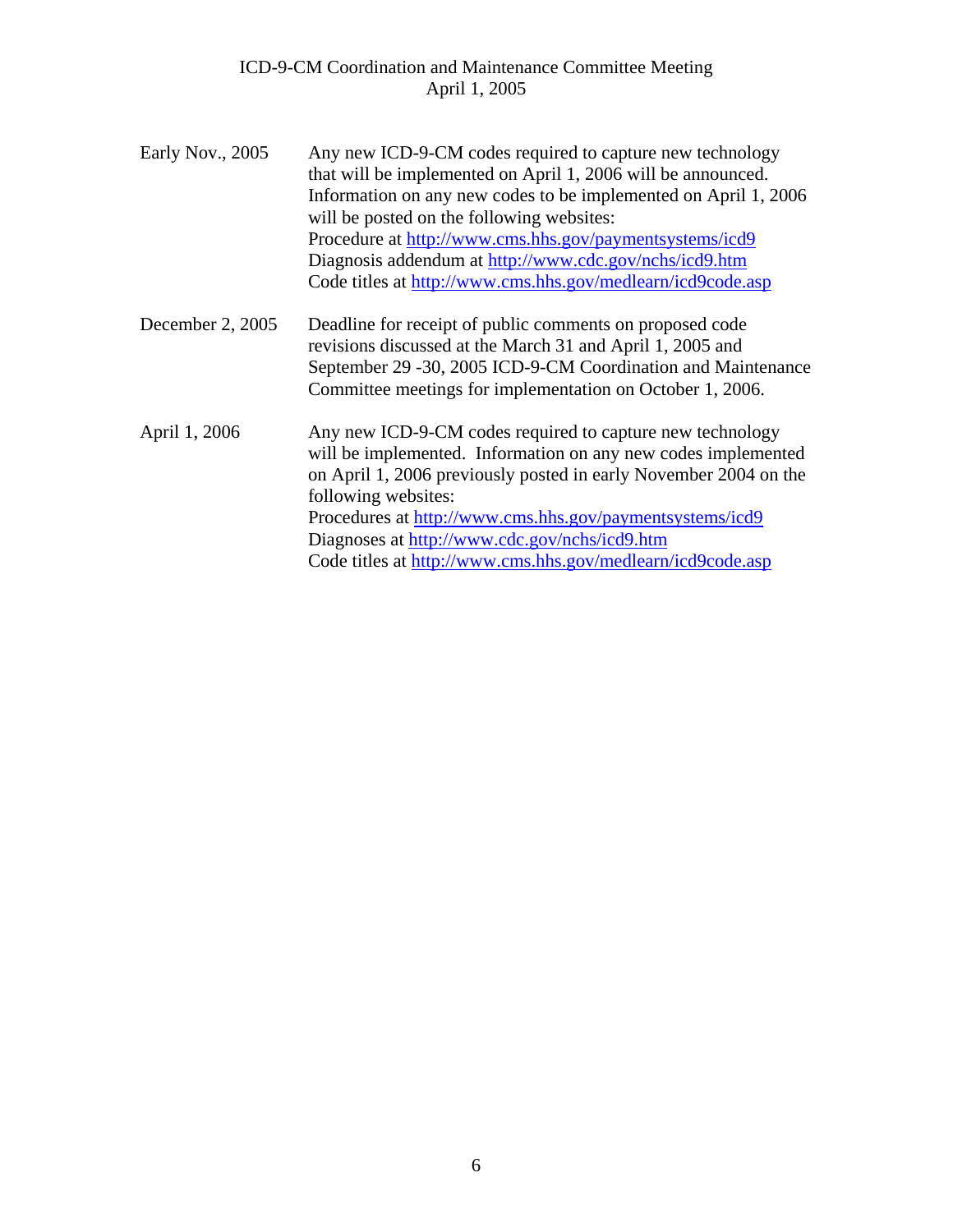Contact Information:

Mailing address:

National Center for Health Statistics ICD-9-CM Coordination and Maintenance Committee 3311 Toledo Road, Room 2402 Hyattsville, Maryland 20782

Fax: (301) 458-4022

| Donna Pickett:  | (301) 458-4434<br>E-mail: $dfp4@cdc.gov$  |
|-----------------|-------------------------------------------|
| Amy Blum:       | $(301)$ 458-4106<br>E-mail alb8@cdc.gov   |
| David Berglund  | $(301)$ 458-4095<br>E-mail $zhc2@cdc.gov$ |
| Lizabeth Fisher | $(301)$ 458-4091<br>E-mail $llw4@cdc.gov$ |

NCHS Classifications of Diseases web page: <http://www.cdc.gov/nchs/icd9.htm>

Please consult this web page for updated information.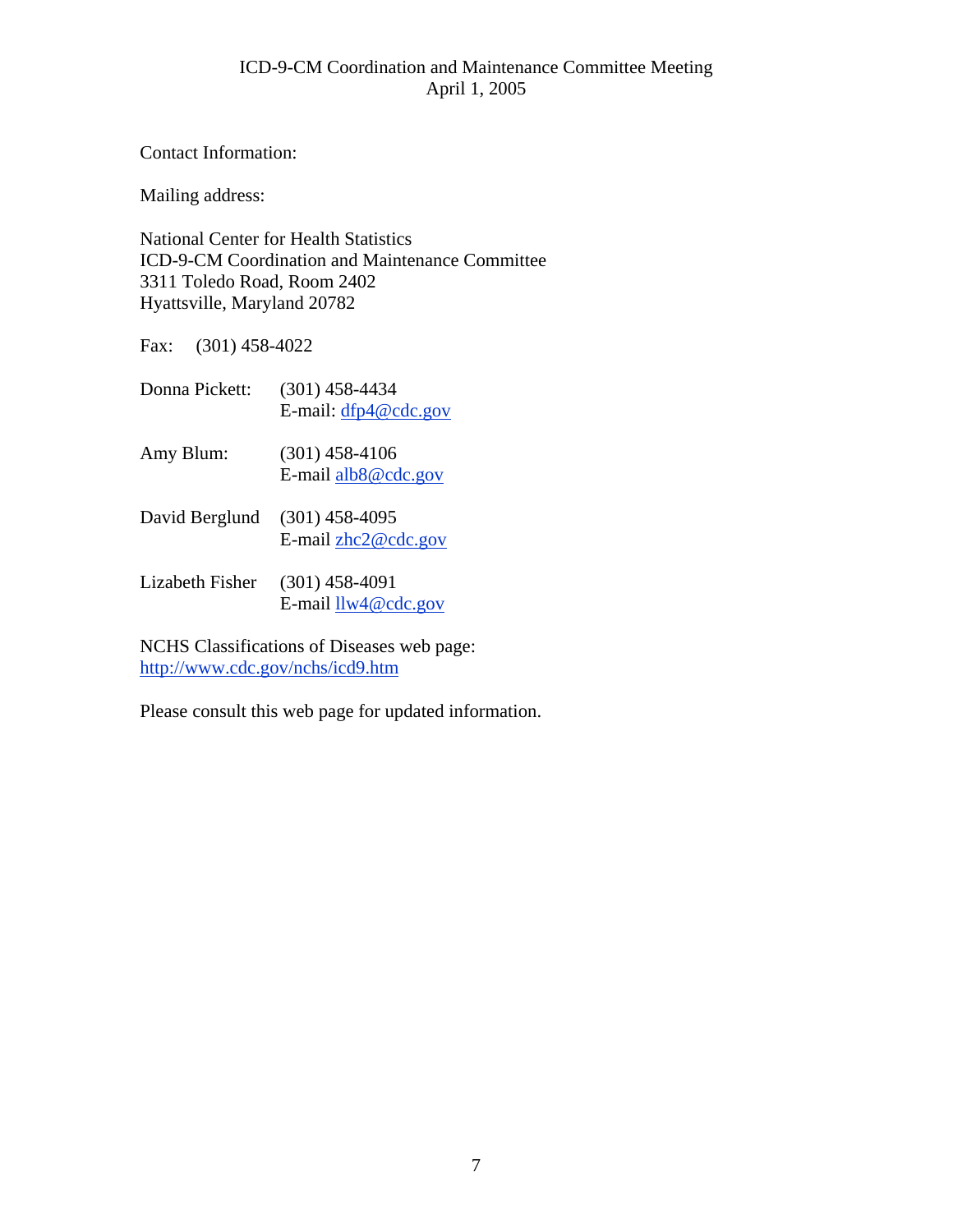Topic: Sleep disorders

In October 2004 new code proposals for insomnia, hypersomnia and sleep apnea were presented at the request of the American Academy of Sleep Medicine. The Academy has now requested that additional codes be proposed for the other sleep disorders that were not included in October, circadian rhythm sleep disorders, parasomnias, and the sleeprelated movement disorders.

The Academy has requested that these codes be combined with the sleep codes that were presented at the October 2004 C&M meeting so that they can all become effective October 1, 2005. Both the proposal as it was presented in October, and the full proposal are presented here. The full proposal includes both the codes presented in October and the new codes that are to be considered, but a new category has been created to allow for all of the sleep codes to be included together under a single category.

#### **Proposal as presented in October 2004**

|          | 291 | Alcohol-induced mental disorders                                                                  |
|----------|-----|---------------------------------------------------------------------------------------------------|
|          |     | 291.8 Other specified alcohol-induced mental disorders                                            |
| New code |     | 291.82 Alcohol-induced sleep disorders<br>Alcohol-induced hypersomnia<br>Alcohol-induced insomnia |
|          | 292 | Drug-induced mental disorders                                                                     |
|          |     | 292.8 Other specified drug-induced mental disorders                                               |
| New code |     | 292.85 Drug-induced sleep disorders<br>Drug-induced hypersomnia<br>Drug-induced insomnia          |
|          | 307 | Special symptoms or syndromes, not elsewhere classified                                           |
|          |     | 307.4 Specific disorders of sleep of nonorganic origin                                            |
| Add      |     | Excludes: organic hypersomnia (349.40-349.49)<br>organic insomnia (349.30-349.39)                 |
| Add      |     | 307.41<br>Transient disorder of initiating or maintaining<br>sleep<br>Adjustment insomnia         |
|          |     |                                                                                                   |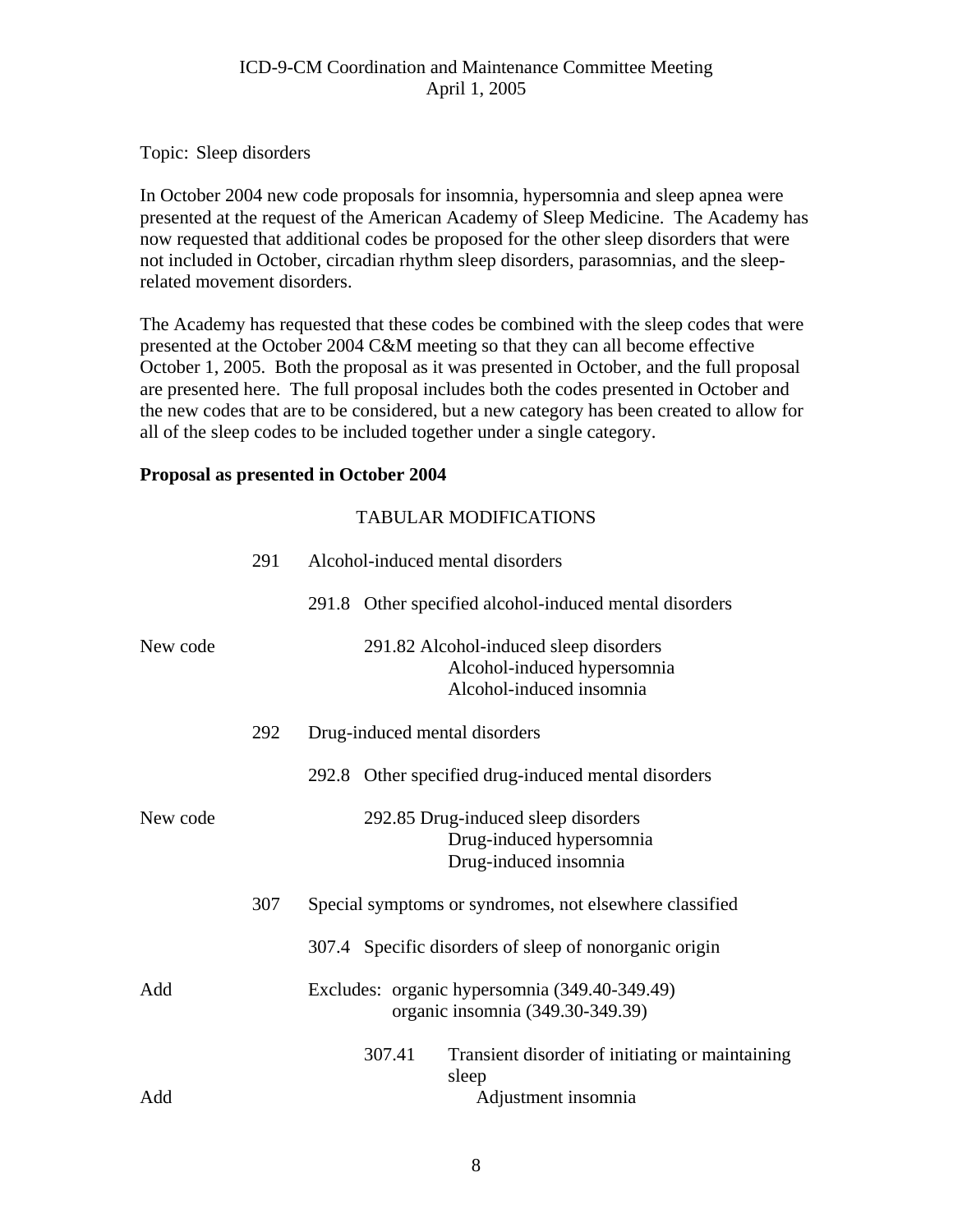|                      |     |       | 307.42             | Persistent disorder of initiating or maintaining<br>sleep                     |
|----------------------|-----|-------|--------------------|-------------------------------------------------------------------------------|
| Add                  |     |       |                    | Idiopathic insomnia                                                           |
| Add                  |     |       |                    | Paradoxical insomnia                                                          |
| Add                  |     |       |                    | Primary insomnia                                                              |
| Add                  |     |       |                    | Psychophysiological insomnia                                                  |
|                      |     |       | 307.44             | Persistent disorder of initiating or maintaining<br>wakefulness               |
| Add                  |     |       |                    | Insufficient sleep syndrome                                                   |
|                      |     |       |                    | Primary hypersomnia                                                           |
| Add                  |     |       |                    | Excludes: sleep deprivation $(V69.4)$                                         |
|                      | 349 |       |                    | Other and unspecified disorders of the nervous system                         |
| New sub-<br>category |     | 349.3 | [Organic insomnia] | Organic disorders of initiating and maintaining sleep                         |
|                      |     |       |                    | Excludes: insomnia NOS (780.52)                                               |
|                      |     |       |                    | insomnia not due to a substance or known physiological                        |
|                      |     |       |                    | condition (307.41-307.42)<br>insomnia with sleep apnea NOS (780.51)           |
| New code             |     |       | 349.30             | Organic insomnia, unspecified                                                 |
| New code             |     |       | 349.31             | Insomnia due to non-mental health condition<br>classified elsewhere           |
|                      |     |       |                    | Code first underlying condition                                               |
| New code             |     |       | 349.32             | Insomnia due to mental health condition                                       |
|                      |     |       |                    | Code first mental health condition                                            |
| Add                  |     |       |                    | Excludes: alcohol-induced insomnia (291.82)<br>drug-induced insomnia (292.85) |
| New code             |     |       | 349.39             | Other organic insomnia                                                        |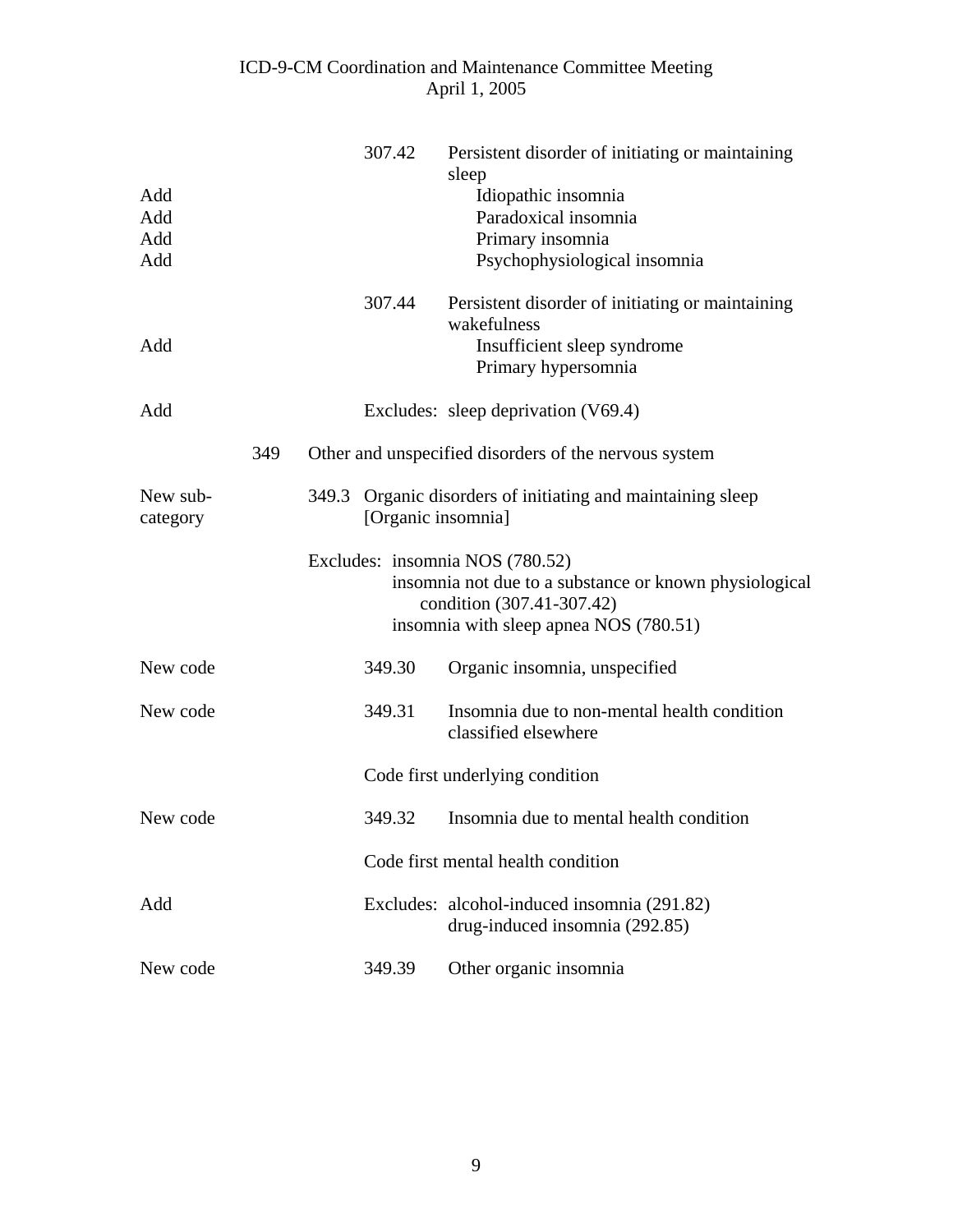| New sub-<br>category                         |  | hypersomnia]                         | 349.4 Organic disorder of excessive somnolence [Organic                                                                                                                                                 |
|----------------------------------------------|--|--------------------------------------|---------------------------------------------------------------------------------------------------------------------------------------------------------------------------------------------------------|
|                                              |  |                                      | Excludes: hypersomnia NOS (780.54)<br>hypersomnia not due to a substance or known<br>physiological condition (307.43-307.44)<br>hypersomnia with sleep apnea NOS (780.53)                               |
| New code                                     |  | 349.40                               | Organic hypersomnia, unspecified                                                                                                                                                                        |
| New code                                     |  | 349.41                               | Idiopathic hypersomnia with long sleep time                                                                                                                                                             |
| New code                                     |  | 349.42                               | Idiopathic hypersomnia without long sleep time                                                                                                                                                          |
| New code                                     |  | 349.43                               | Recurrent hypersomnia<br>Klein-Levin syndrome<br>Menstrual related hypersomnia                                                                                                                          |
| New code                                     |  | 349.44                               | Hypersomnia due to non-mental health<br>condition classified elsewhere                                                                                                                                  |
|                                              |  |                                      | Code first underlying condition                                                                                                                                                                         |
| New code                                     |  | 349.45                               | Hypersomnia due to mental health condition                                                                                                                                                              |
|                                              |  |                                      | Code first mental health condition                                                                                                                                                                      |
| Add                                          |  |                                      | Excludes: alcohol-induced hypersomnia (291.82)<br>drug-induced hypersomnia (292.85)                                                                                                                     |
| New code                                     |  | 349.49                               | Other organic hypersomnia                                                                                                                                                                               |
| New sub-<br>category                         |  | 349.5 Organic sleep apnea            |                                                                                                                                                                                                         |
|                                              |  |                                      | Excludes: Cheyne-Stokes breathing (786.04)<br>hypersomnia with sleep apnea NOS (780.53)<br>insomnia with sleep apnea NOS (780.51)<br>sleep apnea in newborn (770.81-770.82)<br>sleep apnea NOS (780.57) |
| New code<br>New code<br>New code<br>New code |  | 349.50<br>349.51<br>349.52<br>349.53 | Organic sleep apnea, unspecified<br>Primary central sleep apnea<br>High-altitude periodic breathing<br>Obstructive sleep apnea (adult) (pediatric)                                                      |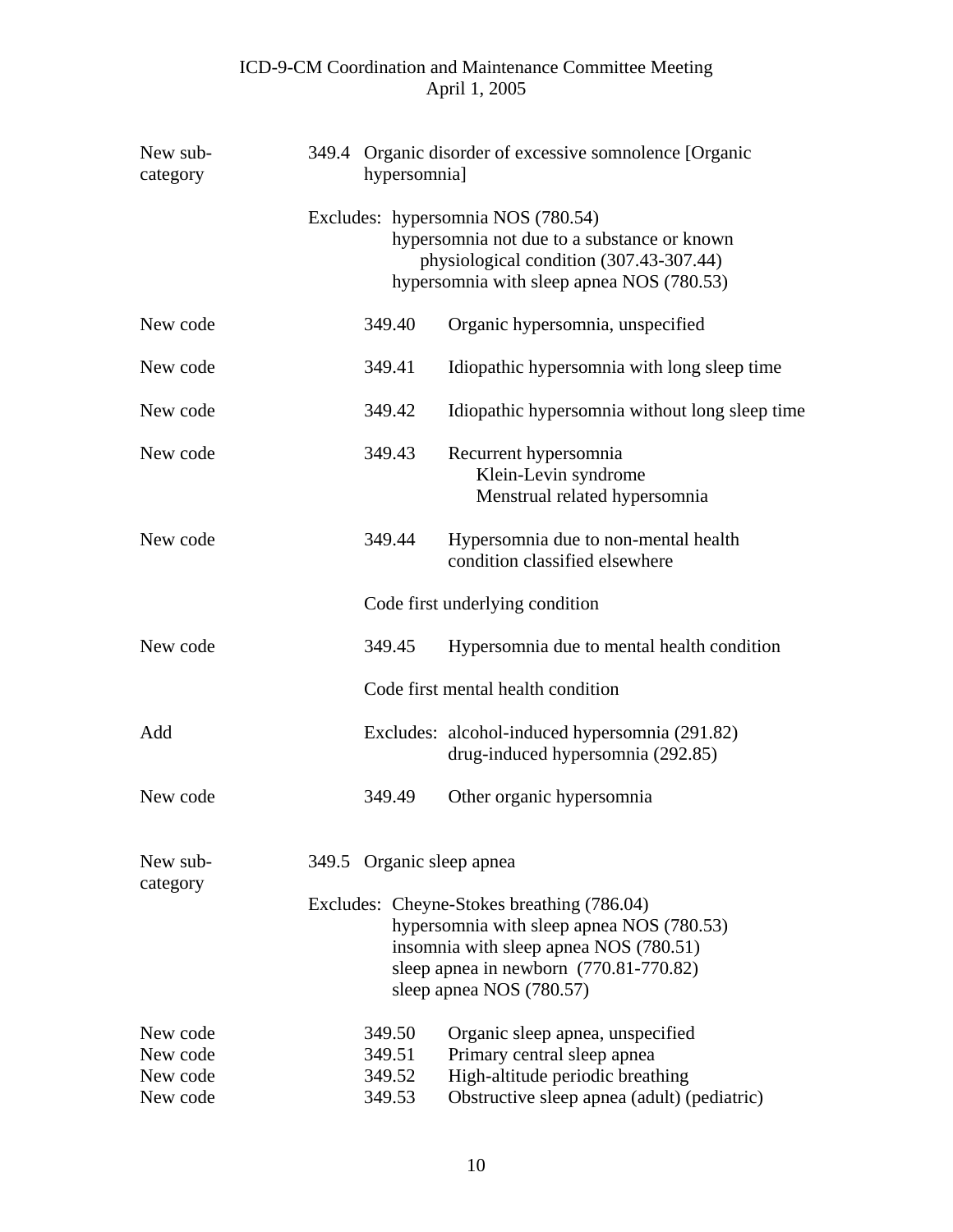| New code         |     | 349.54                        | Idiopathic sleep-related non-obstructive alveolar<br>hypoventilation<br>Sleep related hypoxia                            |
|------------------|-----|-------------------------------|--------------------------------------------------------------------------------------------------------------------------|
| New code         |     | 349.55                        | Sleep-related hypoventilation/hypoxemia in<br>conditions classifiable elsewhere                                          |
|                  |     |                               | Code first underlying condition                                                                                          |
| New code         |     | 349.56                        | Central sleep apnea in conditions classified<br>elsewhere                                                                |
|                  |     |                               | Code first underlying condition                                                                                          |
| New code         |     | 349.59                        | Other organic sleep apnea                                                                                                |
|                  | 780 | General symptoms              |                                                                                                                          |
|                  |     | 780.5 Sleep disturbances      |                                                                                                                          |
| Add              |     |                               | Excludes: organic hypersomnia (349.40-349.49)<br>organic insomnia (349.30-349.39)<br>organic sleep apnea (349.50-349.59) |
| Revise           |     | 780.51                        | Insomnia with sleep apnea, unspecified                                                                                   |
| Revise<br>Delete |     | 780.52                        | Other Insomnia, unspecified<br>Insomnia NOS                                                                              |
| Revise           |     | 780.53                        | Hypersomnia with sleep apnea, unspecified                                                                                |
| Revise           |     | 780.54                        | Other Hypersomnia, unspecified                                                                                           |
| Delete           |     |                               | Hypersomnia NOS                                                                                                          |
| Revise           |     | 780.57                        | Other and uUnspecified sleep apnea                                                                                       |
|                  | V69 | Problems related to lifestyle |                                                                                                                          |
| New code         |     |                               | V69.5 Behavioral insomnia of childhood                                                                                   |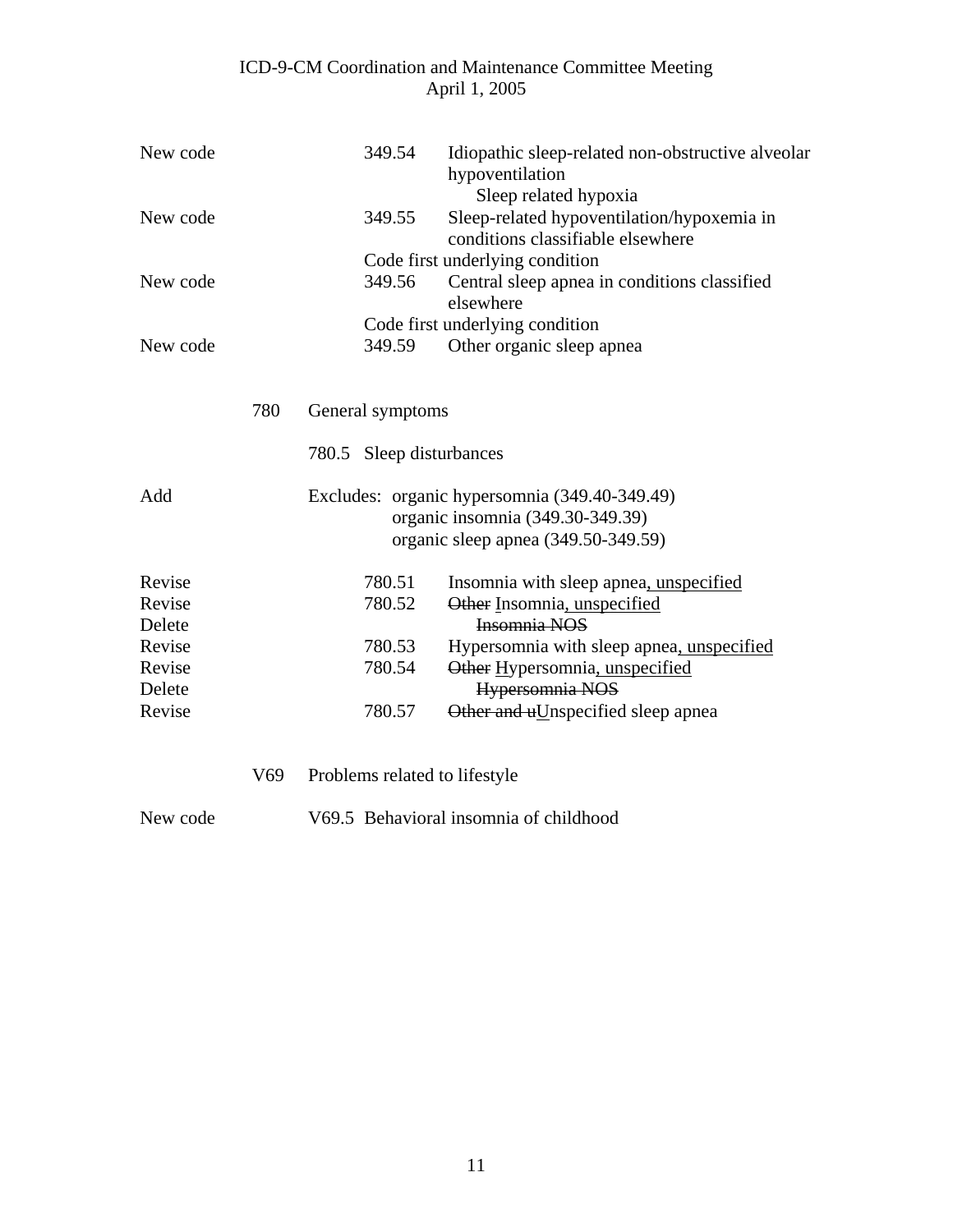## **Full proposal with new category and new subcategories**  *(Note: a code for restless leg syndrome has been removed from this proposal)*

|          | 291 | Alcohol-induced mental disorders                                                                                                                                                       |  |
|----------|-----|----------------------------------------------------------------------------------------------------------------------------------------------------------------------------------------|--|
|          |     | 291.8 Other specified alcohol-induced mental disorders                                                                                                                                 |  |
| New code |     | 291.82 Alcohol-induced sleep disorders<br>Alcohol-induced circadian rhythm sleep<br>disorders<br>Alcohol-induced hypersomnia<br>Alcohol-induced insomnia<br>Alcohol-induced parasomnia |  |
|          | 292 | Drug-induced mental disorders                                                                                                                                                          |  |
|          |     | 292.8 Other specified drug-induced mental disorders                                                                                                                                    |  |
| New code |     | 292.85 Drug-induced sleep disorders<br>Drug-induced circadian rhythm sleep disorder<br>Drug-induced hypersomnia<br>Drug-induced insomnia<br>Drug-induced parasomnia                    |  |
|          | 307 | Special symptoms or syndromes, not elsewhere classified                                                                                                                                |  |
|          |     | 307.4 Specific disorders of sleep of nonorganic origin                                                                                                                                 |  |
| Add      |     | Excludes: organic hypersomnia (327.10-327.19)<br>organic insomnia (327.00-327.09)                                                                                                      |  |
| Add      |     | 307.41<br>Transient disorder of initiating or maintaining<br>sleep<br>Adjustment insomnia                                                                                              |  |
|          |     | Persistent disorder of initiating or maintaining<br>307.42<br>sleep                                                                                                                    |  |
| Add      |     | Idiopathic insomnia                                                                                                                                                                    |  |
| Add      |     | Paradoxical insomnia                                                                                                                                                                   |  |
| Add      |     | Primary insomnia                                                                                                                                                                       |  |
| Add      |     | Psychophysiological insomnia                                                                                                                                                           |  |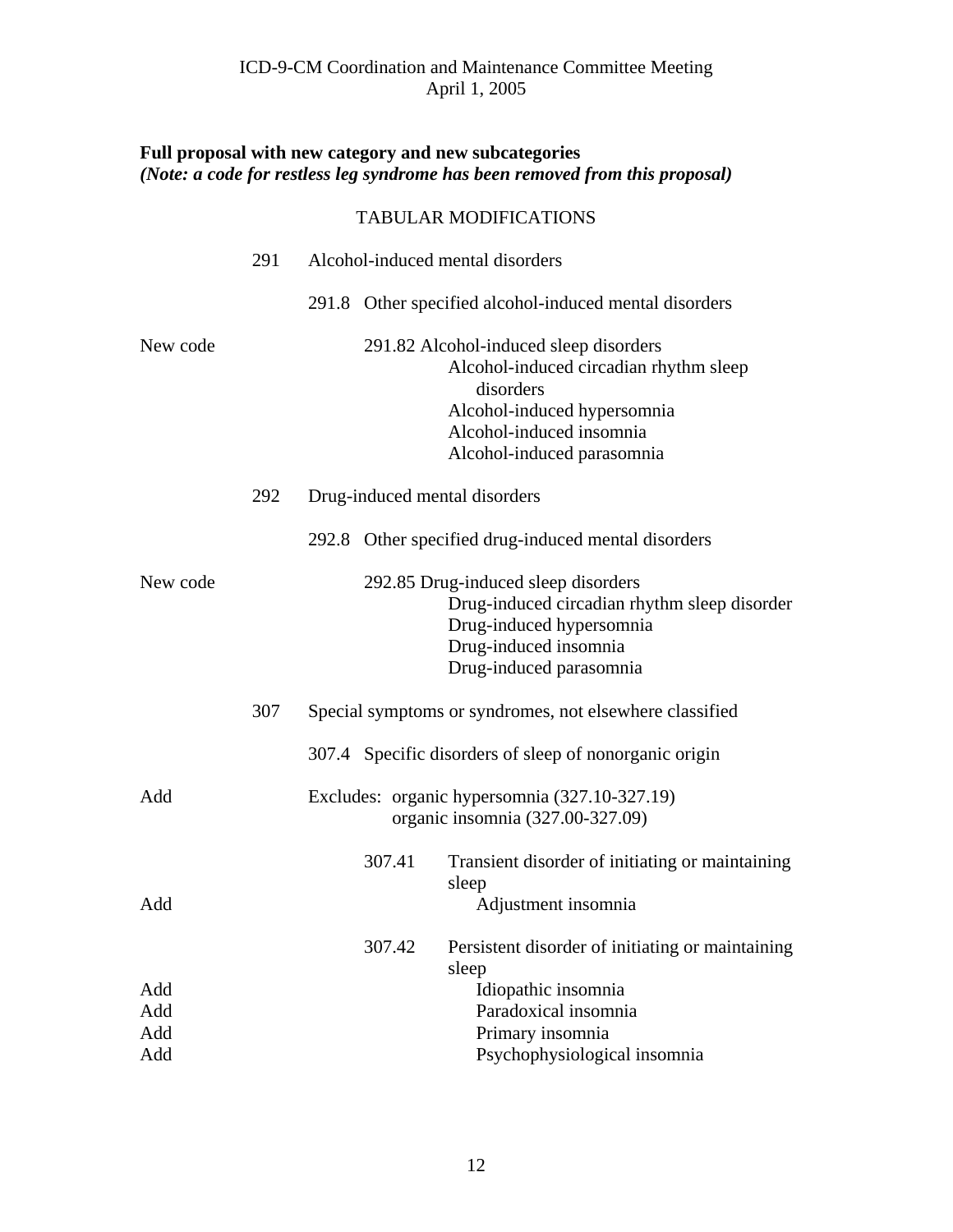| Add                    |     | 307.44                  | Persistent disorder of initiating or maintaining<br>wakefulness<br>Insufficient sleep syndrome                                                                            |
|------------------------|-----|-------------------------|---------------------------------------------------------------------------------------------------------------------------------------------------------------------------|
| Add                    |     |                         | Primary hypersomnia<br>Excludes: sleep deprivation (V69.4)                                                                                                                |
|                        |     |                         |                                                                                                                                                                           |
| Revise                 |     | 307.45                  | Circadian rhythm sleep disorder of nonorganic<br>origin                                                                                                                   |
| Delete                 |     |                         | Irregular sleep wake rhythm, nonorganie<br>$origin$                                                                                                                       |
| Delete                 |     |                         | Jet lag syndrome                                                                                                                                                          |
| Delete                 |     |                         | Rapid time zone change                                                                                                                                                    |
| Delete                 |     |                         | Shifting sleep work schedule                                                                                                                                              |
|                        |     |                         |                                                                                                                                                                           |
| <b>New</b><br>category | 327 | Organic sleep disorders |                                                                                                                                                                           |
| New sub-<br>category   |     | 327.0                   | Organic disorders of initiating and maintaining sleep<br>[Organic insomnia]                                                                                               |
|                        |     |                         | Excludes: insomnia NOS (780.52)<br>insomnia not due to a substance or known<br>physiological condition (307.41-307.42)<br>insomnia with sleep apnea NOS (780.51)          |
| New code               |     | 327.00                  | Organic insomnia, unspecified                                                                                                                                             |
| New code               |     | 327.01                  | Insomnia due to medical condition classified<br>elsewhere                                                                                                                 |
|                        |     |                         | Code first underlying condition                                                                                                                                           |
|                        |     |                         | Excludes: insomnia due to mental disorder (327.02)                                                                                                                        |
| New code               |     | 327.02                  | Insomnia due to mental disorder                                                                                                                                           |
|                        |     |                         | Code first mental disorder                                                                                                                                                |
| Add                    |     |                         | Excludes: alcohol-induced insomnia (291.82)<br>drug-induced insomnia (292.85)                                                                                             |
| New code               |     | 327.09                  | Other organic insomnia                                                                                                                                                    |
| New sub-<br>category   |     | 327.1<br>hypersomnia]   | Organic disorder of excessive somnolence [Organic                                                                                                                         |
|                        |     |                         | Excludes: hypersomnia NOS (780.54)<br>hypersomnia not due to a substance or known<br>physiological condition (307.43-307.44)<br>hypersomnia with sleep apnea NOS (780.53) |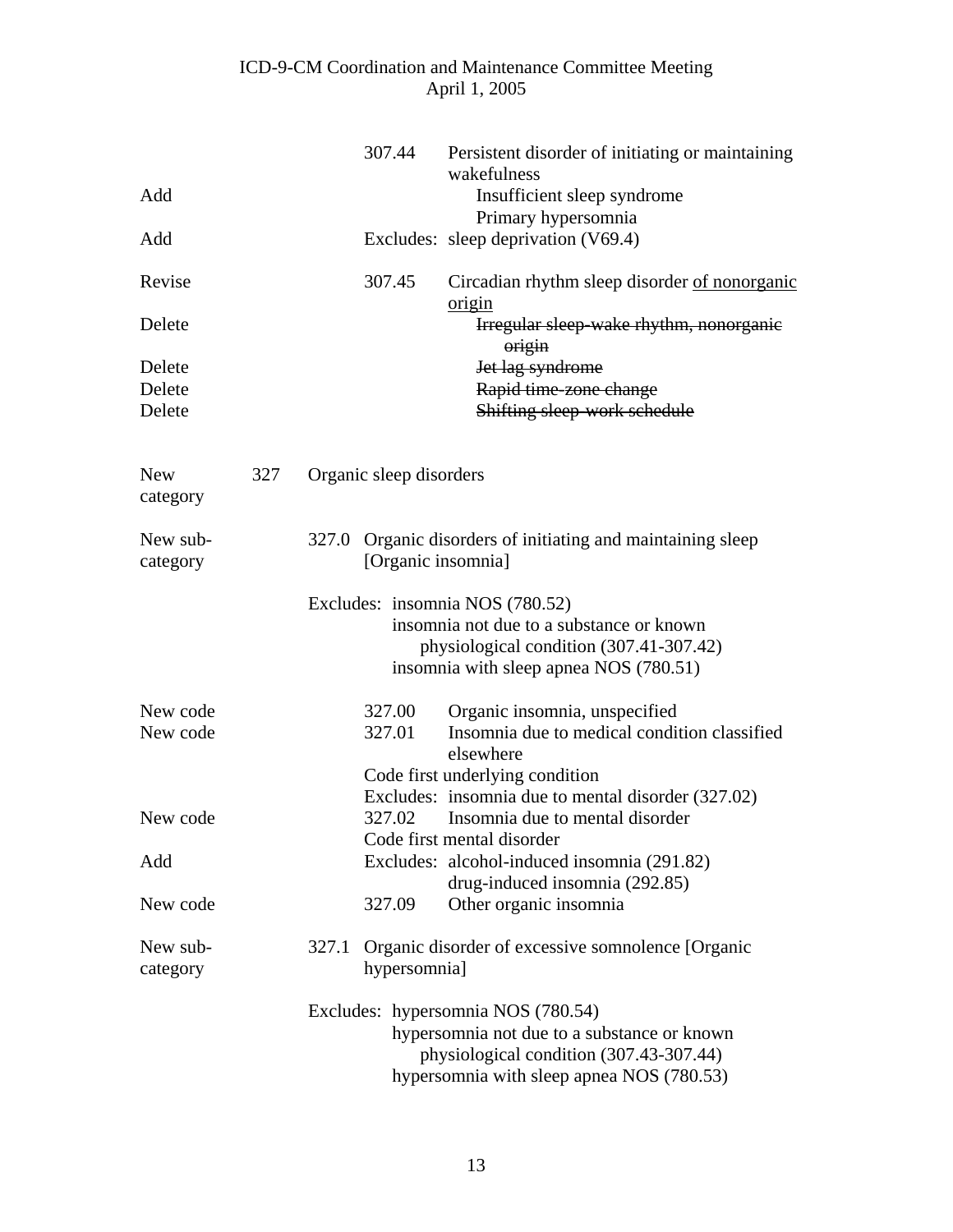| New code             | 327.10                    | Organic hypersomnia, unspecified                                               |
|----------------------|---------------------------|--------------------------------------------------------------------------------|
| New code             | 327.11                    | Idiopathic hypersomnia with long sleep time                                    |
| New code             | 327.12                    | Idiopathic hypersomnia without long sleep<br>time                              |
| New code             | 327.13                    | Recurrent hypersomnia<br>Klein-Levin syndrome<br>Menstrual related hypersomnia |
| New code             | 327.14                    | Hypersomnia due to medical condition<br>classified elsewhere                   |
|                      |                           | Code first underlying condition                                                |
|                      |                           | Excludes: hypersomnia due to mental disorder (327.15)                          |
| New code             | 327.15                    | Hypersomnia due to mental disorder                                             |
|                      |                           | Code first mental disorder                                                     |
| Add                  |                           | Excludes: alcohol-induced hypersomnia (291.82)                                 |
|                      |                           | drug-induced hypersomnia (292.85)                                              |
| New code             | 327.19                    | Other organic hypersomnia                                                      |
|                      |                           |                                                                                |
| New sub-<br>category | 327.2 Organic sleep apnea |                                                                                |
|                      |                           | Excludes: Cheyne-Stokes breathing (786.04)                                     |
|                      |                           | hypersomnia with sleep apnea NOS (780.53)                                      |
|                      |                           | insomnia with sleep apnea NOS (780.51)                                         |
|                      |                           | sleep apnea in newborn $(770.81 - 770.82)$                                     |
|                      |                           | sleep apnea NOS (780.57)                                                       |
| New code             | 327.20                    | Organic sleep apnea, unspecified                                               |
| New code             | 327.21                    | Primary central sleep apnea                                                    |
| New code             | 327.22                    | High altitude periodic breathing                                               |
| New code             | 327.23                    | Obstructive sleep apnea (adult) (pediatric)                                    |
| New code             | 327.24                    | Idiopathic sleep related non-obstructive alveolar                              |
|                      |                           | hypoventilation                                                                |
|                      |                           | Sleep related hypoxia                                                          |
| New code             | 327.25                    | Congenital central alveolar hypoventilation                                    |
|                      |                           | syndrome                                                                       |
| New code             | 327.27                    | Sleep related hypoventilation/hypoxemia in                                     |
|                      |                           | conditions classifiable elsewhere                                              |
|                      |                           | Code first underlying condition                                                |
| New code             | 327.28                    | Central sleep apnea in conditions classified                                   |
|                      |                           | elsewhere                                                                      |
|                      |                           | Code first underlying condition                                                |
| New code             | 327.29                    | Other organic sleep apnea                                                      |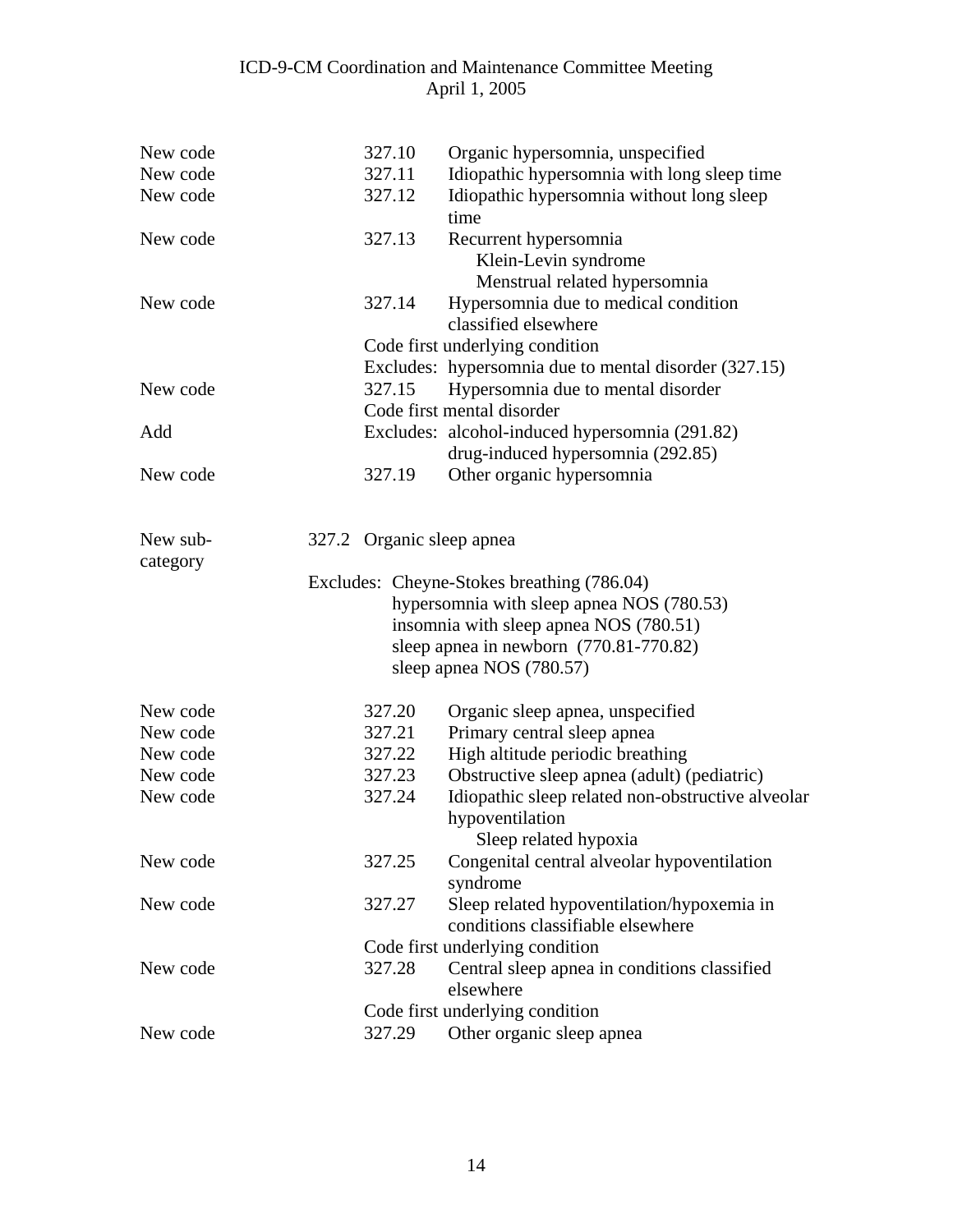| New sub- |                                                                       | 327.3 Circadian rhythm sleep disorder                                                                        |  |  |  |  |  |  |
|----------|-----------------------------------------------------------------------|--------------------------------------------------------------------------------------------------------------|--|--|--|--|--|--|
| category |                                                                       | Organic disorder of sleep-wake cycle                                                                         |  |  |  |  |  |  |
|          |                                                                       | Organic disorder of sleep-wake schedule                                                                      |  |  |  |  |  |  |
|          | Excludes: alcohol-induced circadian rhythm sleep disorder<br>(291.82) |                                                                                                              |  |  |  |  |  |  |
|          |                                                                       | circadian rhythm sleep disorder of nonorganic origin<br>(307.45)                                             |  |  |  |  |  |  |
|          |                                                                       | disruption of 24-hour sleep-wake cycle NOS (780.55)<br>drug-induced circadian rhythm sleep disorder (292.85) |  |  |  |  |  |  |
| New code | 327.30                                                                | Circadian rhythm sleep disorder, unspecified                                                                 |  |  |  |  |  |  |
| New code | 327.31                                                                | Circadian rhythm sleep disorder, delayed sleep<br>phase type                                                 |  |  |  |  |  |  |
| New code | 327.32                                                                | Circadian rhythm sleep disorder, advanced sleep<br>phase type                                                |  |  |  |  |  |  |
| New code | 327.33                                                                | Circadian rhythm sleep disorder, irregular<br>sleep-wake type                                                |  |  |  |  |  |  |
| New code | 327.34                                                                | Circadian rhythm sleep disorder, free-running<br>type                                                        |  |  |  |  |  |  |
| New code | 327.35                                                                | Circadian rhythm sleep disorder, jet lag type                                                                |  |  |  |  |  |  |
| New code | 327.36                                                                | Circadian rhythm sleep disorder, shift work type                                                             |  |  |  |  |  |  |
| New code | 327.37                                                                | Circadian rhythm sleep disorder in conditions<br>classified elsewhere                                        |  |  |  |  |  |  |
|          |                                                                       | Code first underlying condition                                                                              |  |  |  |  |  |  |
| New code | 327.39                                                                | Other circadian rhythm sleep disorder                                                                        |  |  |  |  |  |  |
| New sub- | 327.4 Organic parasomnia                                              |                                                                                                              |  |  |  |  |  |  |
| category |                                                                       |                                                                                                              |  |  |  |  |  |  |
|          | Excludes: alcohol-induced parasomnia (291.82)                         |                                                                                                              |  |  |  |  |  |  |
|          | drug-induced parasomnia (292.85)                                      |                                                                                                              |  |  |  |  |  |  |
|          |                                                                       | parasomnia not due to a known physiological                                                                  |  |  |  |  |  |  |
|          |                                                                       | conditions $(307.47)$                                                                                        |  |  |  |  |  |  |
| New code | 327.40                                                                | Organic parasomnia, unspecified                                                                              |  |  |  |  |  |  |
| New code | 327.41                                                                | Confusional arousals                                                                                         |  |  |  |  |  |  |
| New code | 327.42                                                                | REM sleep behavior disorder                                                                                  |  |  |  |  |  |  |
| New code | 327.43                                                                | Recurrent isolated sleep paralysis                                                                           |  |  |  |  |  |  |
| New code | 327.44                                                                | Parasomnia in conditions classified elsewhere                                                                |  |  |  |  |  |  |
|          |                                                                       | Code first underlying condition                                                                              |  |  |  |  |  |  |
| New code | 327.49                                                                | Other organic parasomnia                                                                                     |  |  |  |  |  |  |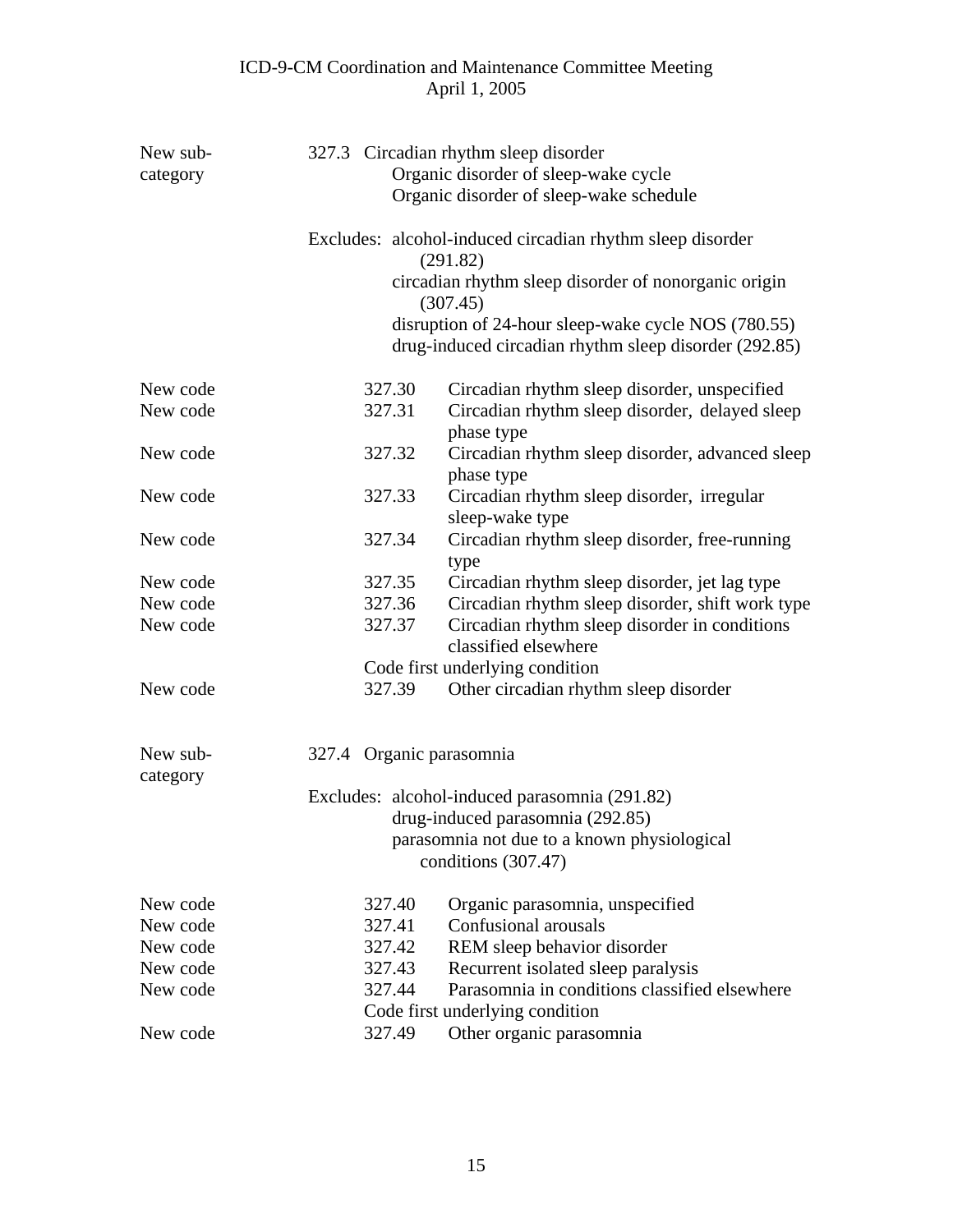| New sub-<br>category | 327.5 Organic sleep related movement disorders                          |  |        |                                                                          |  |  |
|----------------------|-------------------------------------------------------------------------|--|--------|--------------------------------------------------------------------------|--|--|
|                      | Excludes: restless leg syndrome (333.99)                                |  |        |                                                                          |  |  |
|                      |                                                                         |  |        | sleep related movement disorder NOS (780.58)                             |  |  |
| New code             |                                                                         |  | 327.51 | Periodic limb movement disorder<br>Periodic limb movement sleep disorder |  |  |
| New code             |                                                                         |  | 327.52 | Sleep related leg cramps                                                 |  |  |
| New code             |                                                                         |  | 327.53 | Sleep related bruxism                                                    |  |  |
| New code             |                                                                         |  | 327.59 | Other organic sleep related movement disorders                           |  |  |
| New code             | 327.8 Other organic sleep disorders                                     |  |        |                                                                          |  |  |
|                      | 333                                                                     |  |        | Other extrapyramidal disease and abnormal movement disorders             |  |  |
| Add                  |                                                                         |  |        | Excludes: sleep related movement disorders (327.51-327.59)               |  |  |
|                      | 742                                                                     |  |        | Other congenital anomalies of nervous system                             |  |  |
| Add                  |                                                                         |  |        | Excludes: congenital central alveolar hypoventilation syndrome (327.25)  |  |  |
|                      | 748                                                                     |  |        | Congenital anomalies of respiratory system                               |  |  |
| Add                  | Excludes: congenital central alveolar hypoventilation syndrome (327.25) |  |        |                                                                          |  |  |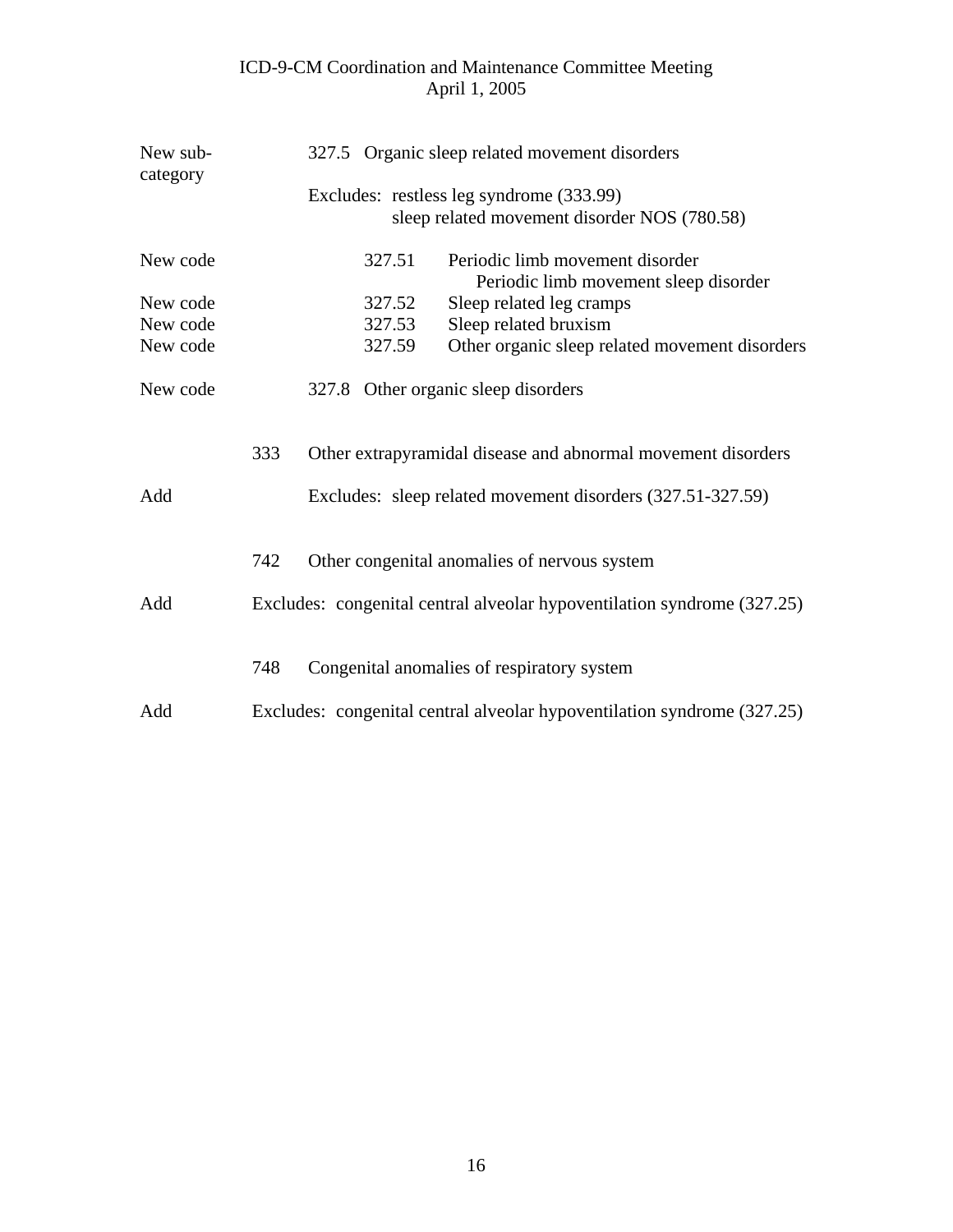|        | 780 | General symptoms         |                                                                                                                                                                                                                                                                                 |  |  |
|--------|-----|--------------------------|---------------------------------------------------------------------------------------------------------------------------------------------------------------------------------------------------------------------------------------------------------------------------------|--|--|
|        |     | 780.5 Sleep disturbances |                                                                                                                                                                                                                                                                                 |  |  |
| Add    |     |                          | Excludes: circadian rhythm sleep disorders (327.30-<br>327.39)<br>organic hypersomnia (327.10-327.19)<br>organic insomnia (327.00-327.09)<br>organic sleep apnea (327.20-327.29)<br>organic sleep related movement disorders (327.51-<br>327.59)<br>parasomnias (327.40-327.49) |  |  |
| Revise |     | 780.51                   | Insomnia with sleep apnea, unspecified                                                                                                                                                                                                                                          |  |  |
| Revise |     | 780.52                   | Other Insomnia, unspecified                                                                                                                                                                                                                                                     |  |  |
| Delete |     |                          | Insomnia NOS                                                                                                                                                                                                                                                                    |  |  |
| Revise |     | 780.53                   | Hypersomnia with sleep apnea, unspecified                                                                                                                                                                                                                                       |  |  |
| Revise |     | 780.54                   | Other Hypersomnia, unspecified                                                                                                                                                                                                                                                  |  |  |
| Delete |     |                          | Hypersomnia NOS                                                                                                                                                                                                                                                                 |  |  |
| Revise |     | 780.55                   | Disruptions of 24-hour sleep-wake cycle,<br>unspecified                                                                                                                                                                                                                         |  |  |
| Delete |     |                          | Inversion of sleep rhythm                                                                                                                                                                                                                                                       |  |  |
| Delete |     |                          | Irregular sleep wake rhythm NOS                                                                                                                                                                                                                                                 |  |  |
| Delete |     |                          | Non-24-hour sleep-wake rhythm                                                                                                                                                                                                                                                   |  |  |
| Revise |     | 780.57                   | Other and uUnspecified sleep apnea                                                                                                                                                                                                                                              |  |  |
| Revise |     | 780.58                   | Sleep related movement disorder, unspecified                                                                                                                                                                                                                                    |  |  |
| Delete |     |                          | Periodic limb movement disorder                                                                                                                                                                                                                                                 |  |  |
|        |     |                          |                                                                                                                                                                                                                                                                                 |  |  |

- V69 Problems related to lifestyle
- 

New code V69.5 Behavioral insomnia of childhood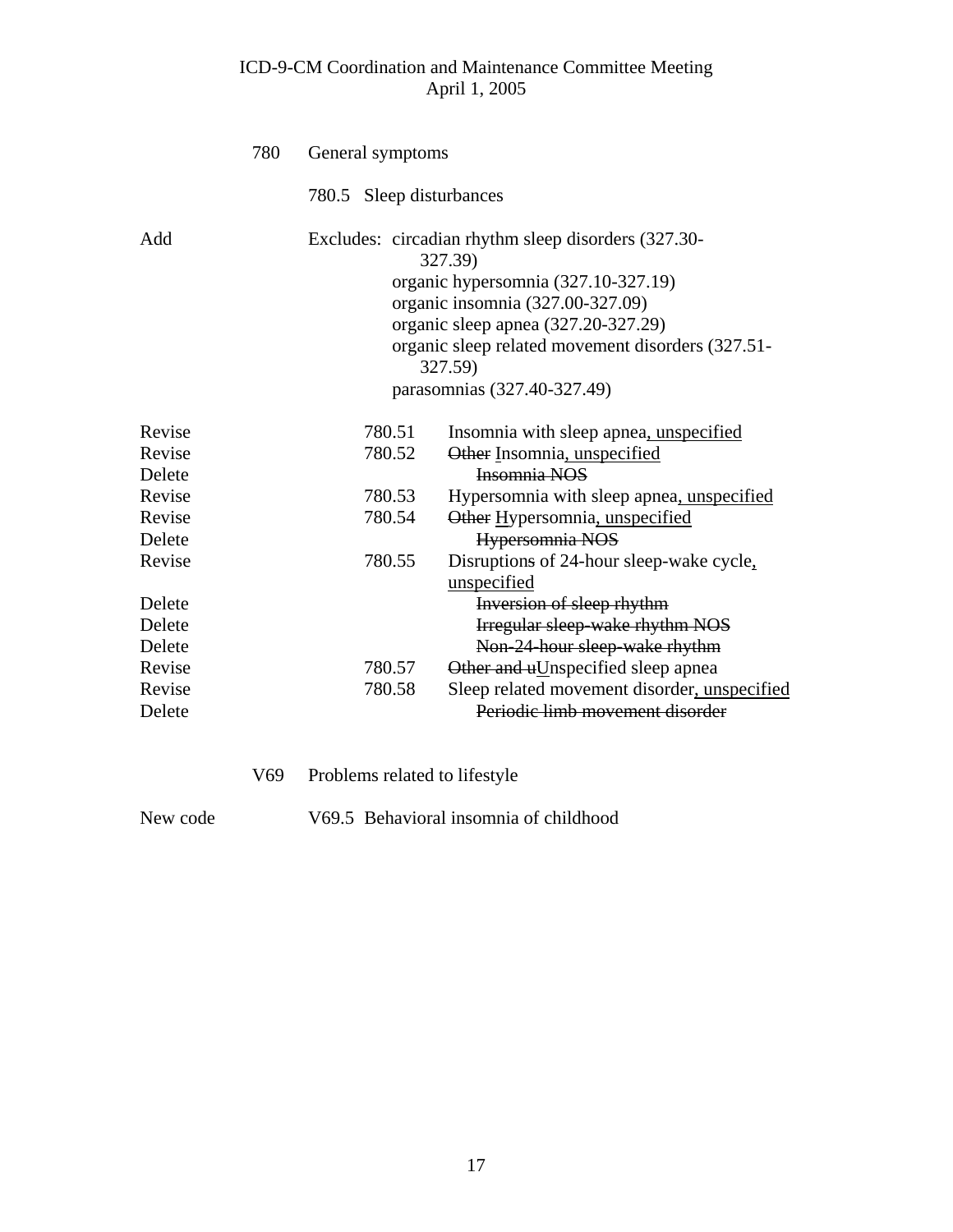#### Topic: Epilepsy

The terminology used to describe the different types of epilepsy has changed over the years. The code titles in the ICD-9-CM are no longer current. It has been requested that certain code titles be changed to reflect new terminology. This is in keeping with changes made to certain of the mental health codes with last year's update. These changes have been recommended and are supported by the Epilepsy Foundation, the National Association of Epilepsy Centers, the American Academy of Neurology, and the Child Neurology Society.

Additionally, an excludes note is being proposed at code 780.31, Febrile convulsion, to exclude febrile convulsions that lead to status epilepticus.

Though all of the proposed modifications dealing with epilepsy are addenda changes, they are being presented here as a topic due to the their potential impact on data. The index will be modified accordingly to correspond to these tabular modifications.

| Revise | 345 | Epilepsy and recurrent seizures                                    |  |  |
|--------|-----|--------------------------------------------------------------------|--|--|
| Revise |     | 345.4 Partial epilepsy, with impairment of consciousness           |  |  |
|        |     | Localization-related (focal) (partial) epilepsy and epileptic      |  |  |
|        |     | syndromes with complex partial seizures                            |  |  |
|        |     | Epilepsy:                                                          |  |  |
|        |     | partial:                                                           |  |  |
| Add    |     | with impairment of consciousness                                   |  |  |
|        |     | 345.5 Partial epilepsy, without mention of impairment of           |  |  |
|        |     | eonsciousness Localization-related (focal) (partial) epilepsy      |  |  |
|        |     | and epileptic syndromes with simple partial seizures               |  |  |
|        |     | Epilepsy:                                                          |  |  |
|        |     | partial NOS:                                                       |  |  |
| Add    |     | without impairment of consciousness                                |  |  |
| Revise |     | 345.8 Other forms of epilepsy and recurrent seizures               |  |  |
|        |     | 345.9 Epilepsy, unspecified                                        |  |  |
| Add    |     | Recurrent seizures NOS                                             |  |  |
| Add    |     | Seizure disorder NOS                                               |  |  |
|        |     |                                                                    |  |  |
|        | 780 | General symptoms                                                   |  |  |
|        |     | Convulsions<br>780.3                                               |  |  |
|        |     | 780.31<br>Febrile convulsions                                      |  |  |
| Add    |     | Excludes: status epilepticus due to febrile convulsions<br>(345.3) |  |  |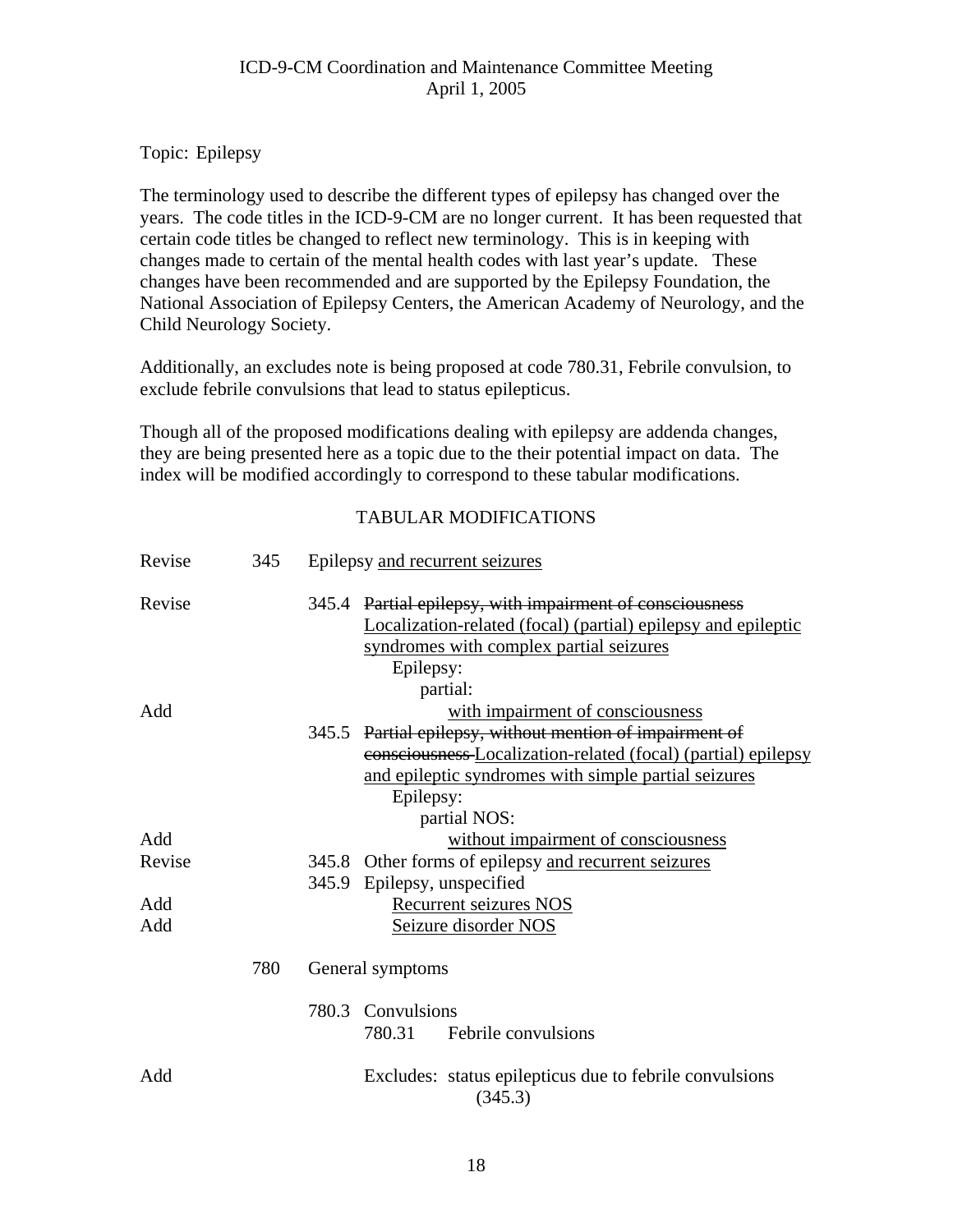Topic: Cracked tooth

Delta Dental has requested a code for cracked tooth. Human teeth flex during mastication or during parafunctional habits like bruxing. In multicusped teeth (molars and premolars), this flexure can force the cusps apart as forces provide a wedging action on the occlusal surfaces. Multicusped teeth may experience incomplete fractures through crack propagation through enamel into dentin without the loss of tooth structure. Dentin, a living material, is innervated directly and indirectly. Teeth become symptomatic as they flex and fluid within the propagating crack moves, causing discomfort to varying degrees. Further crack propagation may lead to devitalizing of the tooth. This condition is occurring with increasing frequency as humans extend their life span and retain their dentition.

|                  | 521 | Diseases of hard tissue of teeth                                                                       |        |                                                                                                                                                           |  |
|------------------|-----|--------------------------------------------------------------------------------------------------------|--------|-----------------------------------------------------------------------------------------------------------------------------------------------------------|--|
| Delete<br>Delete |     | 521.8 Other specific diseases of hard tissues of teeth<br><b>Irradiated enamel</b><br>Sensitive dentin |        |                                                                                                                                                           |  |
| New code         |     |                                                                                                        | 521.81 | Cracked tooth<br>Cracked or broken tooth caused by normal<br>wear and tear                                                                                |  |
|                  |     |                                                                                                        |        | Excludes: broken tooth due to trauma (873.63, 873.73)<br>cracked tooth due to trauma (873.63, 873.73)<br>fractured tooth due to trauma $(873.63, 873.73)$ |  |
| New code         |     |                                                                                                        | 521.89 | Other specific diseases of hard tissues of teeth<br>Irradiated enamel<br>Sensitive dentin                                                                 |  |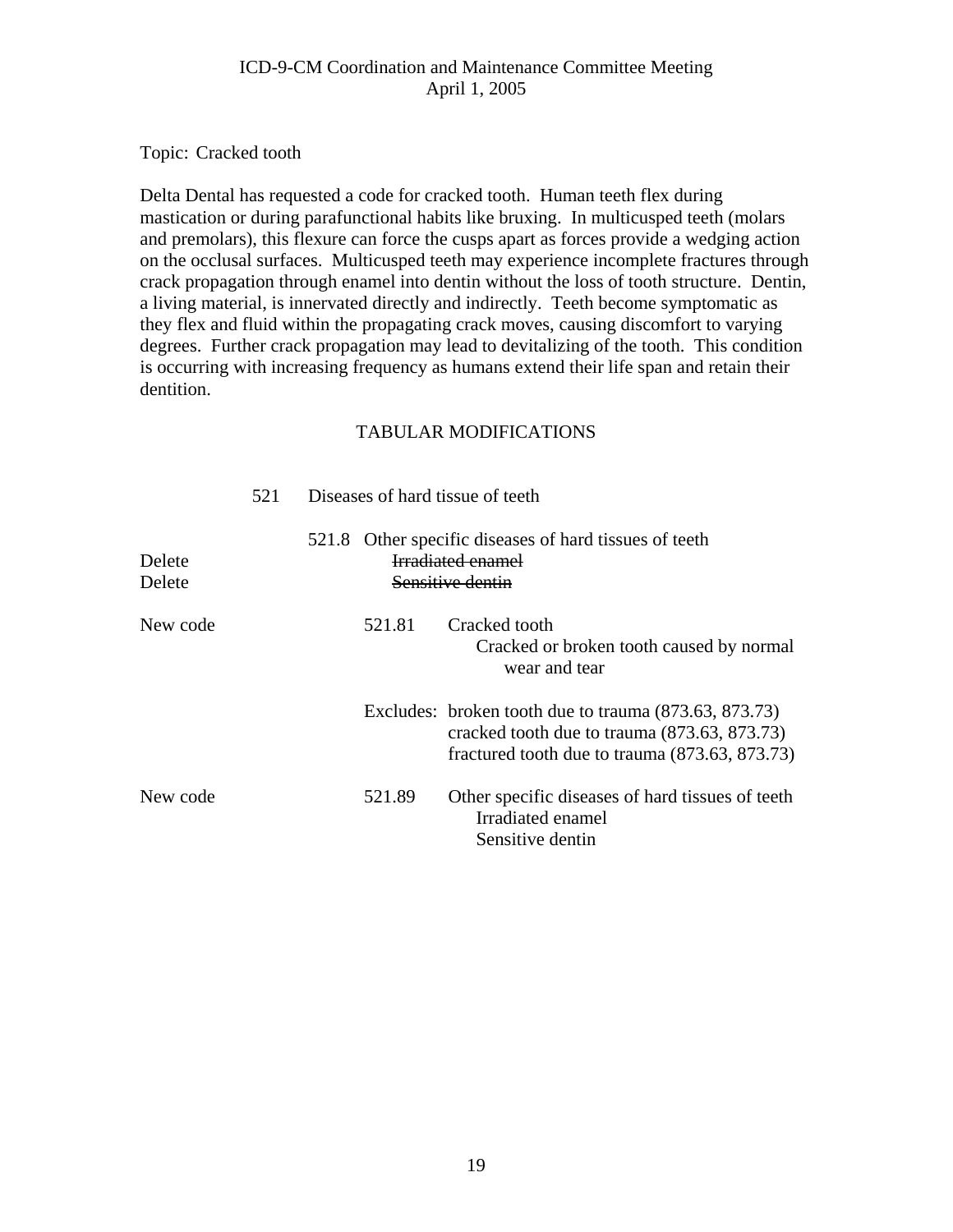|        | 873 | Other open wound of head |                                                                                                                               |  |
|--------|-----|--------------------------|-------------------------------------------------------------------------------------------------------------------------------|--|
|        |     | complication             | 873.6 Internal structures of mouth, without mention of                                                                        |  |
| Revise |     | 873.63                   | Tooth (broken) (fractured) (due to trauma)                                                                                    |  |
| Add    |     |                          | Excludes: broken tooth caused by normal wear and tear<br>(521.81)<br>cracked tooth caused by normal wear and tear<br>(521.81) |  |
|        |     |                          | 873.7 Internal structures of mouth, complicated                                                                               |  |
| Revise |     | 873.73                   | Tooth (broken) (fractured) (due to trauma)                                                                                    |  |
| Add    |     |                          | Excludes: broken tooth caused by normal wear and tear<br>(521.81)<br>cracked tooth caused by normal wear and tear<br>(521.81) |  |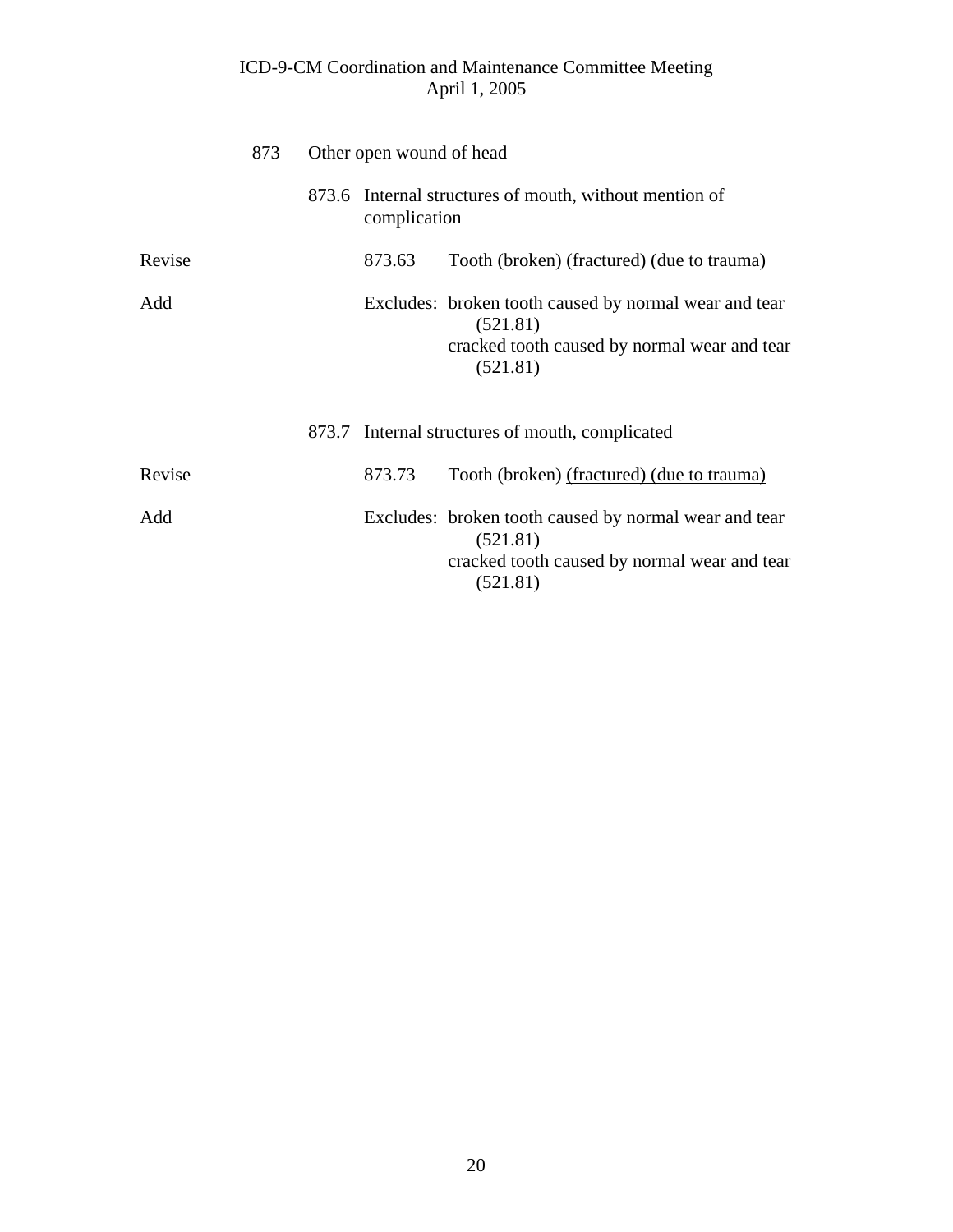Topic: Dental code modifications

The American Dental Association (ADA) has requested a number of modifications to the dental codes to bring the codes up to current terminology and to make the codes more compatible with electronic health record systems. In addition to the proposal as shown here, another option would be to simply index the inclusion terms.

|        | 521 | Diseases of hard tissue of teeth |                                                                                 |  |
|--------|-----|----------------------------------|---------------------------------------------------------------------------------|--|
|        |     | 521.0 Dental caries              |                                                                                 |  |
| Add    |     | 521.06                           | Dental caries pit and fissure<br>Primary dental caries, pit and fissure origin  |  |
| Add    |     | 521.07                           | Dental caries of smooth surface<br>Primary dental caries, smooth surface origin |  |
| Add    |     | 521.08                           | Dental caries of root surface<br>Primary dental caries, smooth surface origin   |  |
|        | 524 |                                  | Dentofacial anomalies, including malocclusion                                   |  |
|        |     |                                  | 524.0 Major anomalies of jaw size                                               |  |
| Add    |     | 524.07                           | Excessive tuberosity of jaw<br>Entire maxillary tuberosity                      |  |
| Add    |     |                                  | 524.2 Anomalies of dental arch relationship<br>Anomaly of dental arch           |  |
| Revise |     | 524.21                           | Malocclusion, Angle's class I                                                   |  |
| Revise |     | 524.22                           | Malocclusion, Angle's class II                                                  |  |
| Revise |     | 524.23                           | Malocclusion, Angle's class III                                                 |  |
| Add    |     | 524.24                           | Open anterior occlusal relationship<br>Anterior open bite                       |  |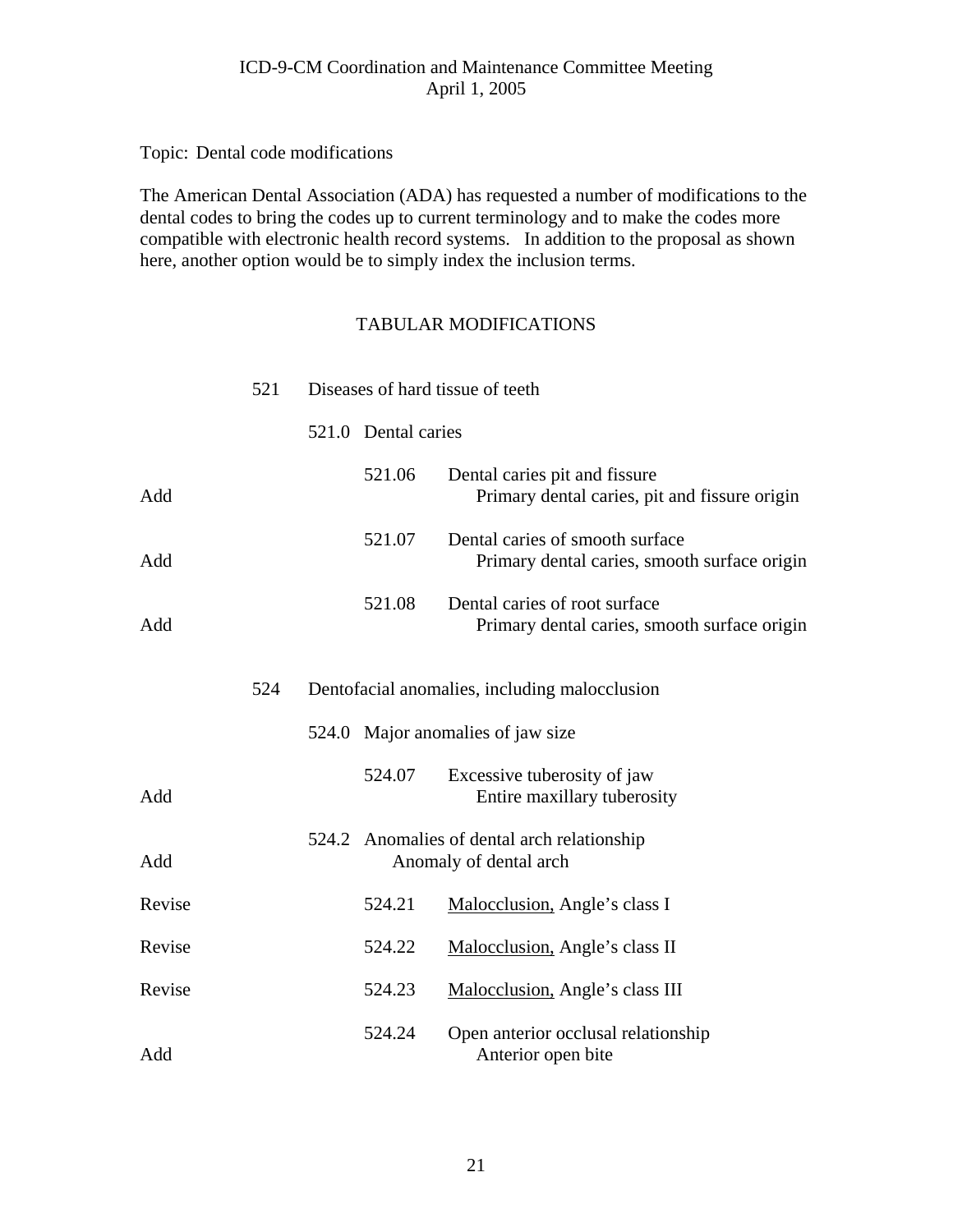| Add    | 524.25 | Open posterior occlusal relationship<br>Posterior open bite                                                      |
|--------|--------|------------------------------------------------------------------------------------------------------------------|
| Add    | 524.26 | Excessive horizontal overlap<br>Excessive horizontal overjet                                                     |
| Add    | 524.27 | Reverse articulation<br>Crossbite                                                                                |
| Add    | 524.29 | Other anomalies of dental arch relationship<br>Other anomalies of dental arch                                    |
|        |        | 524.3 Anomalies of tooth position of fully erupted teeth                                                         |
| Add    | 524.33 | Horizontal displacement of teeth<br>Tipped teeth                                                                 |
| Add    | 524.34 | Vertical displacement of teeth<br><b>Extruded</b> tooth                                                          |
| Revise | 524.35 | Rotation of tooth/teeth                                                                                          |
| Add    | 524.36 | Insufficient interocclusal distance of teeth<br>(ridge)<br>Lack of adequate intermaxillary vertical<br>dimension |
| Add    | 524.37 | Excessive interocclusal distance of teeth<br>Excessive intermaxillary vertical dimension                         |
|        |        | 524.5 Dentofacial functional abnormalities                                                                       |
| Add    | 524.54 | Insufficient anterior guidance<br>Insufficient anterior occlusal guidance                                        |
| Add    | 524.55 | Centric occlusion maximum intercuspation<br>discrepancy<br>Centric occlusion of teeth                            |
| Add    | 524.56 | Non-working side interference<br>Balancing side interference                                                     |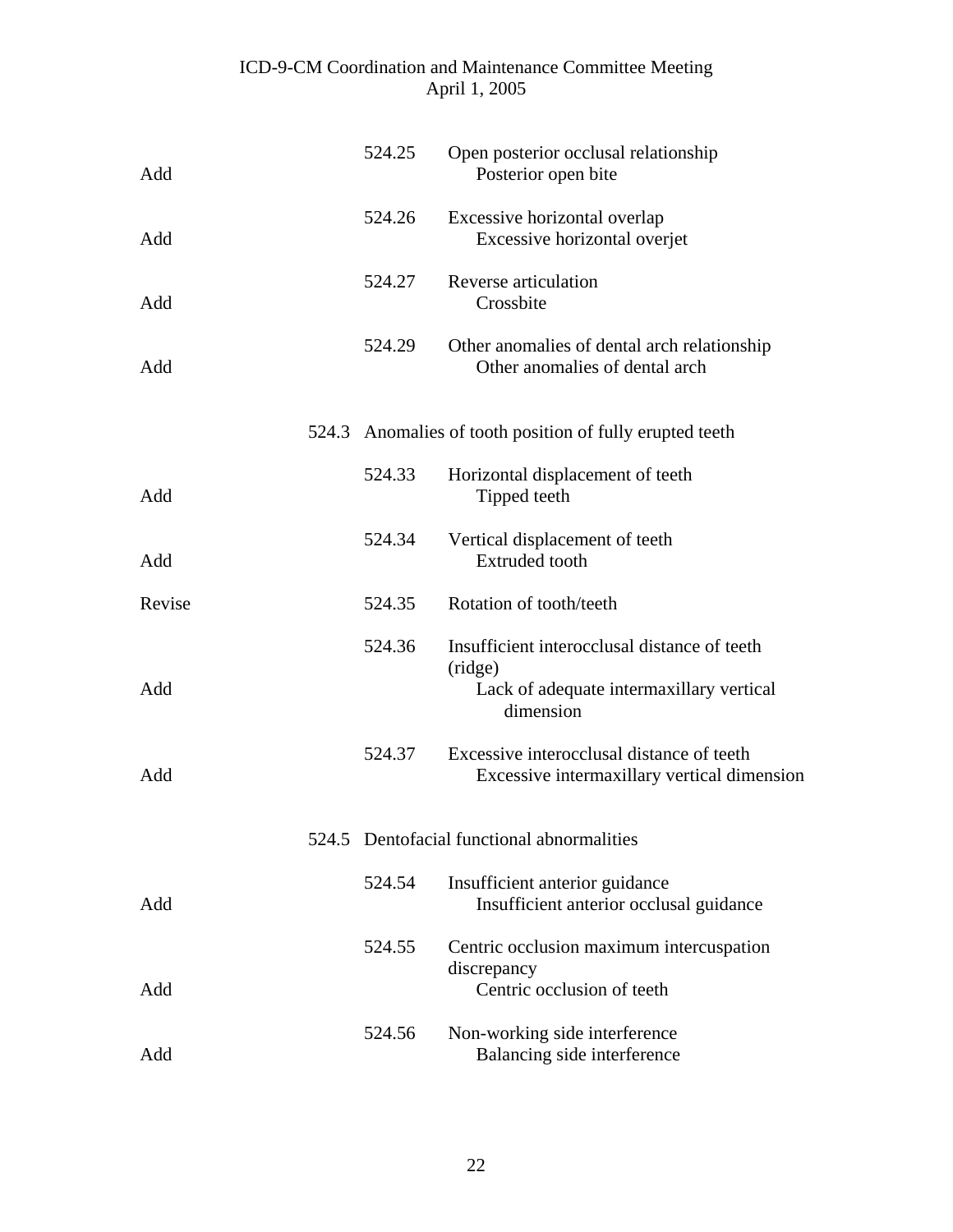|     | 528.7 Other disturbances of oral epithelium, including tongue |                                                                                                     |  |
|-----|---------------------------------------------------------------|-----------------------------------------------------------------------------------------------------|--|
| Add | 528.71                                                        | Minimal keratinized residual ridge mucosa<br>Minimal keratinization of alveolar ridge<br>mucosa     |  |
| Add | 528.72                                                        | Excessive keratinized residual ridge mucosa<br>Excessive keratinization of alveolar ridge<br>mucosa |  |
| Add | 528.79                                                        | Other disturbances of oral epithelium, including<br>tongue<br>Other oral epithelium disturbances    |  |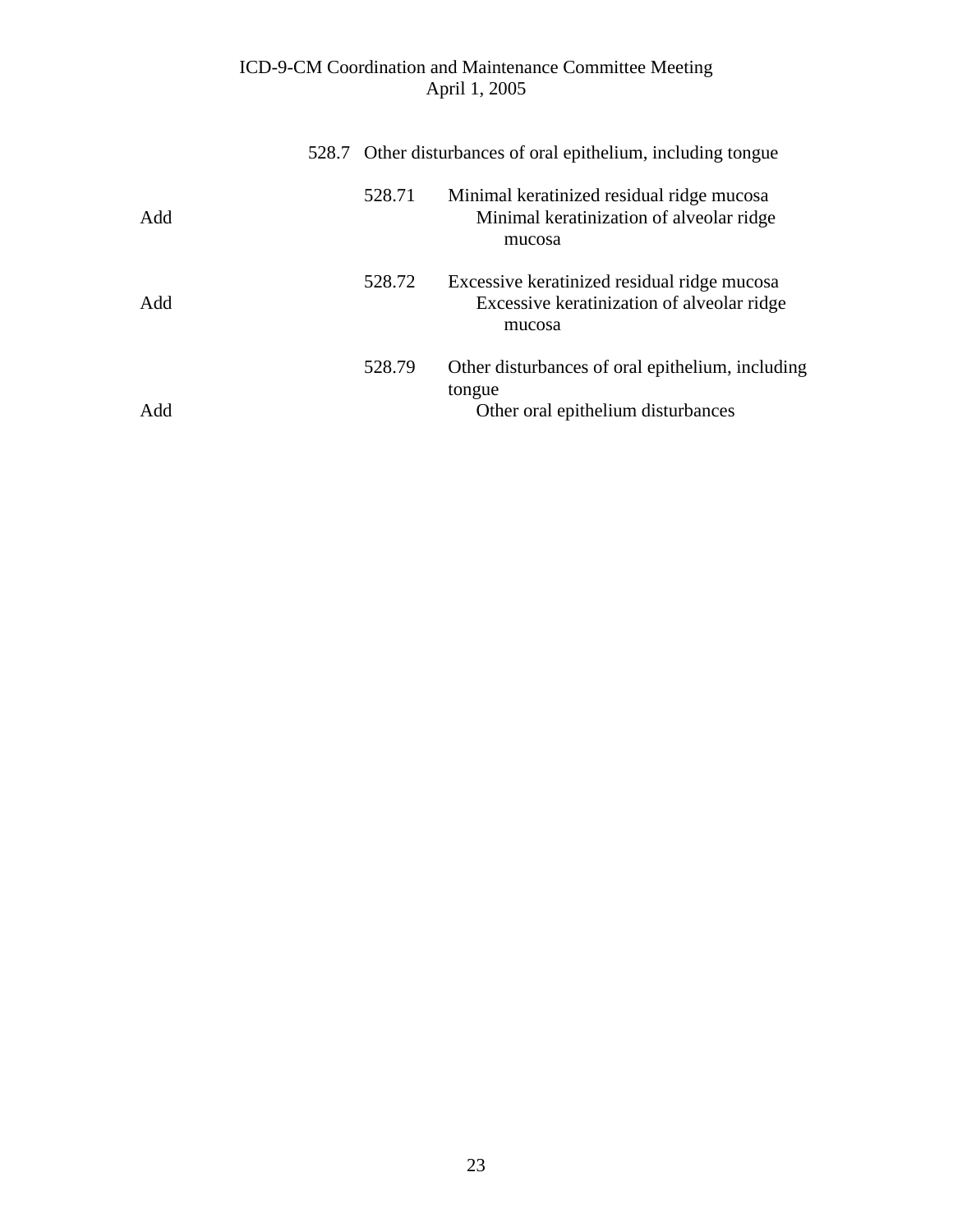Topic: Compartment syndrome

A compartment syndrome or compartmental syndrome involves increased pressure in an enclosed tissue space, leading to decreased blood flow, and potentially to tissue necrosis. It most often occurs within part of an extremity, although it is also described in the abdomen, and other sites. There are multiple compartments in both the upper and lower extremity which can be affected by compartment syndrome.

Compartment syndrome may be classified based on its cause, traumatic or nontraumatic. Causes of compartment syndrome can be broadly grouped, such as due to external compression or soft tissue swelling (such as from edema or hematoma). Some specific causes include, burn, frostbite, snakebite, postsurgical edema or bleeding, hemophilia, and anticoagulant therapy. Compartments are bounded in part by fascia. Pressure can be measured directly, and if markedly elevated indicates a need for an emergency fasciotomy.

Exertional compartment syndrome is a specific type of nontraumatic compartment syndrome. It occurs in individuals who exercise a lot, and is particularly described in the legs of runners. However, it can also occur in the forearm. Fasciotomy may be indicated. Also, while this condition is more often chronic, it is possible to have an acute on chronic presentation that may need emergency treatment.

Compartment syndrome is currently indexed to 958.8, Other early complications of trauma. Nontraumatic compartment syndrome is indexed to 729.9, Other and unspecified disorders of soft tissue. At this time, more specific codes for these conditions are being proposed.

|          | 729 | Other disorders of soft tissues |                                                          |
|----------|-----|---------------------------------|----------------------------------------------------------|
| New sub- |     |                                 | 729.7 Nontraumatic compartment syndrome                  |
| category |     |                                 | Excludes: traumatic compartment syndrome (958.91-958.99) |
| New code |     | 729.71                          | Nontraumatic compartment syndrome of (upper)<br>arm      |
| New code |     | 729.72                          | Nontraumatic compartment syndrome of<br>forearm          |
| New code |     | 729.73                          | Nontraumatic compartment syndrome of<br>abdomen          |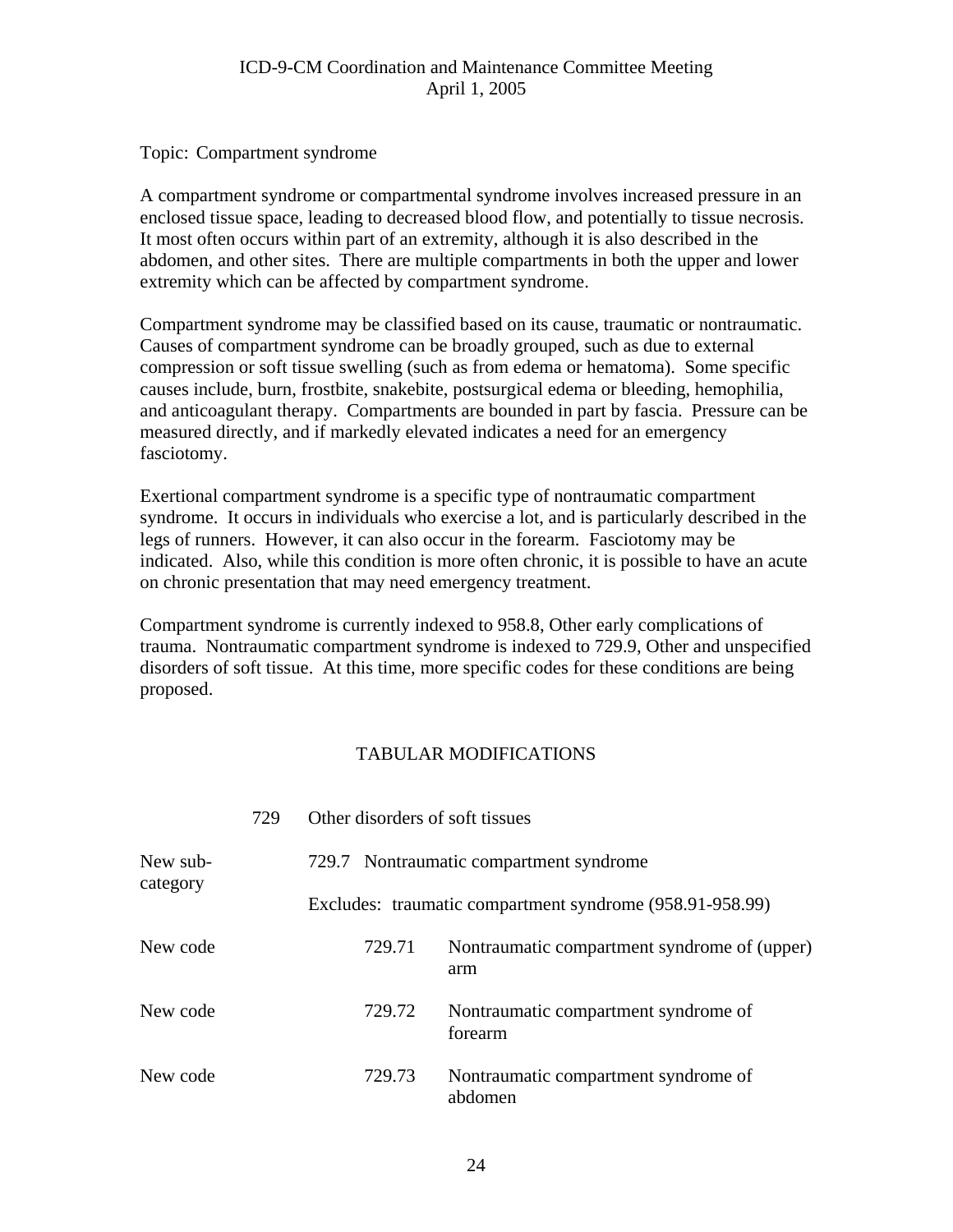| New code |     |                                                             | 729.74 | Nontraumatic compartment syndrome of hip<br>and thigh<br>Nontraumatic compartment syndrome of<br>buttock |  |  |  |
|----------|-----|-------------------------------------------------------------|--------|----------------------------------------------------------------------------------------------------------|--|--|--|
| New code |     |                                                             | 729.75 | Nontraumatic compartment syndrome of (lower)<br>leg                                                      |  |  |  |
| New code |     |                                                             | 729.79 | Nontraumatic compartment syndrome of other<br>sites                                                      |  |  |  |
|          | 958 |                                                             |        | Certain early complications of trauma                                                                    |  |  |  |
| New sub- |     |                                                             |        | 958.9 Traumatic compartment syndrome                                                                     |  |  |  |
| category |     | Excludes: nontraumatic compartment syndrome (729.71-729.79) |        |                                                                                                          |  |  |  |
| New code |     |                                                             | 958.91 | Traumatic compartment syndrome of (upper)<br>arm                                                         |  |  |  |
| New code |     |                                                             | 958.92 | Traumatic compartment syndrome of forearm                                                                |  |  |  |
| New code |     |                                                             | 958.93 | Traumatic compartment syndrome of abdomen                                                                |  |  |  |
| New code |     |                                                             | 958.94 | Traumatic compartment syndrome of hip and<br>thigh<br>Traumatic compartment syndrome of<br>buttock       |  |  |  |
| New code |     |                                                             | 958.95 | Traumatic compartment syndrome of (lower)<br>leg                                                         |  |  |  |
| New code |     |                                                             | 958.99 | Traumatic compartment syndrome of other site<br>Compartment syndrome NOS                                 |  |  |  |

## INDEX MODIFICATIONS

|        | Syndrome                                                      |
|--------|---------------------------------------------------------------|
| Revise | compartment(al) (anterior) (deep) (posterior) (tibial) 958.99 |
| Add    | exertional – see nontraumatic                                 |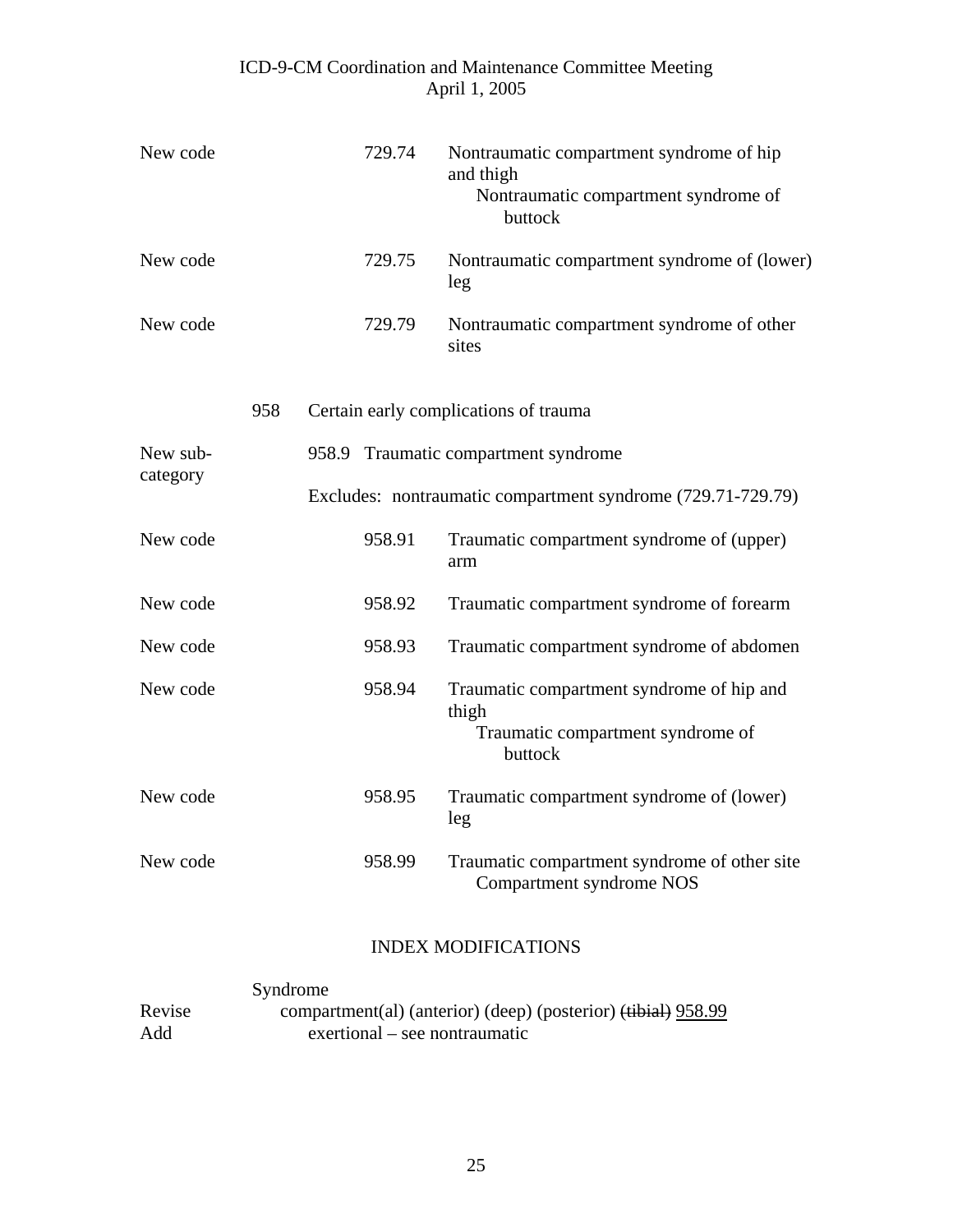Topic: Hematology issues

The myeloproliferative disorders and myelodysplastic syndrome are now recognized as hematologic malignancies; however, for data consistency reasons, in ICD-9-CM these will be maintained with the neoplasms of uncertain behavior. Understanding of these disorders has grown in recent years. Some specific myeloproliferative disorders include polycythemia vera, chronic myelogenous leukemia (CML), essential thrombocythemia, and myelofibrosis with myeloid metaplasia. While it would not be feasible to reclassify all of these in ICD-9-CM, it would be useful to provide specific codes for each of them, to enable improved tracking. There are already specific codes for polycythemia vera and CML.

Essential thrombocythemia is also known as essential thrombocytosis, idiopathic thrombocythemia, and primary thrombocytosis. It involves markedly elevated platelet count and abnormal platelet aggregation. Additional findings may include hypercellular bone marrow, acrocyanosis, and splenomegaly. Either bleeding or abnormal clotting events may occur. Essential thrombocythemia can have certain specific genetic causes, which can be a mutation of the thrombopoietin gene, or a polymorphism in the myeloproliferative leukemia virus oncogene (MPL).

Myelofibrosis with myeloid metaplasia may also be called agnogenic myeloid metaplasia, primary myelofibrosis, idiopathic myelofibrosis, or myelosclerosis with myeloid metaplasia. This chronic and progressive disease involves bone marrow being replaced by fibrous tissue. A progressive anemia results, even though other organs such as the spleen start to make blood. Splenomegaly may also occur.

Myelodysplastic syndrome refers to a group of acquired bone marrow disorders, which involves dysplastic, hypercellular bone marrow, and peripheral cytopenia. It commonly precedes acute myelogenous leukemia, and may also be called preleukemia. Myelodysplastic syndrome may be classified based on examination of peripheral smear and bone marrow, as refractory anemia with or without dysplasia, refractory anemia with ringed sideroblasts with or without dysplasia, and as refractory anemia with excess blasts. Chronic myelomonocytic leukemia (CMML) has been considered to be related to myelodysplastic syndrome, but it has both myelodysplastic and myeloproliferative characteristics.

The aplastic anemias include a diverse group of bone marrow disorders, most of which involve not just anemia but pancytopenia. The hematopoietic marrow cells are generally replaced by fat in aplastic anemia, in comparison to disordered hematopoiesis in myelodysplasias, and fibrosis in myelofibrosis.

It will be useful to differentiate constitutional red blood cell aplasia, or Blackfan-Diamond syndrome, from other constitutional aplastic anemias, such as Fanconi's anemia. This can be accomplished by expanding the current code 284.0, Constitutional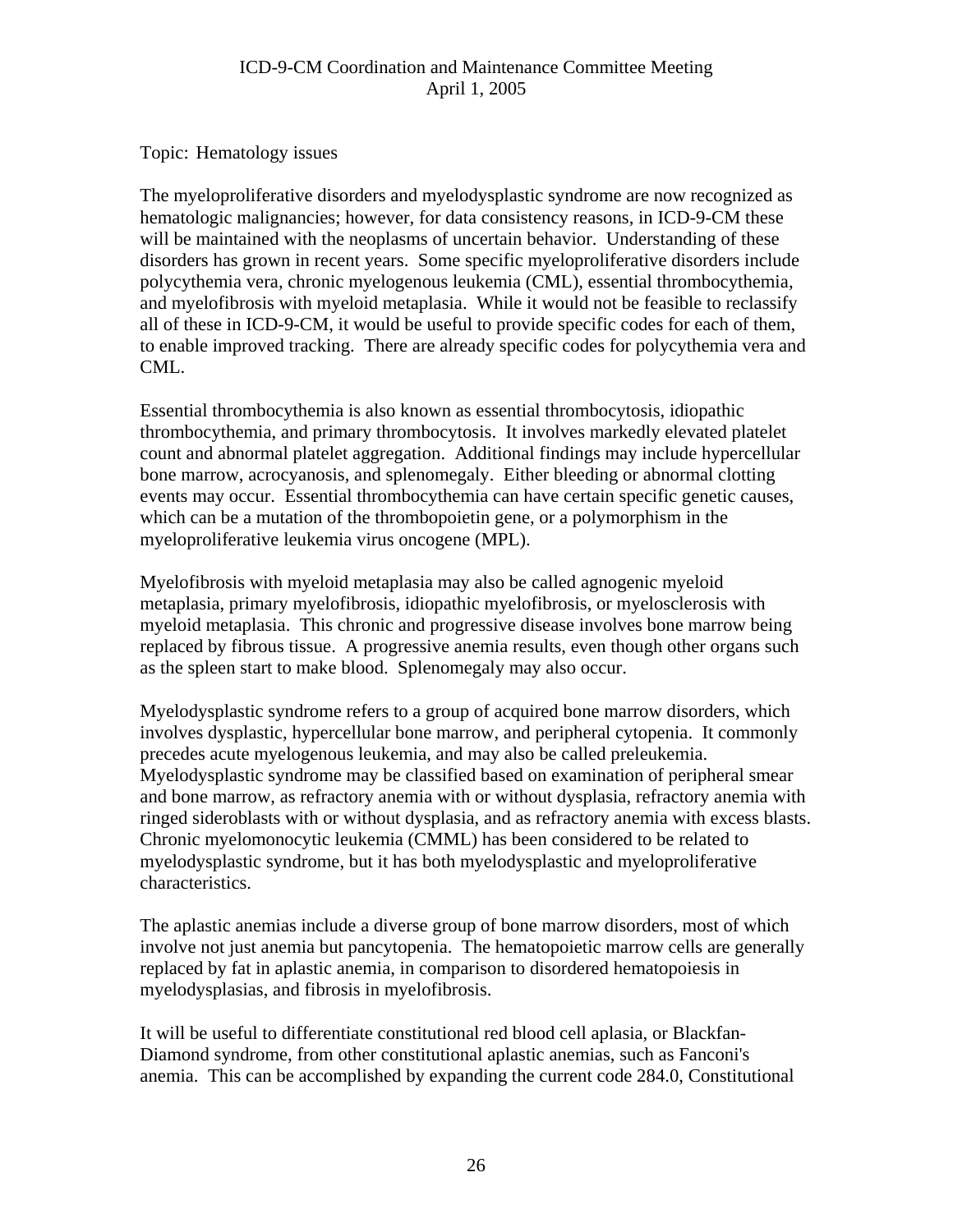aplastic anemia, to create new code for constitutional red blood cell aplasia, and for other constitutional aplastic anemias.

Pancytopenia is a decrease in all of the cellular elements in the blood, including red cells, white cells, and platelets. It has a number of potential causes, besides aplastic anemia.

Elevated white blood cell count and decreased white blood cell count are findings which may be described in the medical record, and potentially lead to further evaluation.

#### TABULAR MODIFICATIONS

#### *(Note: the proposal for category 288 has been modified to reflect comments made at the C&M meeting)*

|          | 238 | and tissues |          | Neoplasm of uncertain behavior of other and unspecified sites                                                                                                                                                                                                                                             |
|----------|-----|-------------|----------|-----------------------------------------------------------------------------------------------------------------------------------------------------------------------------------------------------------------------------------------------------------------------------------------------------------|
| Delete   |     |             | Disease: | 238.7 Other lymphatic and hematopoietic tissues<br>lymphoproliferative (chronic) NOS<br>myeloproliferative (chronic) NOS<br>Idiopathic thrombocythemia<br>Megakaryocytic myelosclerosis<br>Myelodysplastic syndrome<br>Myelosclerosis with myeloid metaplasia<br>Panmyelosis (acute)<br>Refractory anemia |
| New code |     |             | 238.71   | Essential thrombocythemia<br>Essential thrombocytosis<br>Idiopathic thrombocythemia<br>Primary thrombocytosis                                                                                                                                                                                             |
| New code |     |             | 238.72   | Myelodysplastic syndrome<br>Refractory anemia                                                                                                                                                                                                                                                             |
|          |     |             |          | Excludes: acute myelogenous leukemia (205.0)<br>chronic myelomonocytic leukemia (205.1)                                                                                                                                                                                                                   |
| New code |     |             | 238.73   | Myelofibrosis with myeloid metaplasia<br>Agnogenic myeloid metaplasia<br>Idiopathic myelofibrosis (chronic)<br>Myelosclerosis with myeloid metaplasia<br>Primary myelofibrosis                                                                                                                            |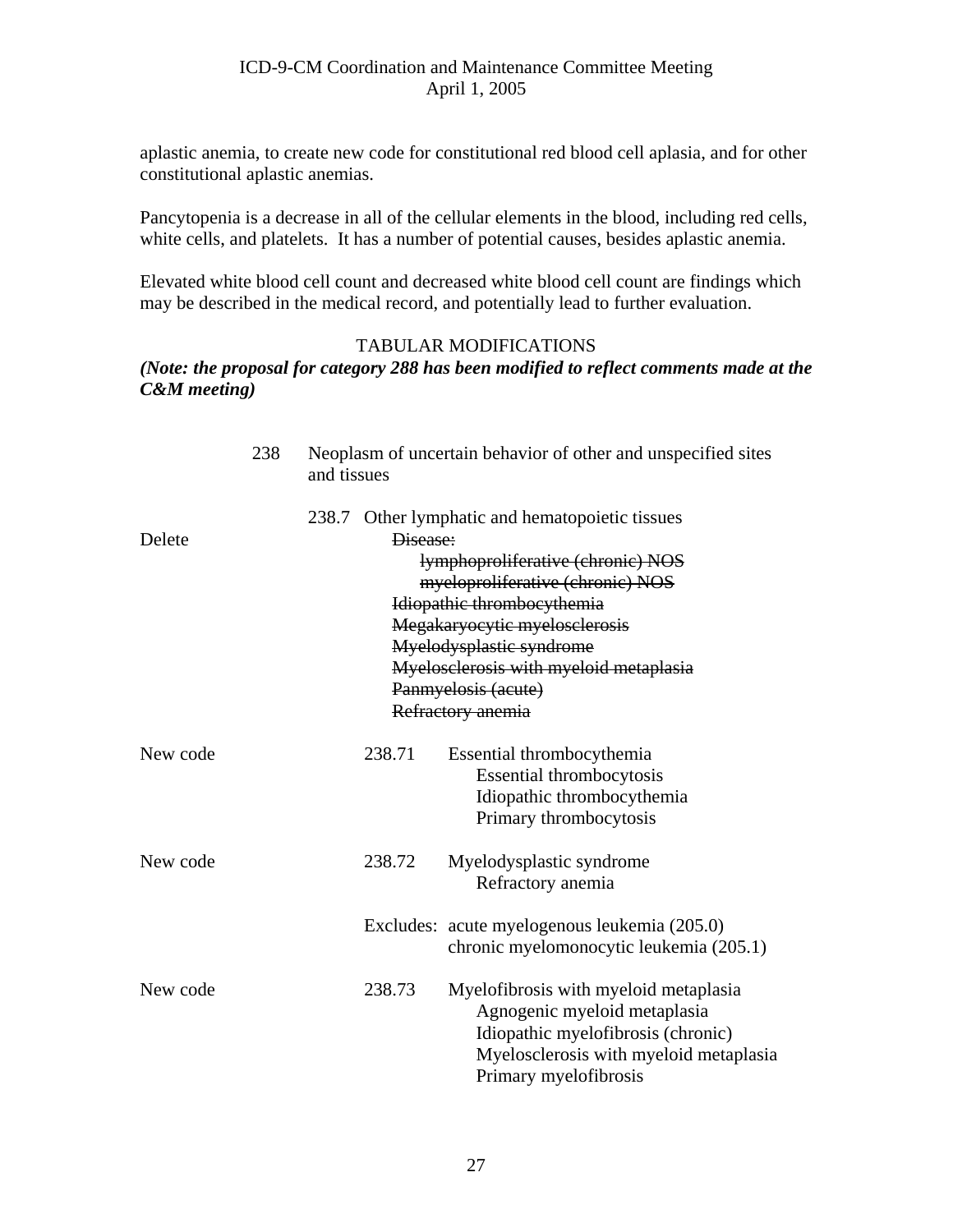| New code |     |       | 238.79       | Other lymphatic and hematopoietic tissues<br>Lymphoproliferative disease (chronic)<br><b>NOS</b>                                                                                                                                                                                                                                                  |
|----------|-----|-------|--------------|---------------------------------------------------------------------------------------------------------------------------------------------------------------------------------------------------------------------------------------------------------------------------------------------------------------------------------------------------|
|          |     |       |              | Megakaryocytic myelosclerosis<br>Myeloproliferative disease (chronic)<br><b>NOS</b>                                                                                                                                                                                                                                                               |
|          |     |       |              | Panmyelosis (acute)                                                                                                                                                                                                                                                                                                                               |
|          | 284 |       |              | Aplastic anemia and other bone marrow failure syndromes                                                                                                                                                                                                                                                                                           |
|          |     |       |              | 284.0 Constitutional aplastic anemia                                                                                                                                                                                                                                                                                                              |
| New code |     |       | 284.01       | Constitutional red blood cell aplasia<br>Aplasia, (pure) red cell:<br>congenital<br>of infants<br>primary<br>Blackfan-Diamond syndrome<br>Familial hypoplastic anemia                                                                                                                                                                             |
| New code |     |       | 284.09       | Other constitutional aplastic anemia<br>Fanconi's anemia<br>Pancytopenia with malformation                                                                                                                                                                                                                                                        |
| New code |     | 284.1 | Pancytopenia |                                                                                                                                                                                                                                                                                                                                                   |
|          |     |       |              | Excludes: pancytopenia (due to):<br>aplastic anemia (284.9)<br>constitutional red blood cell aplasia (284.01)<br>drug induced $(284.8)$<br>hairy cell leukemia (202.4)<br>human immunodeficiency virus disease (042)<br>myelodysplastic syndrome (238.72)<br>myeloproliferative disease (238.79)<br>other constitutional aplastic anemia (284.02) |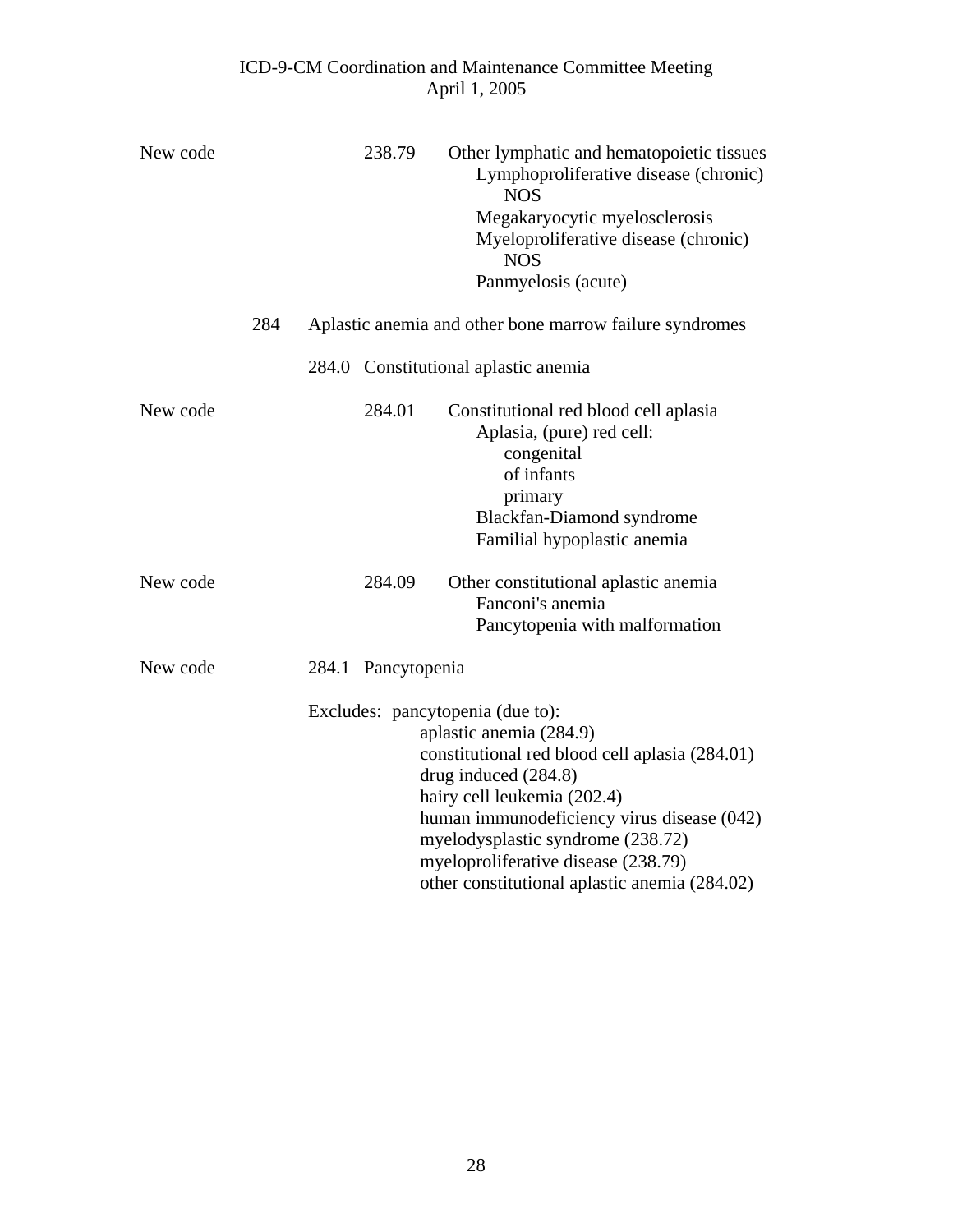## ICD-9-CM Coordination and Maintenance Committee Meeting April 1, 2005 288 Diseases of white blood cells Revise 288.0 Agranulocytosis Neutropenia Delete Infantile genetic agranulocytosis Kostmann's syndrome Neutropenia: NOS cyclic drug-induced **immune**  periodic toxic Neutropenic splenomegaly Use additional E code to identify drug or other cause Add Decreased Absolute Neutrophile Count (ANC) New code 288.01 Congenital neutropenia Infantile genetic agranulocytosis Kostmann's syndrome New code 288.02 Cyclic neutropenia Cyclic hematopoiesis Periodic neutropenia New code 288.03 Drug induced neutropenia Use additional E code to identify drug New code 288.09 Other neutropenia Agranulocytosis Neutropenia: NOS immune toxic Neutropenic splenomegaly New code 288.4 Decreased white blood cell count

#### New code 288.40 Leukocytopenia, unspecified Decreased leukocytes, unspecified Decreased white blood cell count Leukopenia

Excludes: neutropenia (288.01-288.09)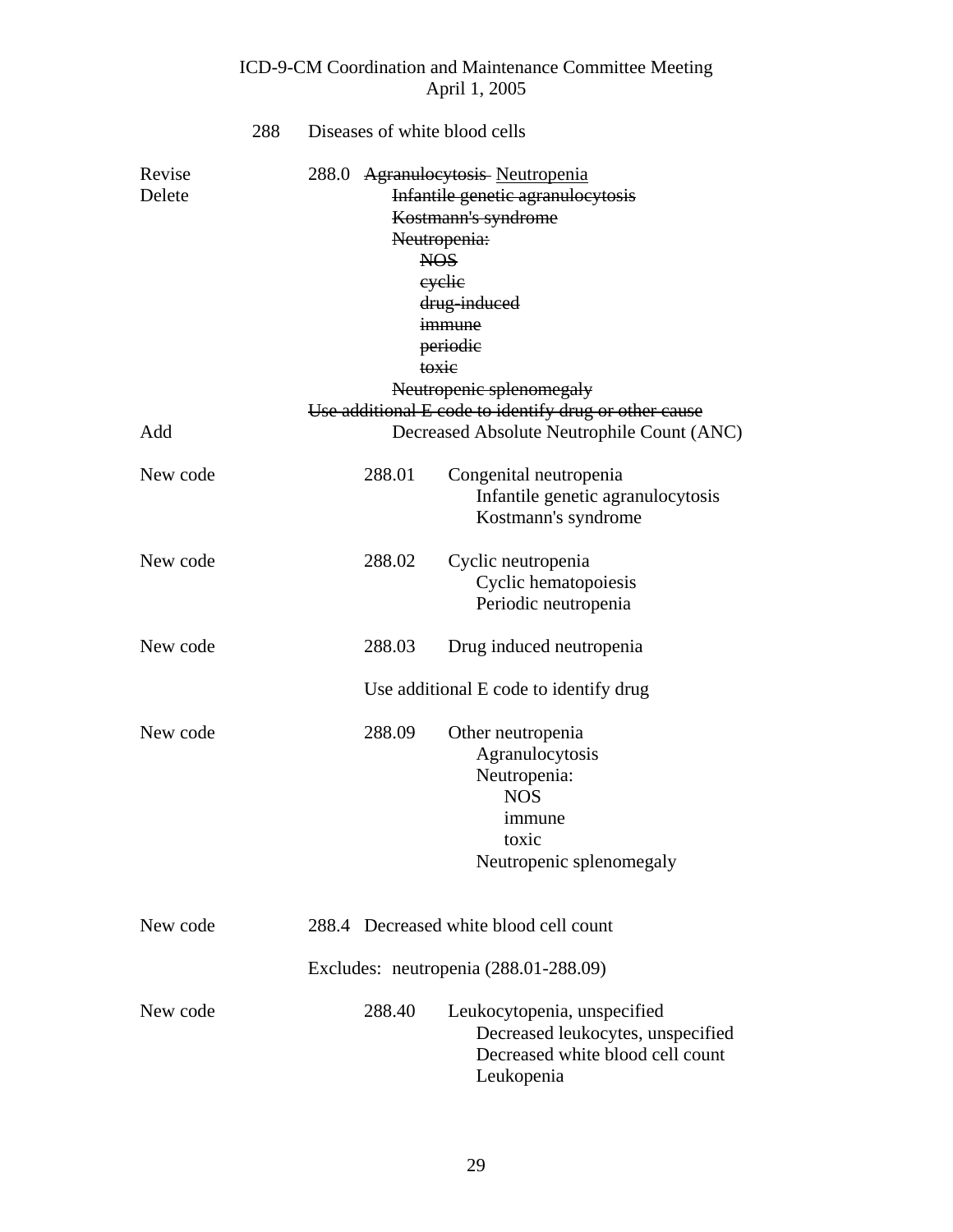| New code | 288.41 | Lymphocytopenia<br>Decreased lymphocytes                                                                                                                          |
|----------|--------|-------------------------------------------------------------------------------------------------------------------------------------------------------------------|
| New code | 288.49 | Other decreased leukocytes<br>Monocytopenia<br>Other decreased white blood cell count<br>Plasmacytopenia                                                          |
| New code |        | 288.5 Elevated white blood cell count                                                                                                                             |
|          |        | Excludes: eosinophilia (288.3)                                                                                                                                    |
| New code | 288.50 | Leukocytosis, unspecified<br>Elevated leukocytes, unspecified<br>Elevated white blood cell count<br>Leukemoid reaction, unspecified                               |
| New code | 288.51 | Lymphocytosis (symptomatic)<br><b>Elevated lymphocytes</b><br>Lymphocytic leukemoid reaction                                                                      |
| New code | 288.59 | Other elevated leukocytes<br>Leukemoid reaction<br>monocytic<br>myelocytic<br>Monocytosis (symptomatic)<br>Other elevated white blood cell count<br>Plasmacytosis |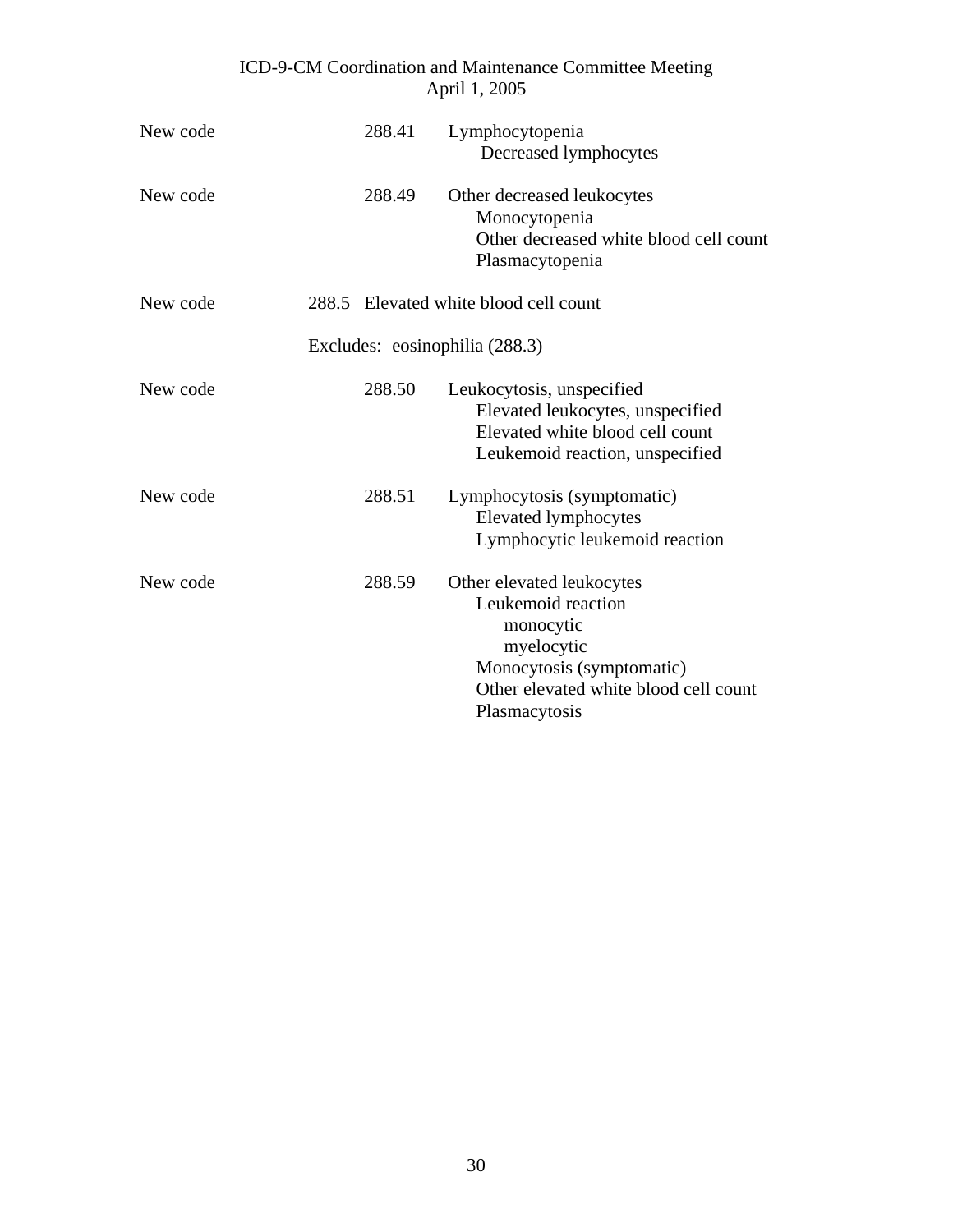Topic: Psoas muscle abscess

Psoas muscle abscess classically presents with fever, flank pain, and limited movement of the hip. In the early twentieth century, it was most commonly due to tuberculosis, as a complication of Pott's disease (tuberculosis of the spine). However, tuberculosis is a relatively rare cause of psoas muscle abscess in the U.S. today, with the exception of immunocompromised patients. Psoas muscle abscess is now more commonly associated with such things as severe kidney infections. There is the potential for an abscess to be visible externally in the flank area, and also for the infection to dissect down the psoas muscle and present as an abscess on the anterior thigh. A number of organisms can cause psoas muscle abscess, with staphylococcus being one noted to be common in one small study.

|          | 567 | Peritonitis and retroperitoneal infections |        |                                  |  |  |
|----------|-----|--------------------------------------------|--------|----------------------------------|--|--|
|          |     |                                            |        | 567.3 Retroperitoneal infections |  |  |
| New code |     |                                            | 567.31 | Psoas muscle abscess             |  |  |
| Revise   |     |                                            | 567.33 | Other retroperitoneal abscess    |  |  |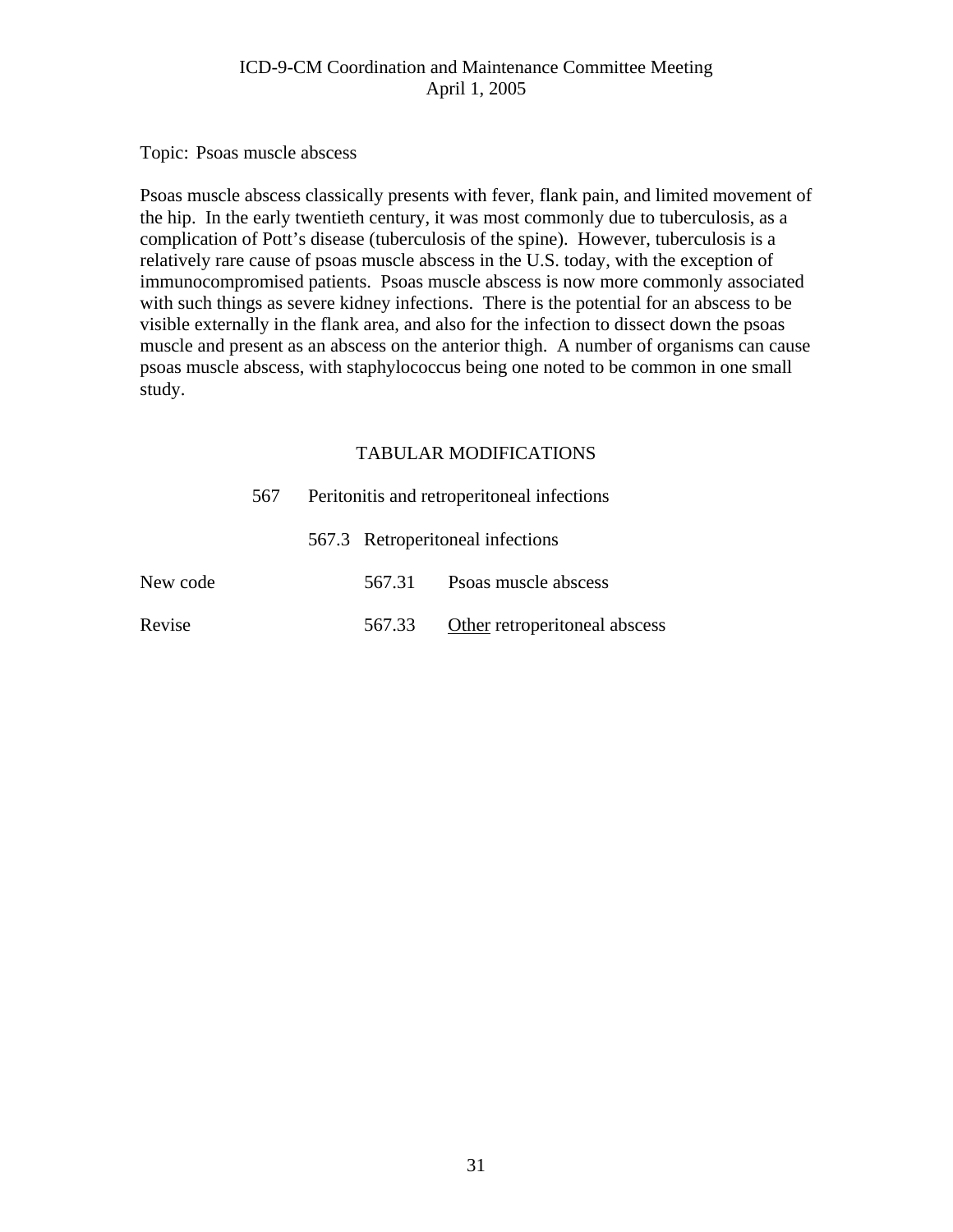Topic: Aspiration syndrome, part 2

A neonate may have aspiration of various substances prior to labor and delivery, during delivery, or following delivery. Based on input from the American Academy of Pediatrics (AAP), and James Gay, M.D., of Vanderbilt University, further code changes related to neonatal aspiration are being proposed, following changes that are being made involving meconium aspiration and meconium staining which were proposed in October 2004.

#### TABULAR MODIFICATIONS for October 2005 implementation

|                  | 763 | Fetus or newborn affected by other complications of labor and<br>delivery |              |                                                                                                                                                                            |  |  |
|------------------|-----|---------------------------------------------------------------------------|--------------|----------------------------------------------------------------------------------------------------------------------------------------------------------------------------|--|--|
|                  |     |                                                                           |              | 763.8 Other specified complications of labor and delivery<br>affecting fetus or newborn                                                                                    |  |  |
| New code         |     |                                                                           | 763.84       | Meconium passage during delivery                                                                                                                                           |  |  |
|                  |     |                                                                           |              | Excludes: meconium aspiration (770.11, 770.12)<br>meconium staining (779.84)                                                                                               |  |  |
|                  | 770 |                                                                           |              | Other respiratory conditions of fetus and newborn                                                                                                                          |  |  |
| Revise<br>Delete |     |                                                                           | Pneumonitis: | 770.1 Meconium Fetal and newborn aspiration syndrome<br>Aspiration of contents of birth canal NOS<br>Meconium aspiration below vocal cords<br>fetal aspiration<br>meconium |  |  |
|                  |     |                                                                           |              | Excludes: meconium passage during delivery (763.84)<br>meconium staining (779.84)                                                                                          |  |  |
| New code         |     |                                                                           | 770.10       | Fetal and newborn aspiration, unspecified                                                                                                                                  |  |  |
| New code         |     |                                                                           | 770.11       | Meconium aspiration without respiratory<br>symptoms<br>Meconium aspiration NOS                                                                                             |  |  |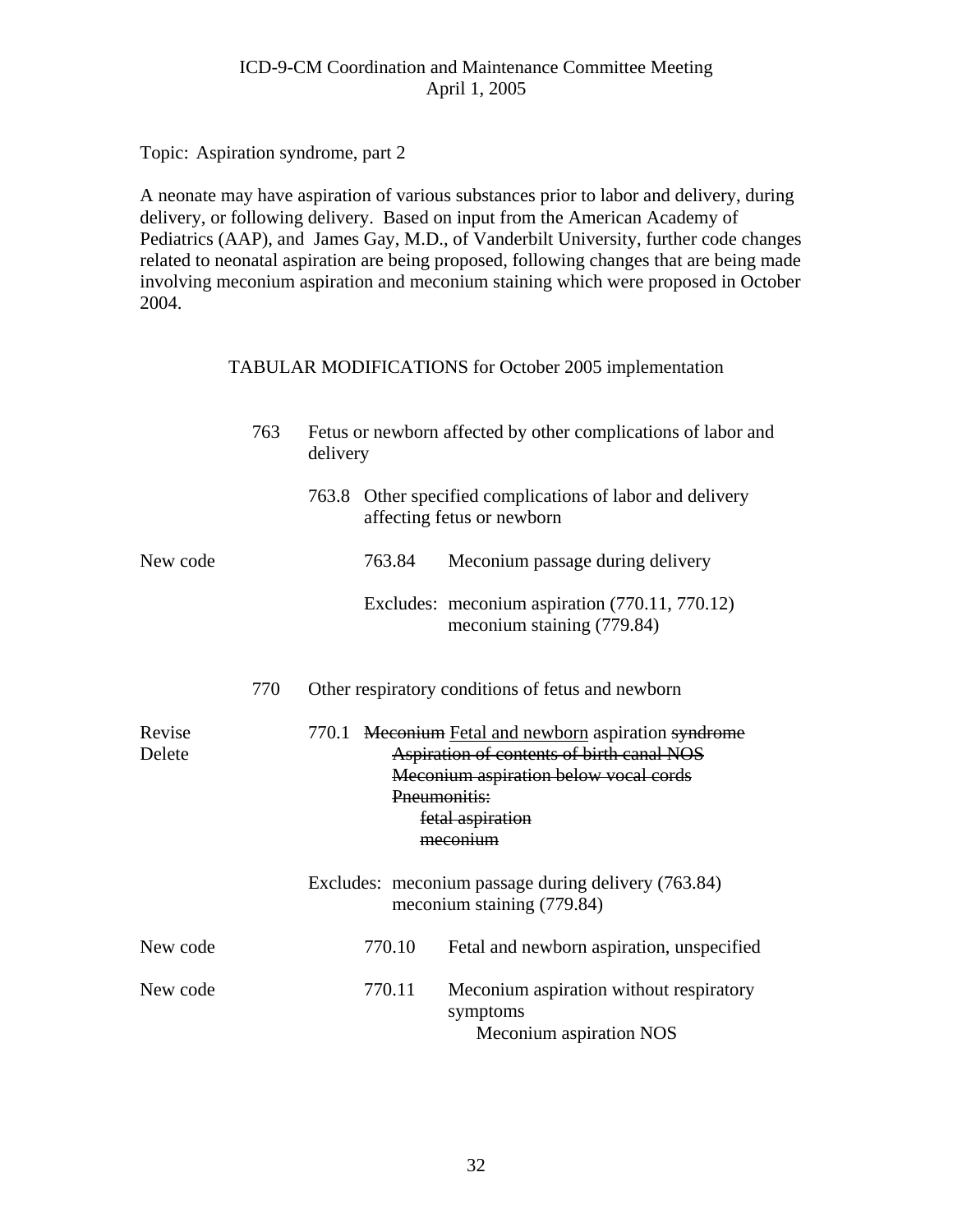| New code |     | 770.12 | Meconium aspiration with respiratory symptoms<br>Meconium aspiration pneumonia<br>Meconium aspiration pneumonitis<br>Meconium aspiration syndrome NOS |
|----------|-----|--------|-------------------------------------------------------------------------------------------------------------------------------------------------------|
|          |     |        | Use additional code to identify any secondary pulmonary<br>hypertension (416.8), if applicable                                                        |
| New code |     | 770.17 | Other fetal and newborn aspiration without<br>respiratory symptoms                                                                                    |
| New code |     | 770.18 | Other fetal and newborn aspiration with<br>respiratory symptoms<br>Other aspiration pneumonia<br>Other aspiration pneumonitis                         |
|          |     |        | Use additional code to identify any secondary pulmonary<br>hypertension (416.8), if applicable                                                        |
|          | 779 |        | Other and ill-defined conditions originating in the perinatal period                                                                                  |
|          |     | period | 779.8 Other specified conditions originating in the perinatal                                                                                         |
| New code |     | 779.84 | Meconium staining                                                                                                                                     |
|          |     |        | Excludes: meconium aspiration (770.11, 770.12)<br>meconium passage during delivery (763.84)                                                           |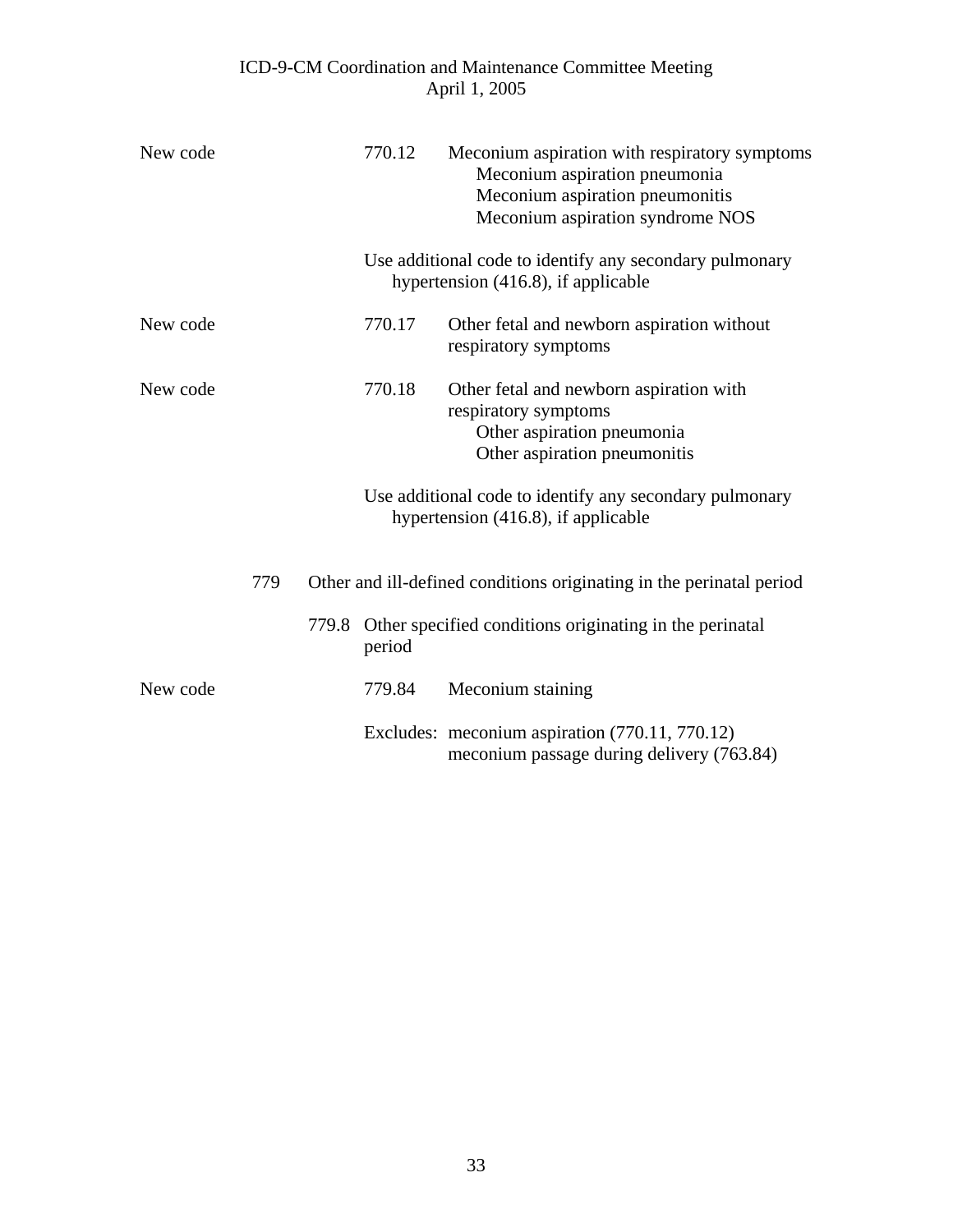#### TABULAR MODIFICATIONS proposed for October 2006 *(Note: the numbering for the codes for Aspiration of postnatal stomach contents have been changed since the C&M meeting based on comments received at the meeting.*)

|          | 770 |        | Other respiratory conditions of fetus and newborn                                                                                                                                 |
|----------|-----|--------|-----------------------------------------------------------------------------------------------------------------------------------------------------------------------------------|
|          |     |        | 770.1 Fetal and newborn aspiration                                                                                                                                                |
| Add      |     |        | Excludes: aspiration of postnatal stomach contents (770.85,<br>770.86)                                                                                                            |
| New code |     | 770.13 | Aspiration of clear amniotic fluid without<br>respiratory symptoms<br>Aspiration of clear amniotic fluid NOS                                                                      |
| New code |     | 770.14 | Aspiration of clear amniotic fluid with<br>respiratory symptoms<br>Aspiration of clear amniotic fluid with<br>pneumonia<br>Aspiration of clear amniotic fluid with<br>pneumonitis |
|          |     |        | Use additional code to identify any secondary pulmonary<br>hypertension (416.8), if applicable                                                                                    |
| New code |     | 770.15 | Aspiration of blood without respiratory<br>symptoms<br>Aspiration of blood NOS                                                                                                    |
| New code |     | 770.16 | Aspiration of blood with respiratory symptoms<br>Aspiration of blood with pneumonia<br>Aspiration of blood with pneumonitis                                                       |
|          |     |        | Use additional code to identify any secondary pulmonary<br>hypertension (416.8), if applicable                                                                                    |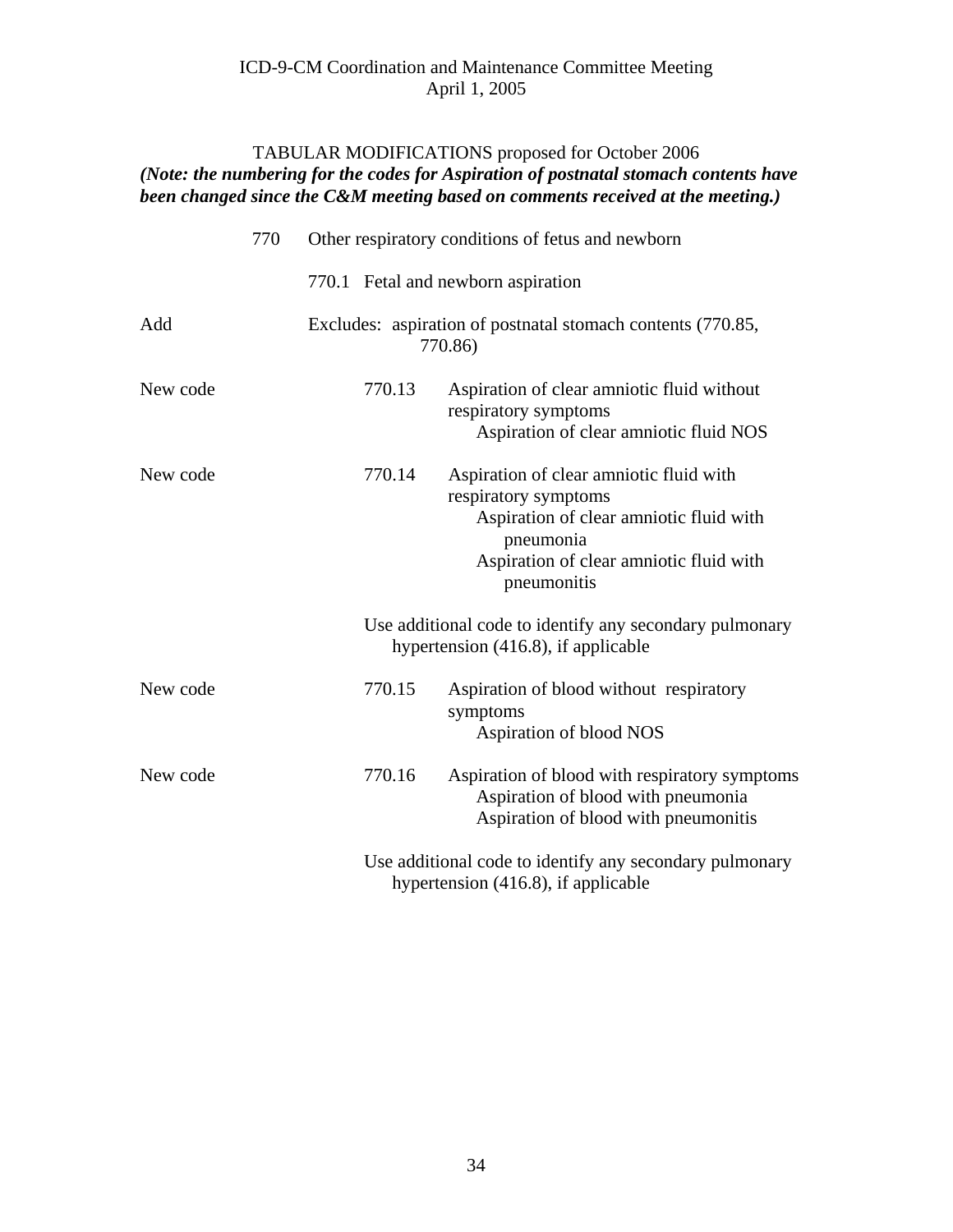|          |        | 770.8 Other respiratory problems after birth                                                                                                                                                        |
|----------|--------|-----------------------------------------------------------------------------------------------------------------------------------------------------------------------------------------------------|
| New code | 770.85 | Aspiration of postnatal stomach contents<br>without respiratory symptoms<br>Aspiration of postnatal stomach contents<br><b>NOS</b>                                                                  |
| New code | 770.86 | Aspiration of postnatal stomach contents with<br>respiratory symptoms<br>Aspiration of postnatal stomach contents<br>with pneumonia<br>Aspiration of postnatal stomach contents<br>with pneumonitis |
|          |        | Use additional code to identify any secondary pulmonary<br>hypertension $(416.8)$ , if applicable                                                                                                   |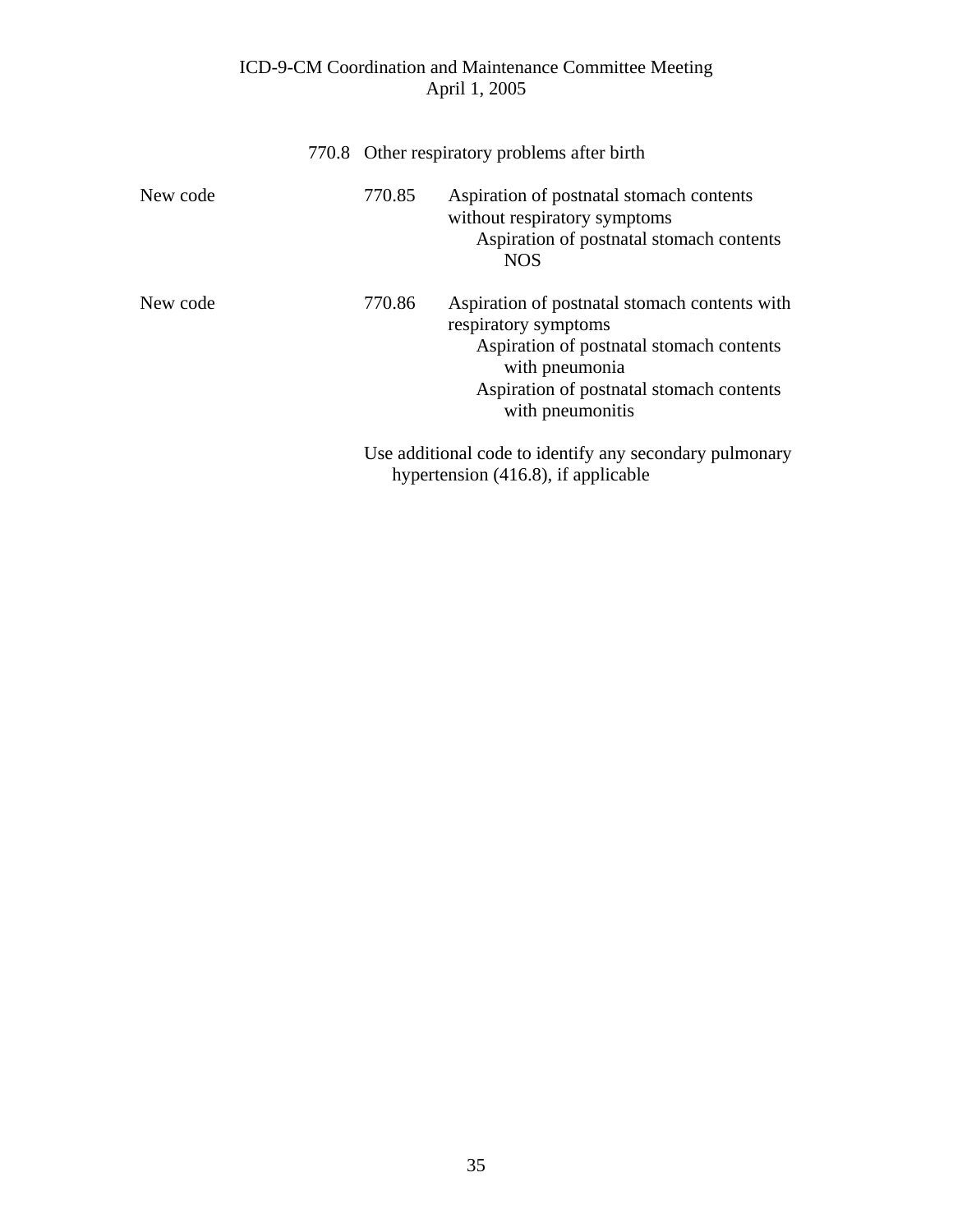Topic: Torsion dystonia and athetoid cerebral palsy

Athetoid cerebral palsy involves hypotonia, with poor head control and potential feeding difficulties. Athetoid movements often are noted at about one year of age. Speech is often slurred. Intellect is usually preserved.

There are a number of different recognized genetic causes of torsion dystonia, which are classified to code 333.6. It is recommended that "Idiopathic" be removed from the title of code 333.6, and that it be retitled "Genetic torsion dystonia."

Dystonia may also occur due to drugs. A specific new code is being proposed for this. A different disorder is a tardive dyskinesia, or an orofacial dyskinesia due to drugs. A specific new code for this is also being proposed.

#### TABULAR MODIFICATIONS

#### *(Note: This proposal has been modified to reflect comments made at the C&M meeting)*

|                  | 333 | Other extrapyramidal disease and abnormal movement disorders                                                                                    |  |  |  |  |
|------------------|-----|-------------------------------------------------------------------------------------------------------------------------------------------------|--|--|--|--|
| Revise           |     | 333.6 Idiopathic Genetic torsion dystonia<br>Dystonia:<br>deformans progressiva<br>musculorum deformans<br>(Schwalbe-) Ziehen-Oppenheim disease |  |  |  |  |
| Revise<br>Delete |     | 333.7 Symptomatic Acquired torsion dystonia<br>Athetoid cerebral palsy [Vogt's disease]<br>Double athetosis (syndrome)                          |  |  |  |  |
|                  |     | Use additional E code to identify drug, if drug induced                                                                                         |  |  |  |  |
| New Code         |     | 333.71<br>Athetoid cerebral palsy<br>Double athetosis (syndrome)<br>Vogt's disease                                                              |  |  |  |  |
|                  |     | Excludes: infantile cerebral palsy (343.0-343.9)                                                                                                |  |  |  |  |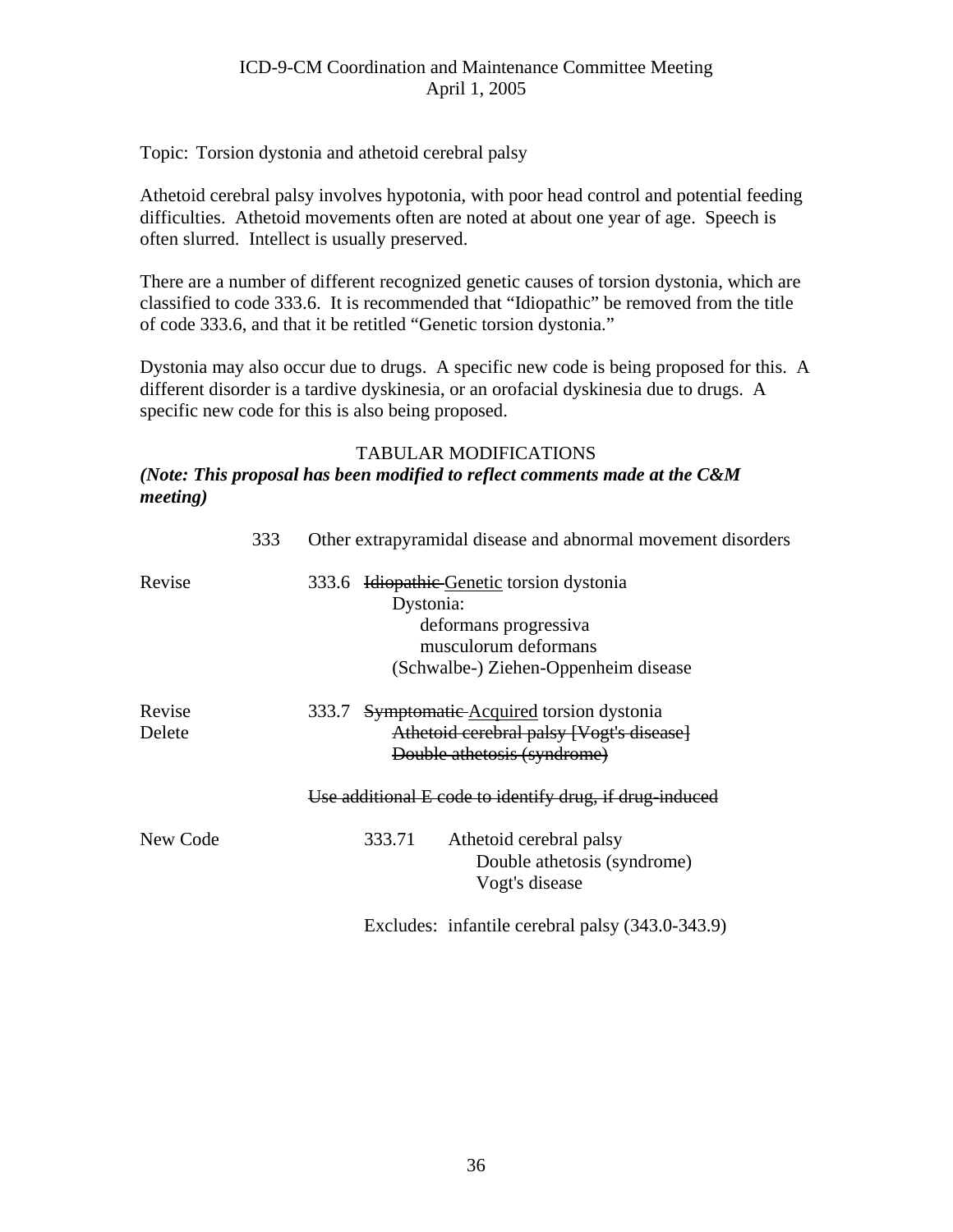| New Code |     | 333.72                                     | Acute dystonia due to drugs<br>Acute dystonic reaction due to drugs                                                                                                     |  |  |
|----------|-----|--------------------------------------------|-------------------------------------------------------------------------------------------------------------------------------------------------------------------------|--|--|
|          |     |                                            | Use additional E code to identify drug                                                                                                                                  |  |  |
|          |     |                                            | Excludes: blepharospasm due to drugs (333.85)<br>orofacial dyskinesia due to drugs (333.85)<br>subacute dyskinesia due to drugs (333.85)<br>tardive dyskinesia (333.85) |  |  |
| New Code |     |                                            | 333.79 Other symptomatic torsion dystonia                                                                                                                               |  |  |
|          |     |                                            | 333.8 Fragments of torsion dystonia                                                                                                                                     |  |  |
|          |     | 333.81                                     | Blepharospasm                                                                                                                                                           |  |  |
| Add      |     |                                            | Excludes: blepharospasm due to drugs (333.85)                                                                                                                           |  |  |
|          |     | 333.82                                     | Orofacial dyskinesia                                                                                                                                                    |  |  |
| Add      |     |                                            | Excludes: orofacial dyskinesia due to drugs (333.85)                                                                                                                    |  |  |
| New Code |     | 333.85                                     | Subacute dyskinesia due to drugs<br>Blepharospasm due to drugs<br>Orofacial dyskinesia due to drugs<br>Tardive dyskinesia                                               |  |  |
|          |     |                                            | Use additional E code to identify drug                                                                                                                                  |  |  |
|          |     |                                            | Excludes: acute dystonia due to drugs (333.72)<br>acute dystonic reaction due to drugs (333.72)                                                                         |  |  |
|          | 343 | Infantile cerebral palsy                   |                                                                                                                                                                         |  |  |
| Add      |     | Excludes: athetoid cerebral palsy (333.71) |                                                                                                                                                                         |  |  |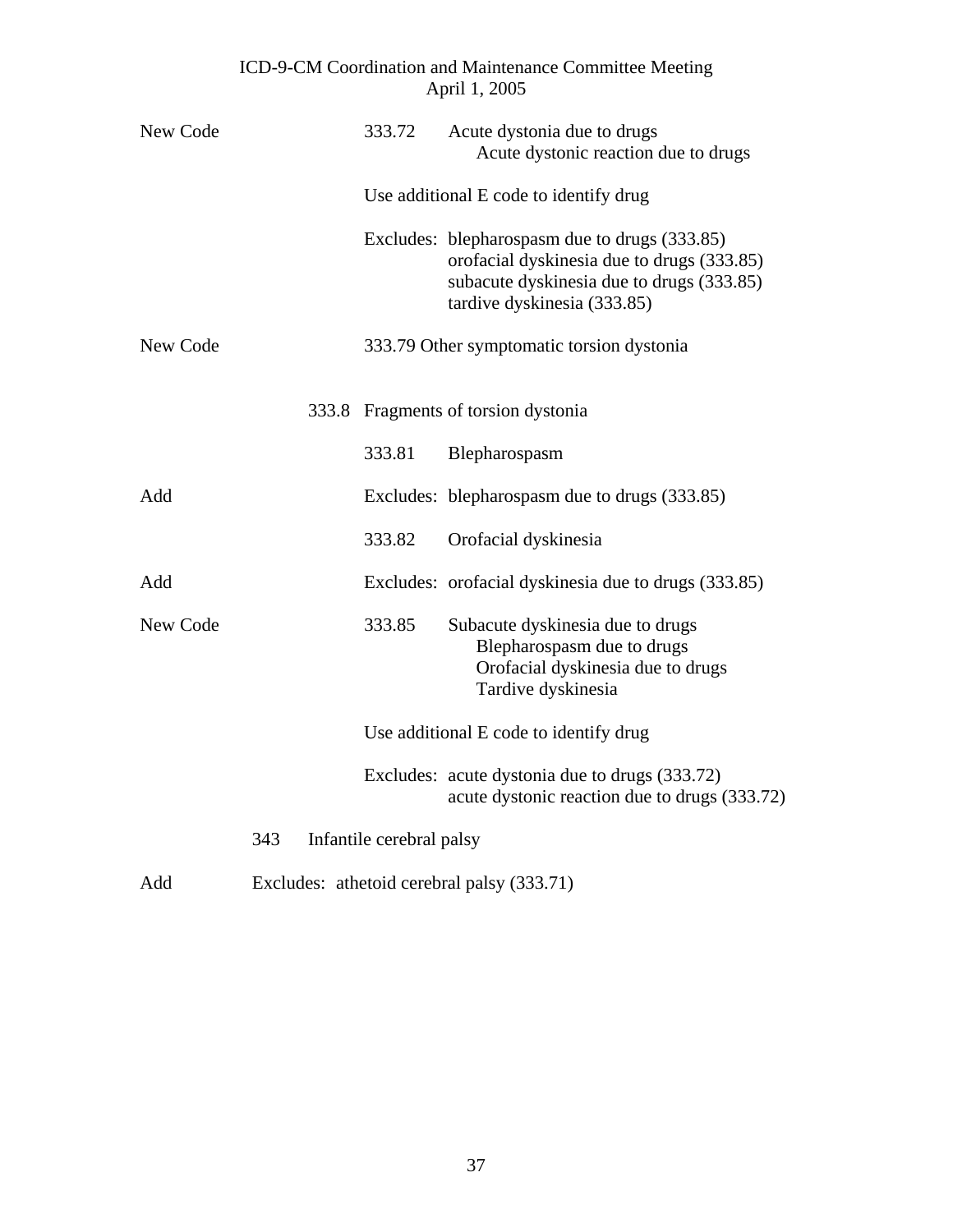Topic: Myelitis

Myelitis is an inflammation of the spinal cord. It can have a number of possible presentations and possible underlying causes. Transverse myelitis involves a paraparesis or paraplegia, due to the spinal cord dysfunction. Some of the potential causes of myelitis include infectious, post-infectious, post-vaccination, and toxic mechanisms.

A number of other disorders can also cause a secondary demyelinating acute transverse myelitis, including tumor, trauma, herniated intervertebral disk, hemorrhage, dissecting aortic aneurysm arteritis, and systemic lupus erythematosis. There is also an idiopathic transverse myelitis, which is demyelinating in pathology.

This proposal is supported by the American Academy of Neurology.

#### TABULAR MODIFICATIONS

*(Note: The proposal for subcategory 341.2 has been modified to reflect comments at the C&M meeting)*

|          | 052 | Chickenpox                                              |
|----------|-----|---------------------------------------------------------|
| New Code |     | 052.2 Postvaricella myelitis<br>Postchickenpox myelitis |
|          | 053 | Herpes zoster                                           |
|          |     | 053.1 With other nervous system complications           |
| New Code |     | 053.14<br>Herpes zoster myelitis                        |
|          | 054 | Herpes simplex                                          |
|          |     | 054.7 With other specified complications                |
| New Code |     | 054.74<br>Herpes simplex myelitis                       |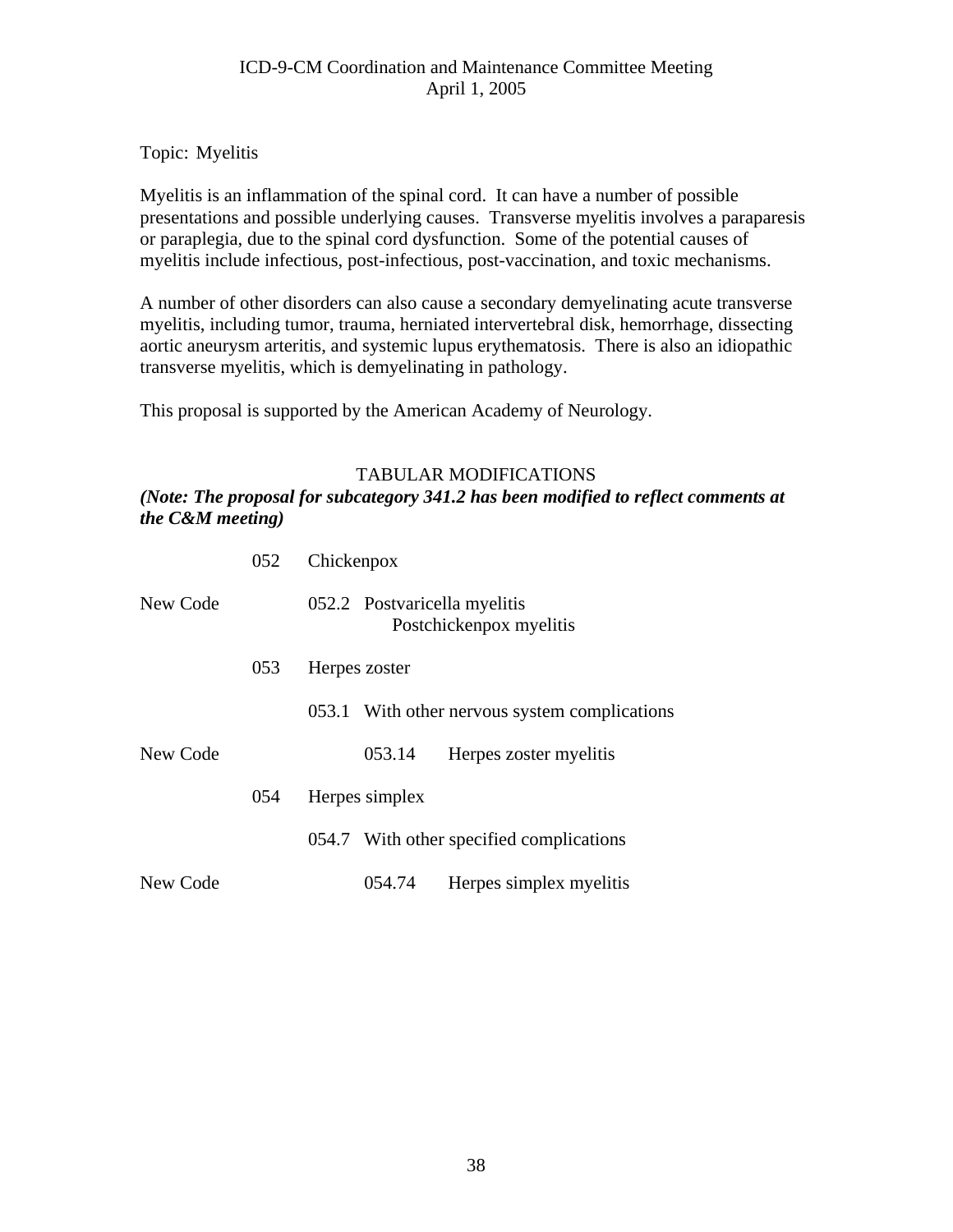|          | 323                         |          | Encephalitis, myelitis, and encephalomyelitis                                                                                                                                                                                                                                                                                   |
|----------|-----------------------------|----------|---------------------------------------------------------------------------------------------------------------------------------------------------------------------------------------------------------------------------------------------------------------------------------------------------------------------------------|
| Revise   | Includes: myelitis (acute): |          |                                                                                                                                                                                                                                                                                                                                 |
| Add      |                             | (341.21) | Excludes: acute transverse myelitis NOS (341.20)<br>acute transverse myelitis in conditions classified elsewhere<br>idiopathic transverse myelitis (341.22)                                                                                                                                                                     |
| Revise   | 323.0                       |          | Encephalitis, myelitis, and encephalomyelitis in viral<br>diseases classified elsewhere                                                                                                                                                                                                                                         |
| Delete   |                             |          | Excludes: encephalitis (in):<br>arthropod-borne viral (062.0-064)<br>herpes simplex $(054.3)$<br>mumps $(072.2)$<br>poliomyelitis (045.0-045.9)<br>rubella (056.01)<br>slow virus infections of central nervous<br>system (046.0-046.9)<br>other viral diseases of central nervous<br>system (049.8-049.9)<br>viral NOS (049.9) |
| New code |                             | 323.01   | Encephalitis and encephalomyelitis in viral<br>diseases classified elsewhere                                                                                                                                                                                                                                                    |
|          |                             |          | Excludes: encephalitis (in):<br>arthropod-borne viral (062.0-064)<br>herpes simplex $(054.3)$<br>mumps (072.2)<br>poliomyelitis (045.0-045.9)<br>rubella (056.01)<br>slow virus infections of central nervous<br>system (046.0-046.9)<br>other viral diseases of central nervous<br>system (049.8-049.9)<br>viral NOS (049.9)   |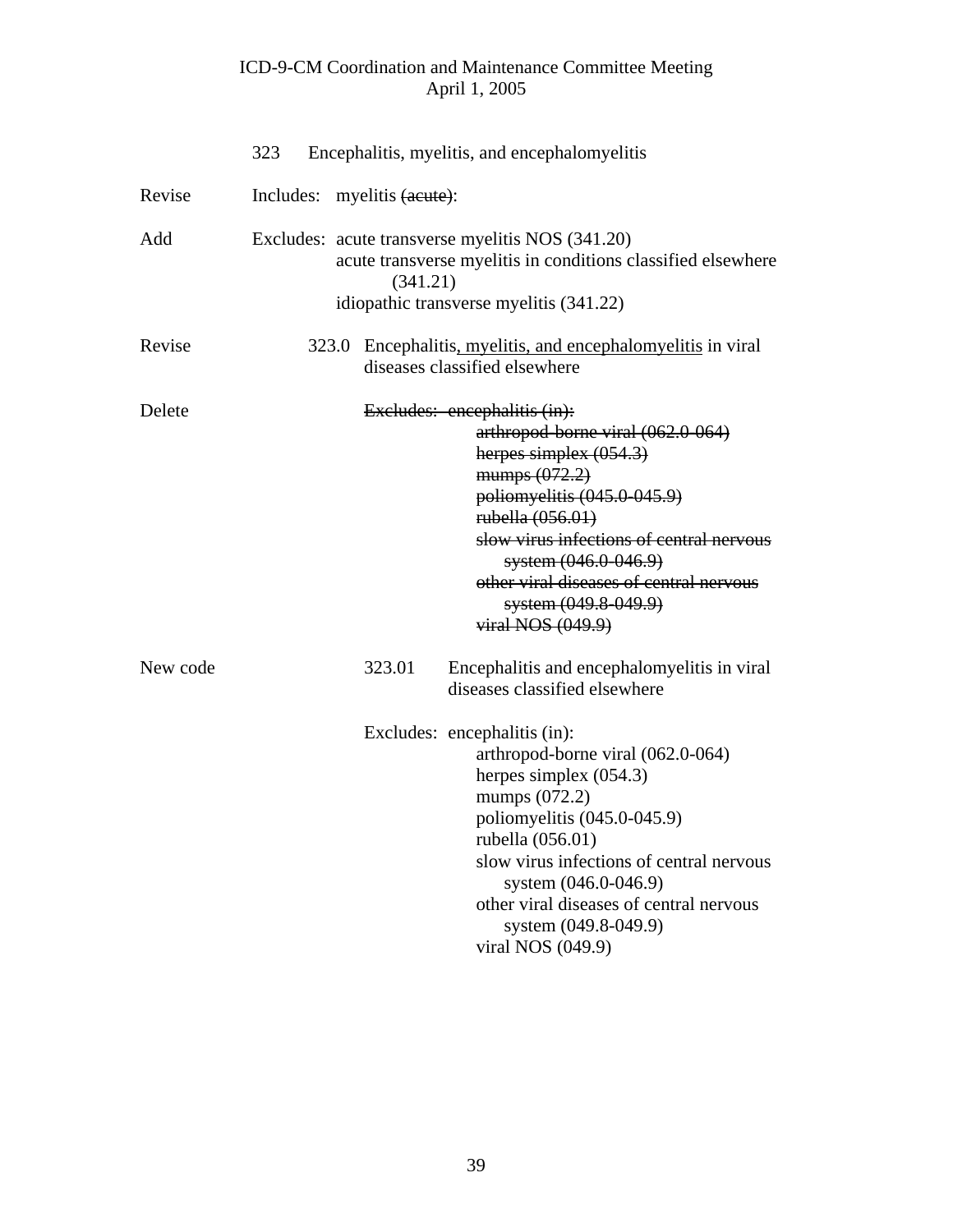| New code | 323.02                       | Myelitis in viral diseases classified elsewhere                                                                                                                                                                                     |
|----------|------------------------------|-------------------------------------------------------------------------------------------------------------------------------------------------------------------------------------------------------------------------------------|
|          |                              | Excludes: myelitis (in):<br>herpes simplex $(054.74)$<br>herpes zoster $(053.14)$<br>poliomyelitis (045.0-045.9)<br>rubella (056.01)<br>other viral diseases of central nervous<br>system (049.8-049.9)                             |
| Revise   |                              | 323.1 Encephalitis, myelitis, and encephalomyelitis in rickettsial<br>diseases classified elsewhere                                                                                                                                 |
| Revise   |                              | 323.2 Encephalitis, myelitis, and encephalomyelitis in protozoal<br>diseases classified elsewhere                                                                                                                                   |
| Revise   |                              | 323.4 Other encephalitis, myelitis, and encephalomyelitis due to<br>infection classified elsewhere                                                                                                                                  |
| Delete   | Excludes: encephalitis (in): | meningococcal (036.1)<br>syphilis:<br>NOS (094.81)<br>congenital (090.41)<br>toxoplasmosis (130.0)<br>tuberculosis (013.6)<br>meningoencephalitis due to free-living ameba<br>[Naegleria] (136.2)                                   |
| New code | 323.41                       | Other encephalitis and encephalomyelitis due to<br>infection classified elsewhere                                                                                                                                                   |
|          |                              | Excludes: encephalitis (in):<br>meningococcal (036.1)<br>syphilis:<br>NOS (094.81)<br>congenital (090.41)<br>toxoplasmosis (130.0)<br>tuberculosis $(013.6)$<br>meningoencephalitis due to free-living ameba<br>[Naegleria] (136.2) |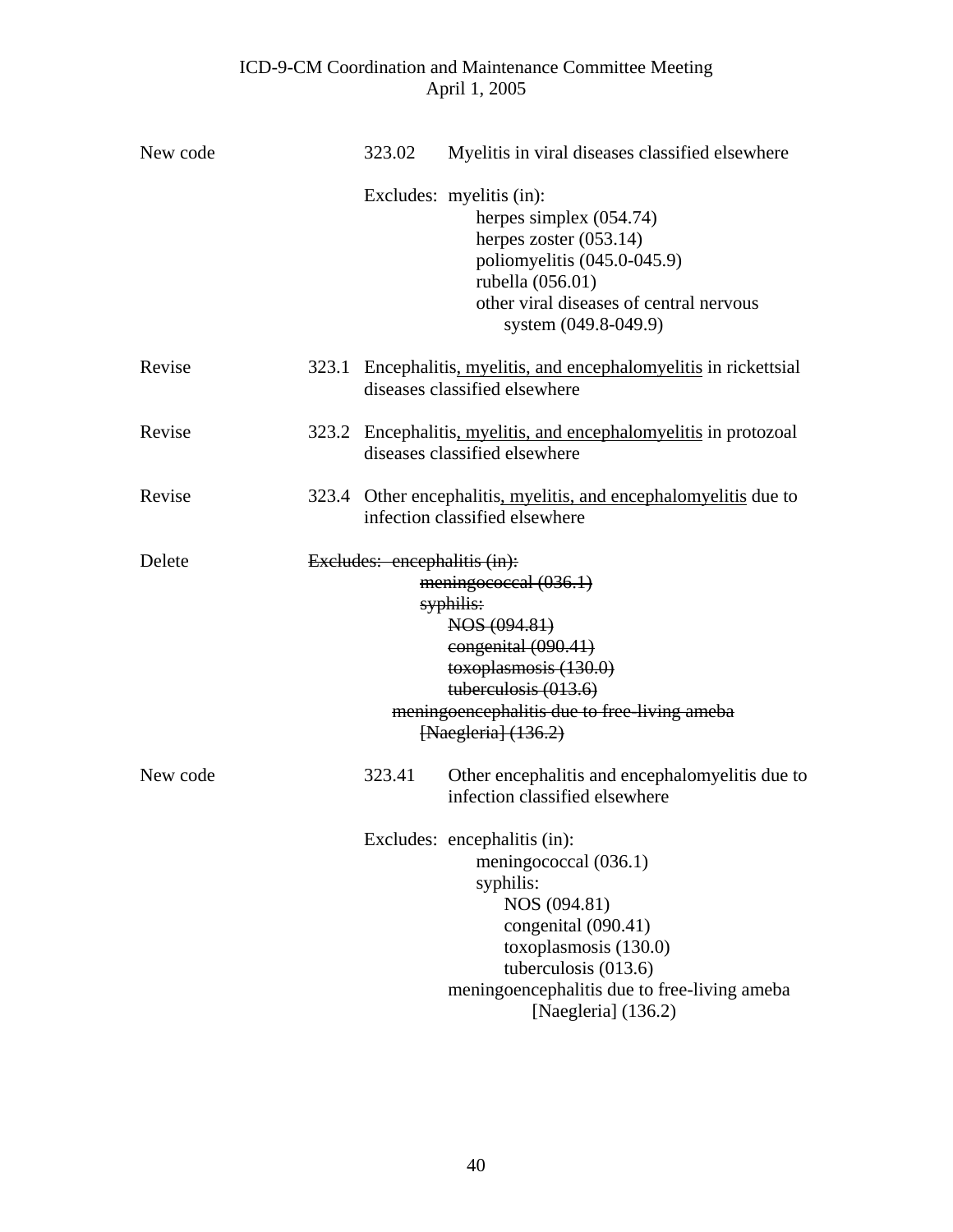| New code | 323.42                  | Other myelitis due to infection classified<br>elsewhere                                                                                                                              |  |  |  |  |
|----------|-------------------------|--------------------------------------------------------------------------------------------------------------------------------------------------------------------------------------|--|--|--|--|
|          |                         | Excludes: myelitis (in):<br>syphilis $(094.89)$<br>tuberculosis (013.6)                                                                                                              |  |  |  |  |
| Revise   |                         | 323.5 Encephalitis, myelitis, and encephalomyelitis following                                                                                                                        |  |  |  |  |
| Delete   |                         | immunization procedures<br>Encephalitis postimmunization or postvaccinal<br>Encephalomyelitis postimmunization or postvaccinal                                                       |  |  |  |  |
| New Code | 323.51                  | Encephalitis and encephalomyelitis following<br>immunization procedures<br>Encephalitis postimmunization or<br>postvaccinal<br>Encephalomyelitis postimmunization or<br>postvaccinal |  |  |  |  |
| New Code | 323.52                  | Myelitis following immunization procedures<br>Myelitis postimmunization or postvaccinal                                                                                              |  |  |  |  |
| Revise   |                         | 323.6 Postinfectious encephalitis, myelitis, and encephalomyelitis                                                                                                                   |  |  |  |  |
| Delete   | Excludes: encephalitis: | postchickenpox (052.0)<br>postmeasles (055.0)                                                                                                                                        |  |  |  |  |
| New code | 323.61                  | Acute disseminated encephalomyelitis<br>Acute necrotizing hemorrhagic<br>encephalopathy                                                                                              |  |  |  |  |
| New code | 323.62                  | Other postinfectious encephalitis and<br>encephalomyelitis                                                                                                                           |  |  |  |  |
|          |                         | Excludes: encephalitis:<br>postchickenpox (052.0)<br>postmeasles (055.0)                                                                                                             |  |  |  |  |
| New code | 323.63                  | Postinfectious myelitis                                                                                                                                                              |  |  |  |  |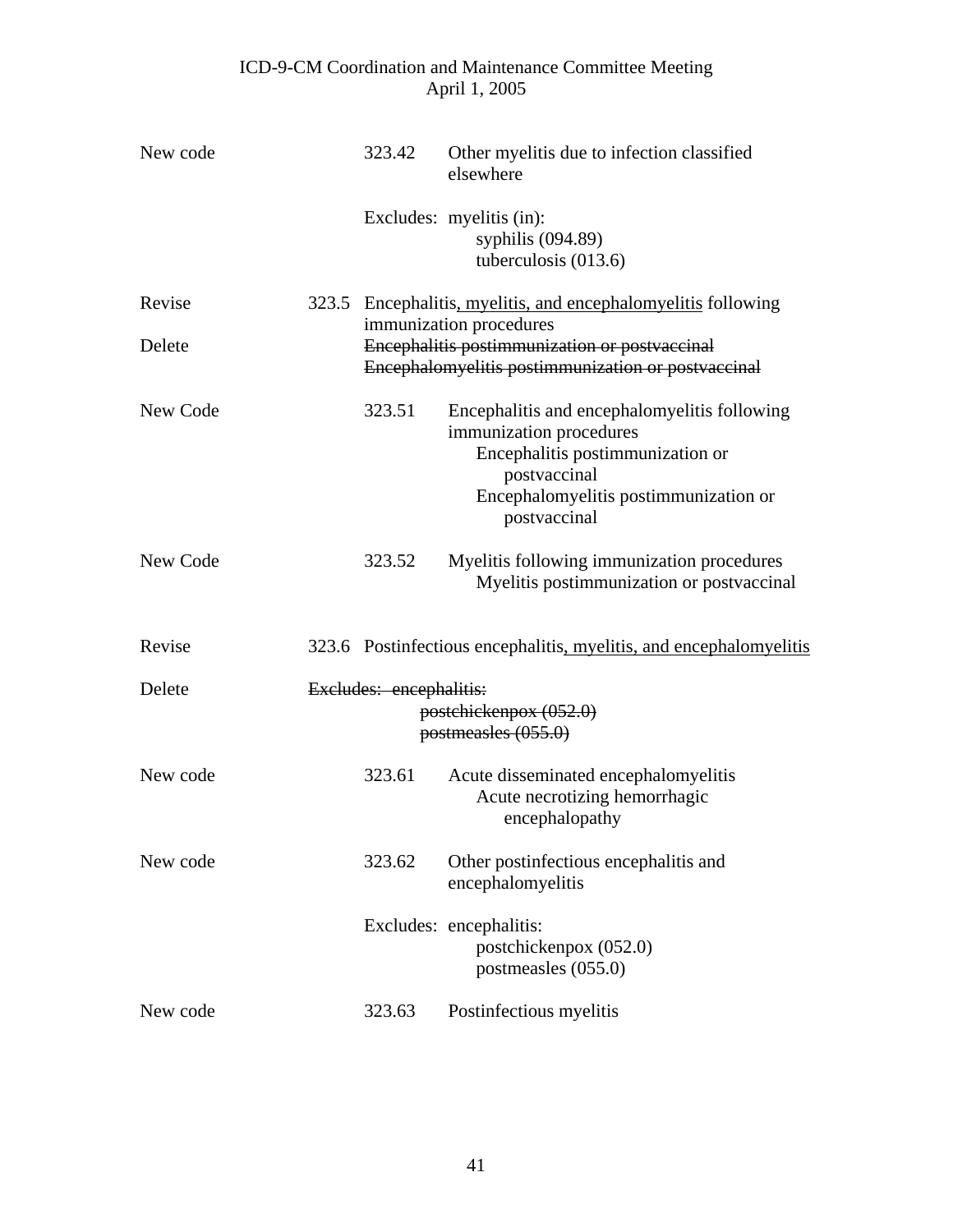| Revise   |       |                                                             | 323.7 Toxic encephalitis, myelitis, and encephalomyelitis                                                                      |
|----------|-------|-------------------------------------------------------------|--------------------------------------------------------------------------------------------------------------------------------|
| Revise   |       | lead (984.0-984.9)<br>mercury $(985.0)$<br>thallium (985.8) | Code first underlying cause, such as poisoning due to:<br>carbon tetrachloride (982.1)<br>hydroxyquinoline derivatives (961.3) |
| New code |       | 323.71                                                      | Toxic encephalitis and encephalomyelitis                                                                                       |
| New code |       | 323.72                                                      | Toxic myelitis                                                                                                                 |
| Revise   |       | encephalomyelitis                                           | 323.8 Other causes of encephalitis, myelitis, and                                                                              |
| New code |       | 323.81                                                      | Other causes of encephalitis and<br>encephalomyelitis                                                                          |
| New code |       | 323.82                                                      | Other causes of myelitis<br>Transverse myelitis NOS                                                                            |
| Revise   | 323.9 | encephalomyelitis                                           | Unspecified causes of encephalitis, myelitis, and                                                                              |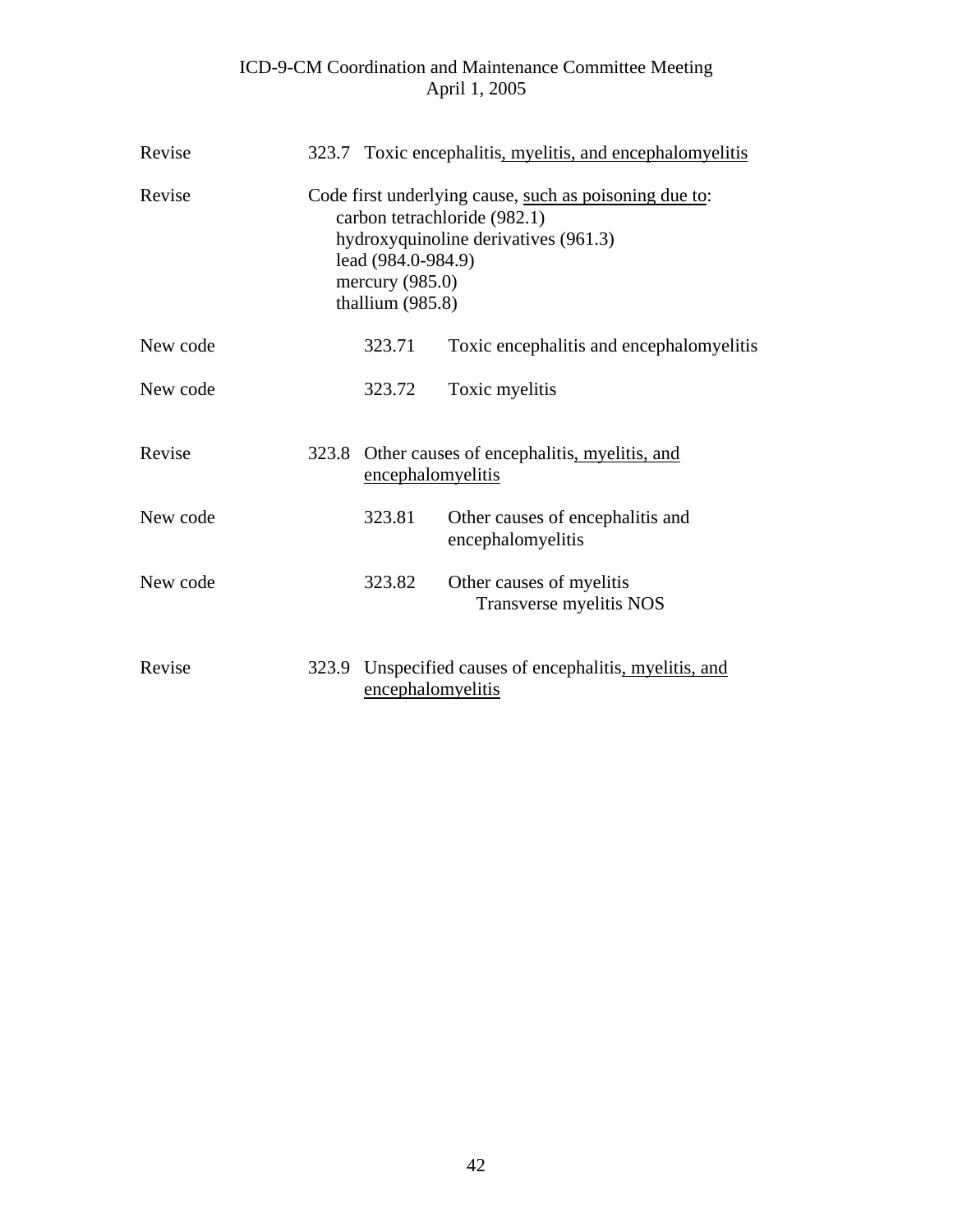|                      | 341 |        | Other demyelinating diseases of central nervous system                                                                                                                                                                                                                                                                                                                                 |
|----------------------|-----|--------|----------------------------------------------------------------------------------------------------------------------------------------------------------------------------------------------------------------------------------------------------------------------------------------------------------------------------------------------------------------------------------------|
| New sub-<br>category |     |        | 341.2 Acute (transverse) myelitis                                                                                                                                                                                                                                                                                                                                                      |
|                      |     |        | Excludes: Acute (transverse) myelitis (in) (due to):<br>following immunization procedures (323.52)<br>infection classified elsewhere (323.42)<br>postinfectious (323.63)<br>protozoal diseases classified elsewhere (323.2)<br>rickettsial diseases classified elsewhere (323.1)<br>toxic (323.72)<br>viral diseases classified elsewhere (323.02)<br>Transverse myelitis NOS (323.82) |
| New code             |     | 341.20 | Acute (transverse) myelitis NOS                                                                                                                                                                                                                                                                                                                                                        |
| New code             |     | 341.21 | Acute (transverse) myelitis in conditions<br>classified elsewhere                                                                                                                                                                                                                                                                                                                      |
|                      |     |        | Code first underlying condition                                                                                                                                                                                                                                                                                                                                                        |
| New code             |     | 341.22 | Idiopathic transverse myelitis                                                                                                                                                                                                                                                                                                                                                         |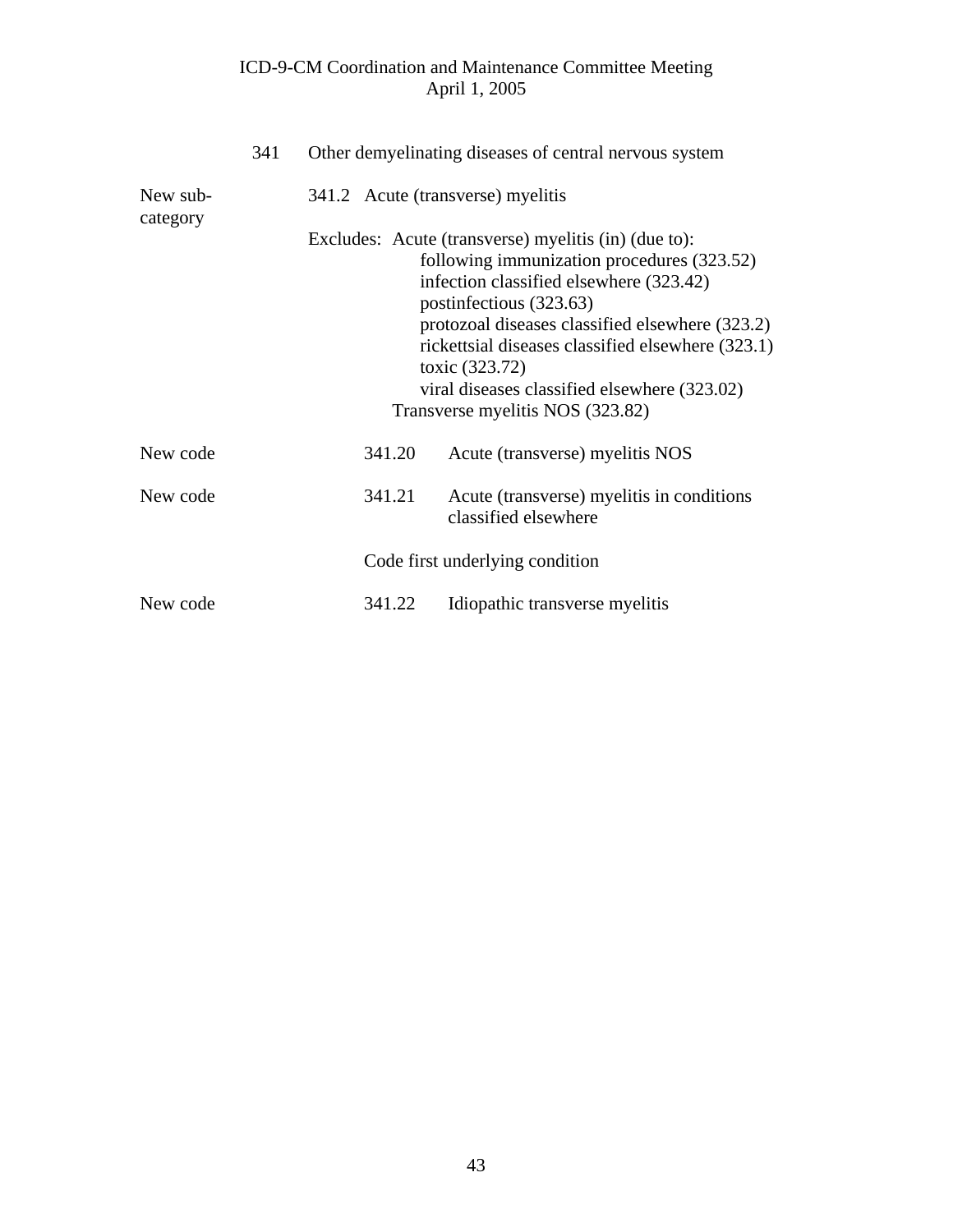#### Topic: Postnasal drip

Postnasal drip is the symptom of fluid or mucous dripping down the back of the throat. It can be due to a number of possible causes. Some of the more common of these include sinusitis and allergic rhinitis. When the underlying cause is known, the code for that should be assigned. However, during the process of evaluation, the cause for postnasal drip may not be known for certain. Thus, it would be useful to have a symptom code for postnasal drip.

#### TABULAR MODIFICATIONS

|          | 784 | Symptoms involving head and neck |        |                                              |  |
|----------|-----|----------------------------------|--------|----------------------------------------------|--|
|          |     |                                  |        | 784.9 Other symptoms involving head and neck |  |
| New code |     |                                  |        | 784.91 Postnasal drip                        |  |
| New code |     |                                  | 784.99 | Other symptoms involving head and neck       |  |

#### INDEX MODIFICATIONS

| Revise | Drip, postnasal (chronic) – see Sinusitis $784.91$     |
|--------|--------------------------------------------------------|
| Add    | due to:                                                |
| Add    | allergic rhinitis $-$ see Rhinitis, allergic           |
| Add    | common cold 460                                        |
| Add    | gastroesophageal reflux – see Reflux, gastroesophageal |
| Add    | nasopharyngitis – see Nasopharyngitis                  |
| Add    | other known condition – code to condition              |
| Add    | $sinusitis - see sinusitis$                            |
|        |                                                        |

Revise Postnasal drip – see Sinusitis Drip, postnasal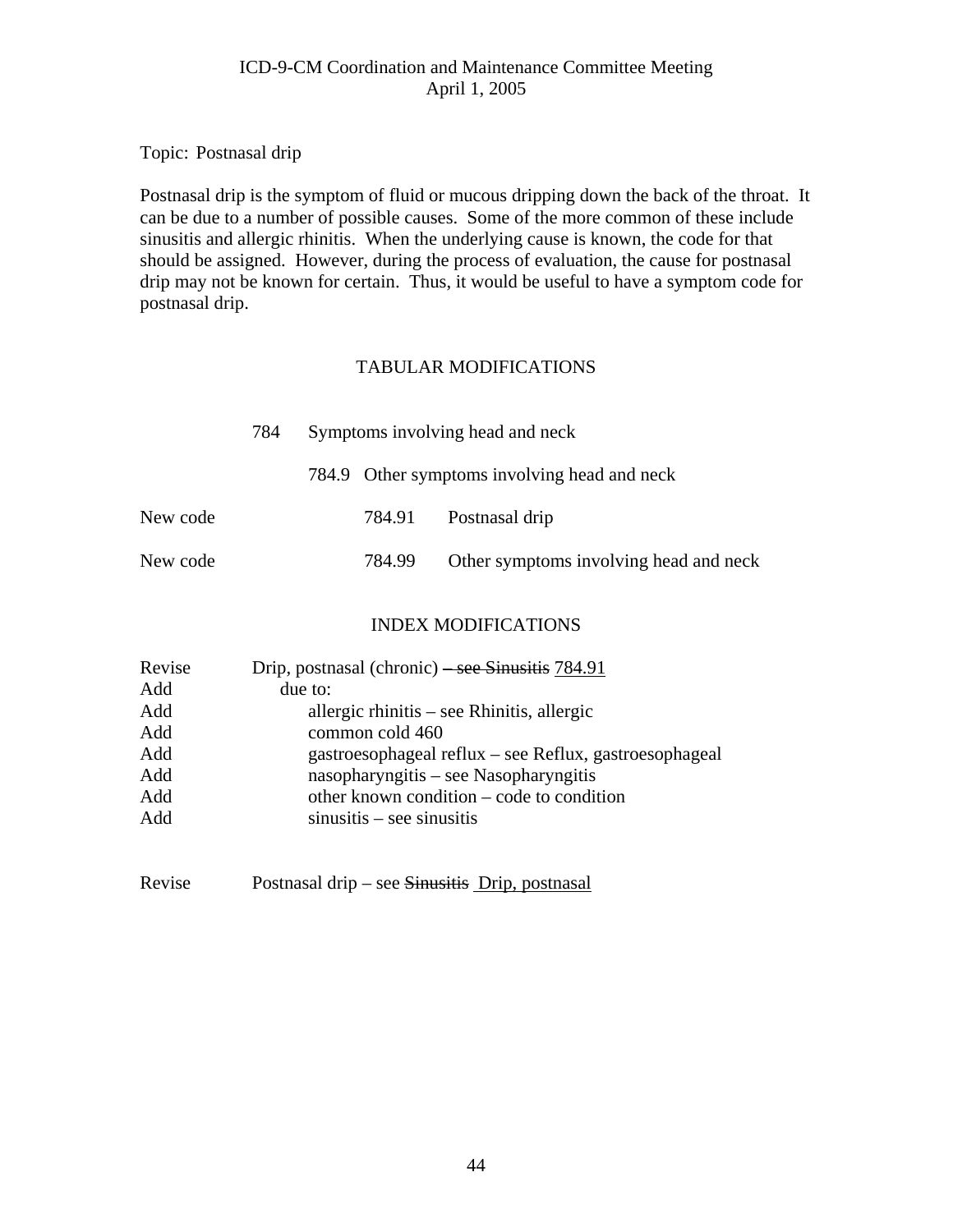Topic: Nonasthmatic bronchospasm

The American Academy of Pediatrics has requested a unique code for bronchospasm. There are times when a child presents with bronchospasm, but has not been diagnosed with asthma, and does not meet the accepted criteria for bronchitis. Currently, bronchospasm is indexed to code, 519.1 Other diseases of trachea and bronchus, not elsewhere classified. Many other conditions are indexed to this code including abscess of bronchus, atrophy of trachea, bronchostenosis and calcification of bronchus. Having a unique code for bronchospasm would allow the chronicity or recurrence of the condition to be better tracked. This would aid in better diagnosing the child's underlying problem.

|          | 519 |       |            | Other diseases of respiratory system                                                                                                                             |
|----------|-----|-------|------------|------------------------------------------------------------------------------------------------------------------------------------------------------------------|
| Delete   |     | 519.1 | classified | Other diseases of trachea and bronchus, not elsewhere<br>Calcification of bronchus or trachea<br>Stenosis of bronchus or trachea<br>Ulcer of bronchus or trachea |
| New code |     |       | 519.11     | Acute bronchospasm                                                                                                                                               |
|          |     |       |            | Excludes: acute bronchitis with bronchospasm (466.0)<br>asthma (493.00 - 493.92)<br>exercise induced bronchospasm (493.81)                                       |
| New code |     |       | 519.19     | Other diseases of trachea and bronchus<br>Calcification of bronchus or trachea<br>Stenosis of bronchus or trachea<br>Ulcer of bronchus or trachea                |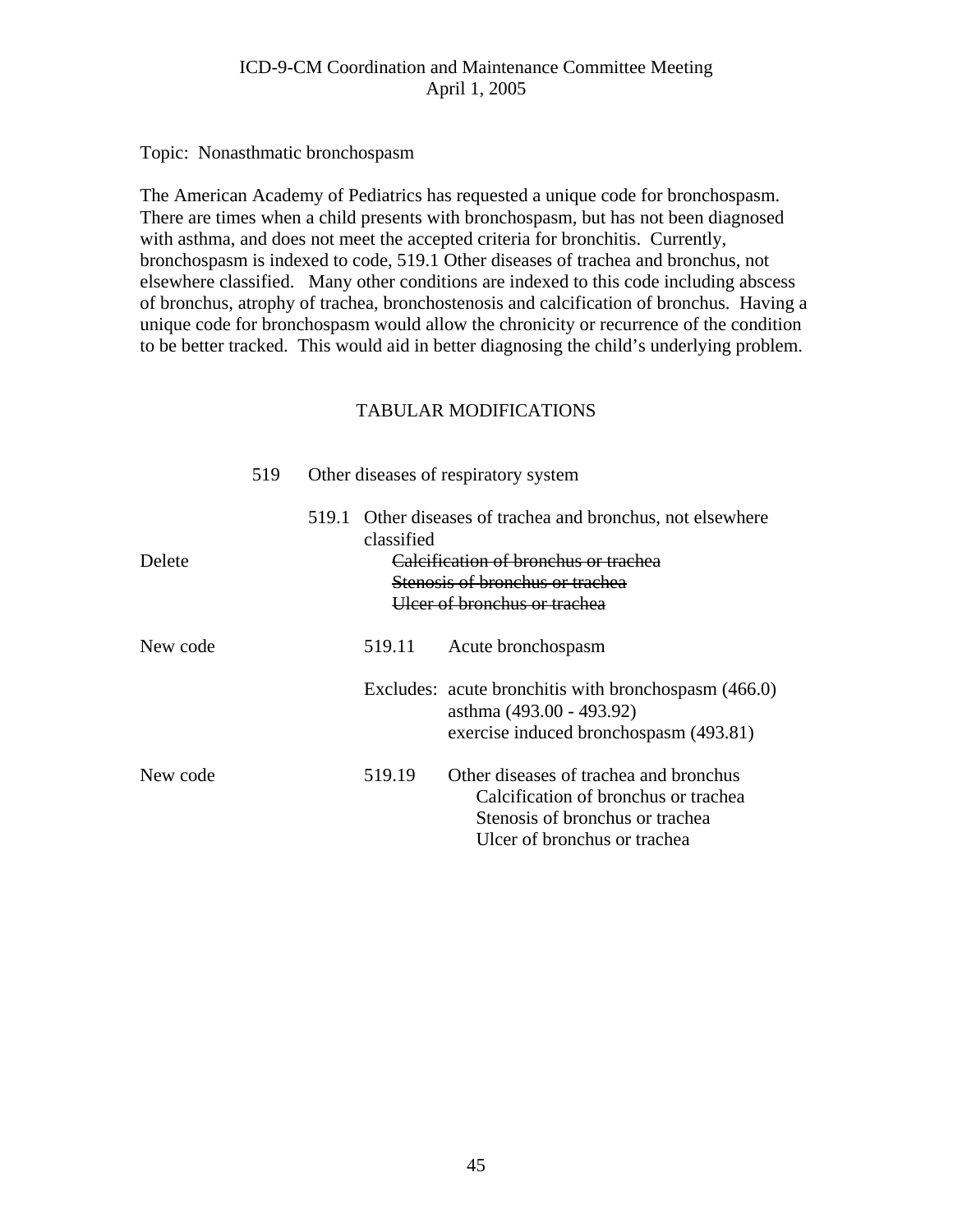Topic: Body Mass Index (BMI), pediatric

On October 1, 2005 new ICD-9-CM diagnosis codes will become effective for body mass index (BMI) for adults. The American Academy of Pediatrics (AAP) has requested that new codes also be established for pediatric BMI that use the value ranges for children as currently represented in the CDC growth charts. The age group represented in the current (2000) CDC growth charts is 2-20 years old. Pediatric growth charts, developed in 1977 by the National Center for Health Statistics (NCHS), are used by pediatricians, nurses, and parents to track the growth of infants, children, and adolescents in the United States. In 1994 and again in 1997 separate expert committees recommended that BMI be used routinely to screen for overweight children and adolescents.

In recent years there has been increased concern about the prevalence of obesity occurring in childhood. Though BMI has been a common approach to determine if adults are overweight or obese in recent years increased attention has focused on using it for pediatric patients. BMI is calculated from weight and height measurements and then used to compare a child's weight relative to stature with other children of the same age and gender. The percentile lines on the growth chart indicate the rank of the child's measurement. For example, when the child's BMI-for-Age is plotted on the 95<sup>th</sup> percentile line it means that 5 of 100 children (5%) of the same age and gender in the reference population have a higher BMI-for-Age than that child. A table showing the percentile cut off values is used to help determine children at risk for being overweight indicating a nutrition-related health concern. BMI can be used to characterize underweight as well as overweight status.

|        | 278 | Overweight, obesity and other hyperalimentation                                                                            |
|--------|-----|----------------------------------------------------------------------------------------------------------------------------|
|        |     | 278.0 Overweight and obesity                                                                                               |
| Revise |     | Use additional code to identify Body Mass Index (BMI), if<br>known (V85.21-V85.25, V85.30-V85.39, V85.4, V85.53,<br>V85.54 |
|        | 783 | Symptoms concerning nutrition, metabolism, and development                                                                 |
|        |     | 783.2 Abnormal weight loss and underweight                                                                                 |
| Revise |     | Use additional code to identify Body Mass Index (BMI), if<br>known (V85.0, V85.51)                                         |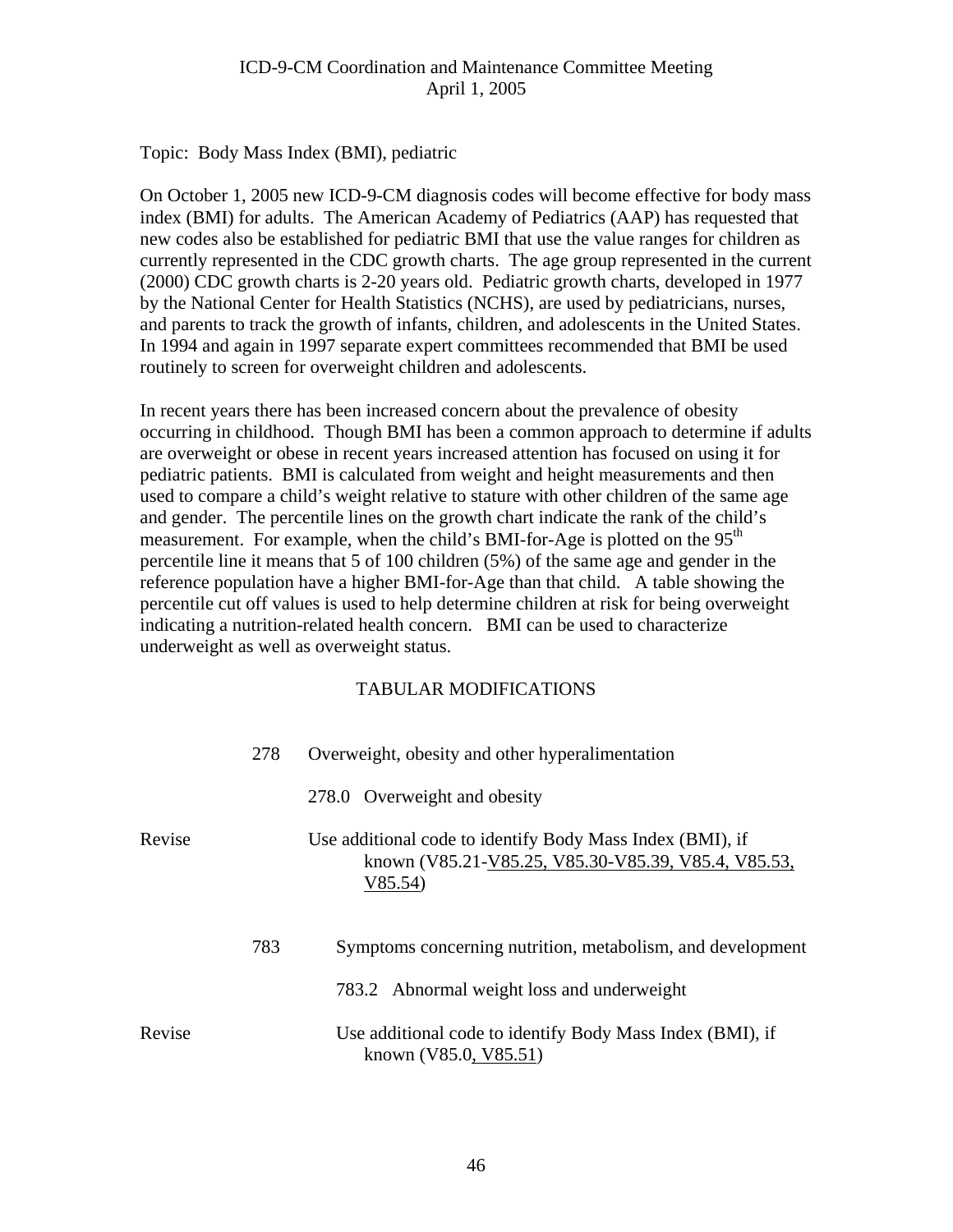|                 | V <sub>65</sub> | Other person seeking consultation                                                   |        |                                                                                                                                                                                                   |
|-----------------|-----------------|-------------------------------------------------------------------------------------|--------|---------------------------------------------------------------------------------------------------------------------------------------------------------------------------------------------------|
|                 |                 |                                                                                     |        | V65.3 Dietary surveillance and counseling                                                                                                                                                         |
| Add             |                 | Use additional code to identify Body Mass Index (BMI), if known<br>$(V85.0-V85.54)$ |        |                                                                                                                                                                                                   |
| Revise          | V85             | Body Mass Index (BMI)<br>Kilograms per meters squared                               |        |                                                                                                                                                                                                   |
| New subcategory |                 |                                                                                     |        | V85.5 Body Mass Index, pediatric                                                                                                                                                                  |
| Add             |                 |                                                                                     |        | Note: BMI pediatric codes are for use for persons age 2-20 years<br>old. These percentiles are based on the growth charts<br>published by the Centers for Disease Control and<br>Prevention (CDC) |
| New code        |                 |                                                                                     |        | V85.51 Body Mass Index, pediatric, less than or equal to<br>$5th$ percentile                                                                                                                      |
| New code        |                 |                                                                                     |        | V85.52 Body Mass Index, pediatric, greater than $5th$ but<br>less than or equal to $85th$ percentile                                                                                              |
| New code        |                 |                                                                                     |        | V85.53 Body Mass Index, pediatric, greater than 85 <sup>th</sup> but<br>less than or equal to $95th$ percentile                                                                                   |
| New code        |                 |                                                                                     | V85.54 | Body Mass Index, pediatric, greater than 95 <sup>th</sup><br>percentile                                                                                                                           |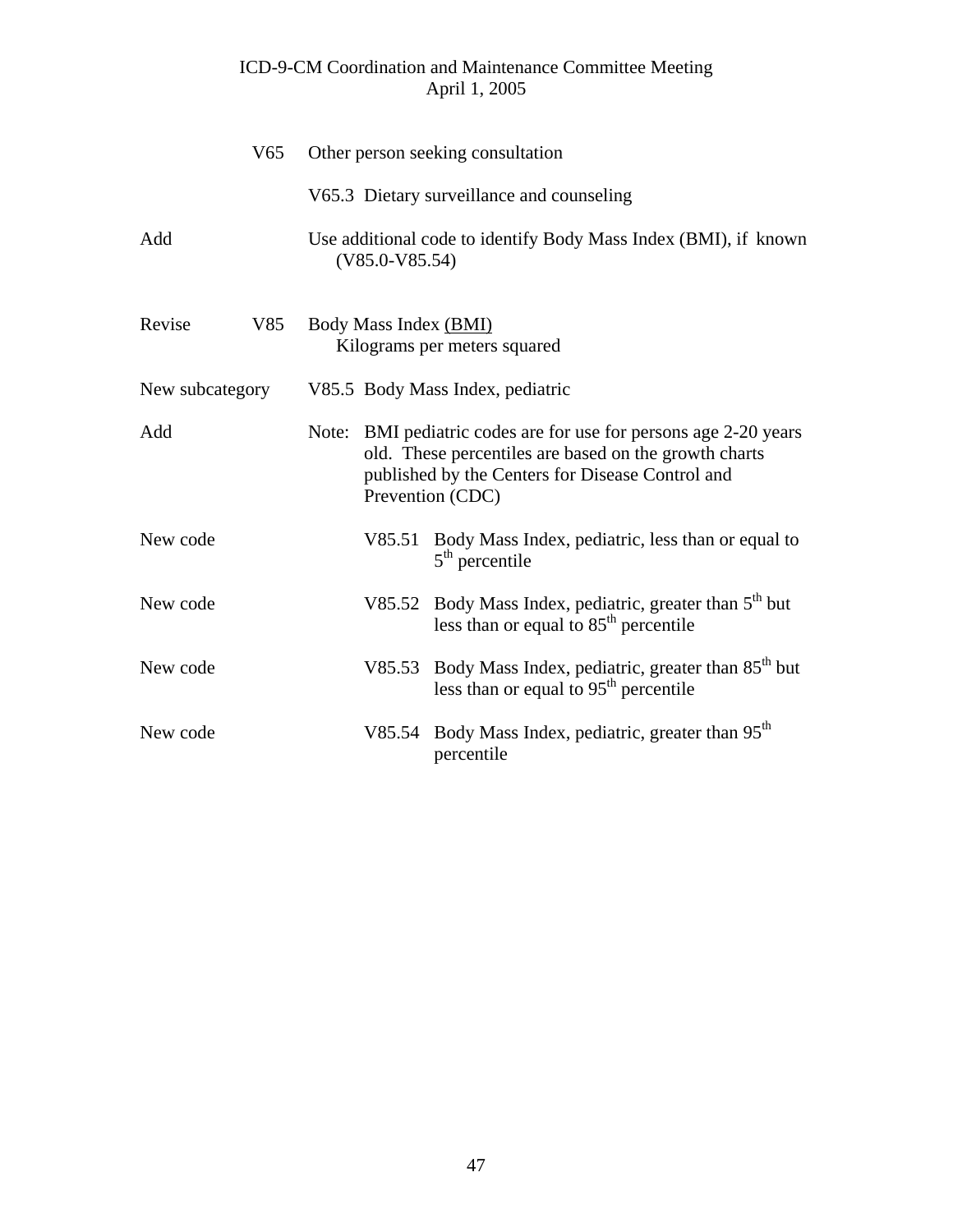#### Topic: Transfusion related acute lung injury (TRALI)

Transfusion related acute lung injury (TRALI) is a serious pulmonary syndrome seen in a small percentage of patients who have received blood products. The diagnostic features of TRALI can include, acute respiratory distress, acute bilateral pulmonary edema (noncardiogenic), severe hypoxemia, hypotension (rarely hypertension), and fever. The onset of is usually within 1-6 hours following a transfusion with the clinical spectrum ranging from mild to severe. The mortality rate is between 6 and 10 percent.

Treatment of TRALI requires interruption of the transfusion and in some cases ventilation with hemodynamic support. The vast majority of cases resolve within 96 hours with ventilatory support. Resolution is generally complete and few if any residual damages are observed in patients.

According to the Center for Biologics Evaluation and Research (CBER) TRALI is the third leading cause of transfusion related death. The majority of deaths were associated with fresh frozen plasma transfusions with fewer being caused by packed red blood cell transfusions and platelet transfusions. In most cases, follow-up donor antibody screens showed donors who were positive for anti-HLA or anti-granulocyte antibodies.

Currently there is no ICD-9-CM diagnosis code for TRALI, nor is it indexed. We are recommending that a unique code be created for TRALI.

|          | 518 | Other diseases of lung                                                      |
|----------|-----|-----------------------------------------------------------------------------|
| New code |     | 518.7 Transfusion related lung injury (TRALI)                               |
|          | 997 | Complications affecting specified body systems, not elsewhere<br>classified |
|          |     | 997.3 Respiratory complications                                             |
| Add      |     | Excludes: transfusion related lung injury (TRALI) (518.7)                   |
|          | 999 | Complications of medical care, not elsewhere classified                     |
|          |     | 999.8 Other transfusion reaction                                            |
| Add      |     | Excludes: transfusion related lung injury (TRALI) (518.7)                   |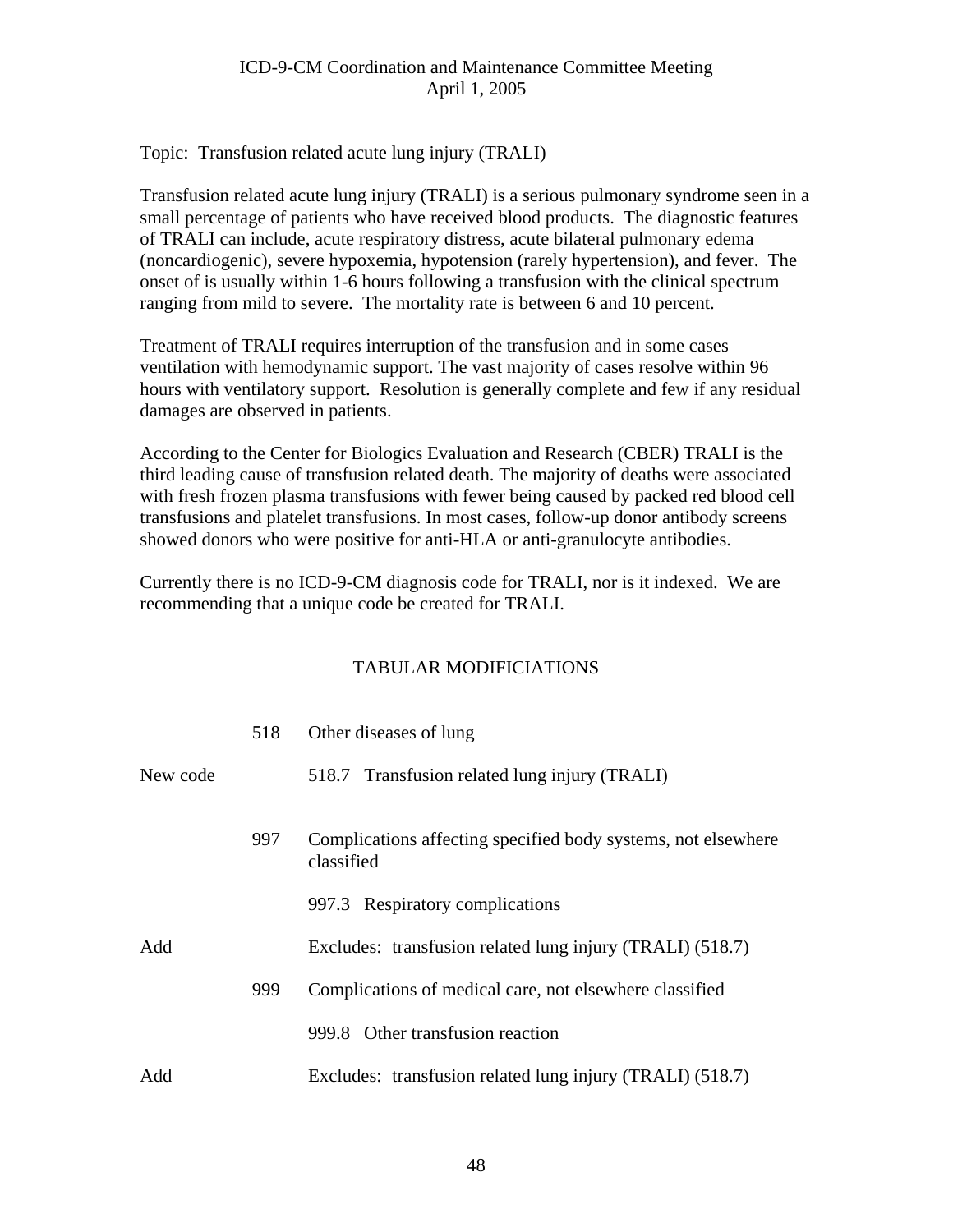Topic: Genetic testing

On October 1, 2005 new ICD-9-CM diagnosis codes will be implemented for genetic testing associated with procreative management. Comments received related to these new codes recommended that parallel codes also be created for genetic screening not associated with procreative management. NCHS is, therefore, recommending creating codes that will apply to a person undergoing genetic tests unrelated to procreative management.

|                             |     | V26 Procreative management |                                                                          |  |
|-----------------------------|-----|----------------------------|--------------------------------------------------------------------------|--|
|                             |     |                            | V26.3 Genetic counseling and testing                                     |  |
| Add                         |     |                            | Excludes: nonprocreative genetic screening (V82.71, V82.79)              |  |
|                             | V82 |                            | Special screening for other conditions                                   |  |
| New sub-<br>category<br>Add |     | V82.7 Genetic screening    |                                                                          |  |
|                             |     |                            | Excludes: genetic testing for procreative management (V26.31,<br>V26.32) |  |
| New code                    |     | V82.71                     | Screening for genetic disease carrier status                             |  |
| New code                    |     | V82.79                     | Other genetic screening                                                  |  |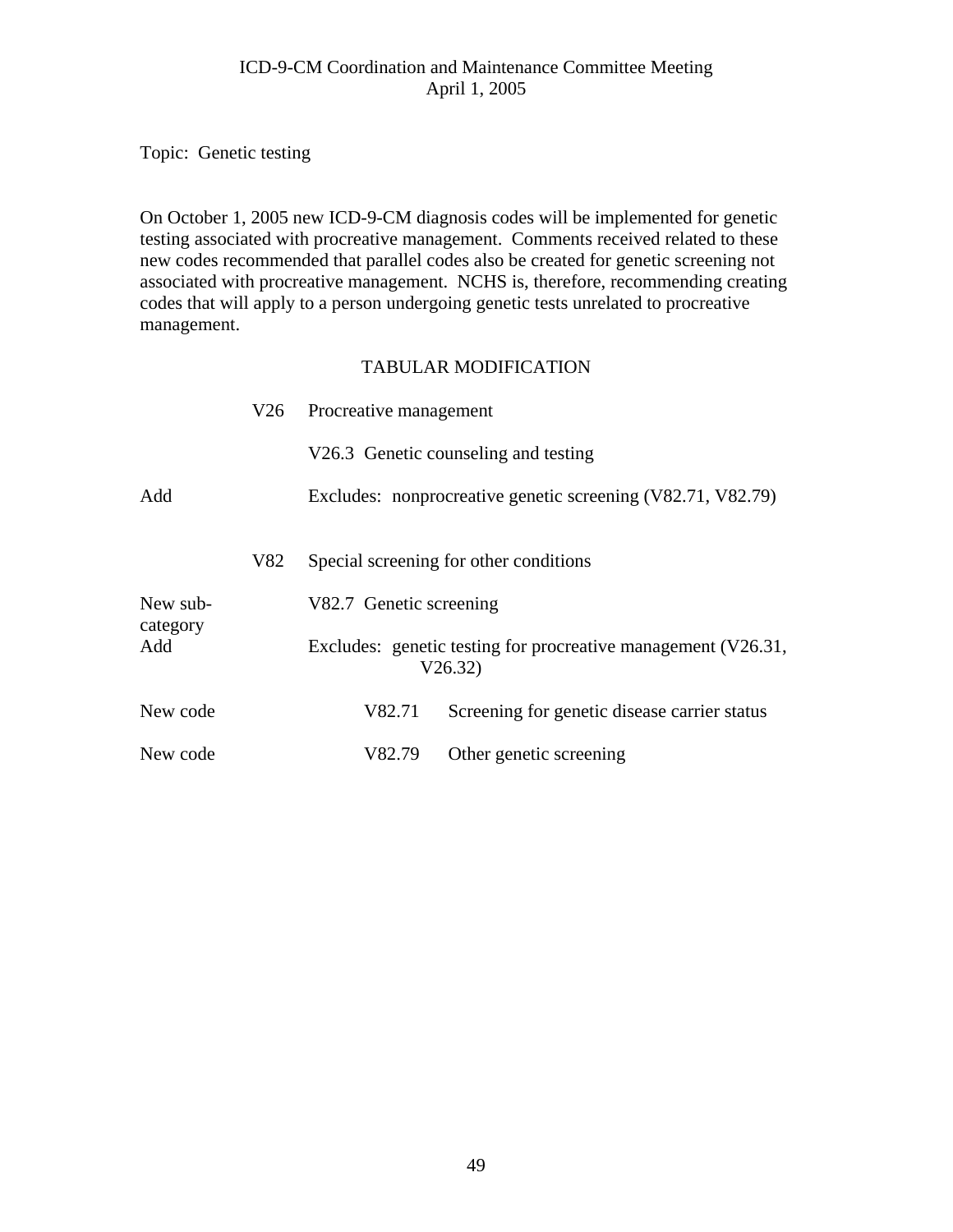Topic: Inconclusive imaging tests due to excess body fat

According to radiologists, with the prevalence of obesity there is an increase in occurrence of inconclusive imaging test results due to excess body fat. Excess body fat reduces the ability to diagnose and treat patients using the imaging technologies that have become the cornerstone of modern medicine: X-rays, CT scans, ultrasound and magnetic resonance imaging. It can be difficult or impossible to tell whether a patient has a kidney obstruction, to distinguish a benign fibroid tumor from ovarian cancer, or to see whether a fetal heart is developing properly.

NCHS is proposing to create a unique V code to be able to track this, as it may have an impact on appropriate treatment when condition cannot be properly diagnosed.

|          | V72 | Special investigations and examinations<br>V72.5 Radiological examination, not elsewhere classified<br>Routine chest x-ray |                                                                                                          |  |
|----------|-----|----------------------------------------------------------------------------------------------------------------------------|----------------------------------------------------------------------------------------------------------|--|
| Delete   |     |                                                                                                                            |                                                                                                          |  |
| New code |     | V72.50                                                                                                                     | Radiological examination<br>Routine chest x-ray                                                          |  |
| New code |     | V72.51                                                                                                                     | Image test inconclusive due to excess body fat                                                           |  |
|          |     | V85.53, V85.54)                                                                                                            | Use additional code to identify Body Mass Index (BMI), if<br>known (V85.21-V85.25, V85.30-V85.39, V85.4, |  |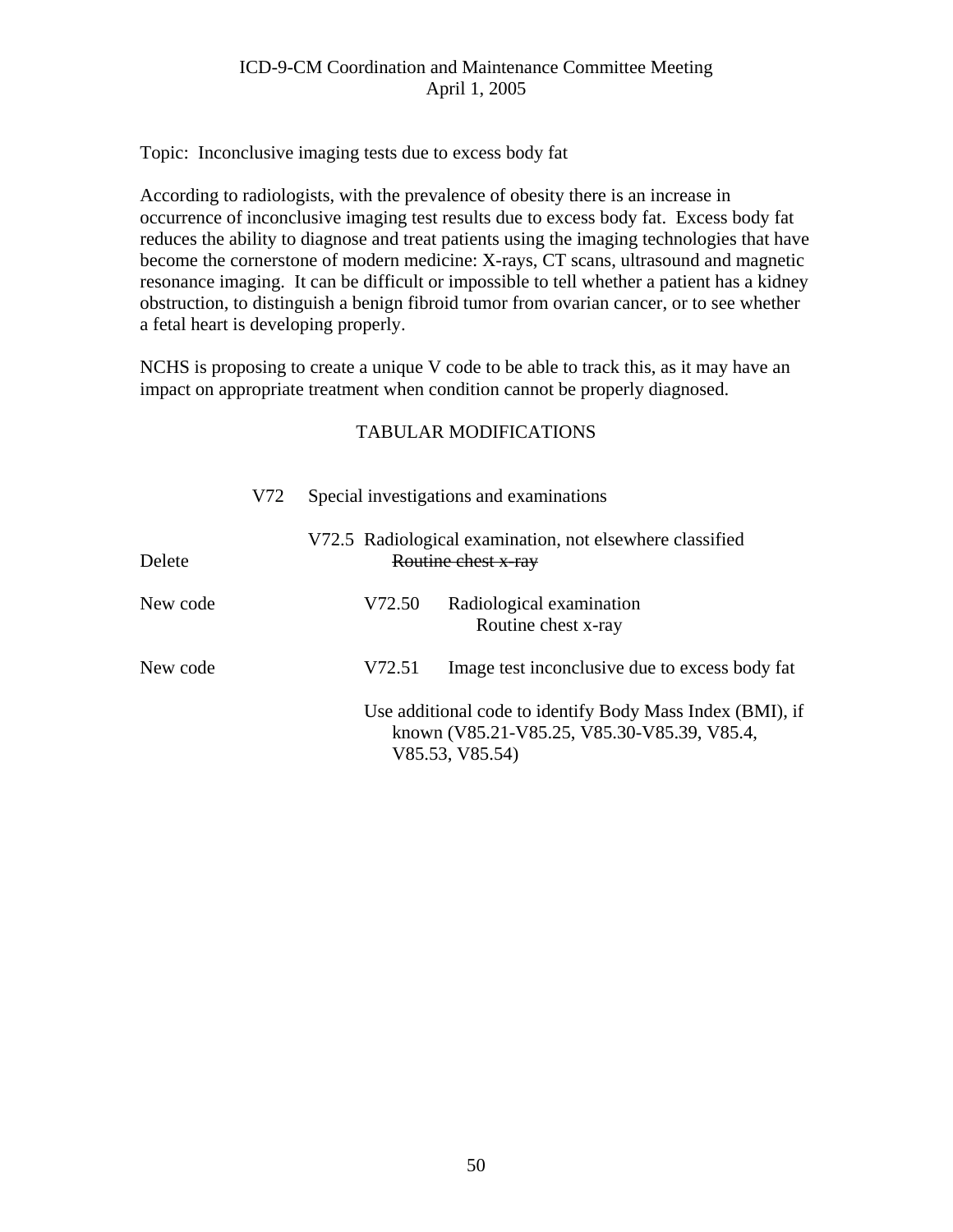Topic: Encounter for hearing examination following failed hearing screening

Children are routinely screened for proper hearing function. Those who fail the initial screening may have additional audiology testing performed before a diagnosis of a hearing problem is made. There is no diagnosis code to describe the reason for the visit for the additional testing. To be able to better track the person who is referred for the secondary testing it has been proposed to create a unique code.

The American Speech-Language-Hearing Association supports this proposal.

|          | V72 |       |                    | Special investigations and examinations                                 |
|----------|-----|-------|--------------------|-------------------------------------------------------------------------|
|          |     | V72.1 |                    | Examination of ears and hearing                                         |
| New code |     |       | V72.11             | Encounter for hearing examination<br>following failed hearing screening |
| New code |     |       | V <sub>72.19</sub> | Other examination of ears and hearing                                   |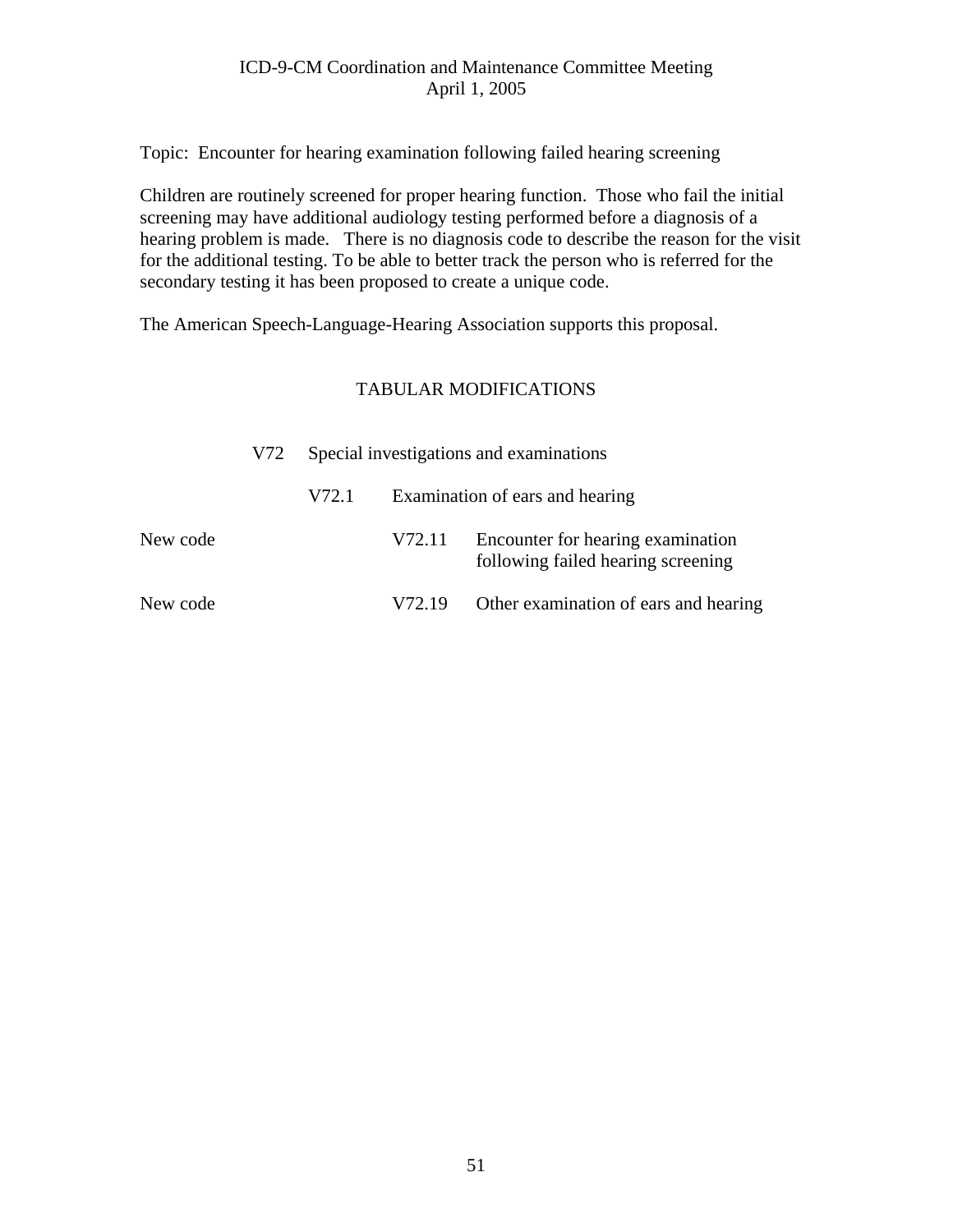Topic: Central pain syndrome, postoperative pain

The ICD-9-CM does not have specific codes for encounters for pain management, or for specific types of pain, such as central pain syndrome or postoperative pain. Pain management is a growing subspecialty. It is being proposed that new codes be created to allow for the improved classification of pain.

Central pain syndrome can be caused by damage to the central nervous system. This can be traumatic or brain-related (such as stroke, multiple sclerosis, tumors, epilepsy or Parkinson's disease). The character and extent of the pain differs widely depending partly on the variety of causes. These patients are treated with pain medications and sometimes antidepressants or anticonvulsants.

Recently the Editorial Advisory Board for the "AHA Coding Clinic for ICD-9-CM" received a question about how to code post-thoracotomy pain. Postoperative pain is currently indexed to "see Pain, by site". However, coding only the site of the pain does not give any additional information that it is postoperative. In the past, published coding advice has instructed coders to code the underlying cause of the pain (such as diabetic neuropathy), or the site of the pain, and to not code any postoperative complication code, such as 998.89, Other specified complications.

Currently there are codes for pain found both in the body system chapters and Chapter 16, Signs and symptoms. Several options are proposed, below, to classify central pain syndrome and postoperative pain. Any variation on the options presented may also be considered.

| Option 1:       | 780 |       | General symptoms |                                                                    |  |  |
|-----------------|-----|-------|------------------|--------------------------------------------------------------------|--|--|
|                 |     | 780.9 |                  | Other general symptoms                                             |  |  |
| Delete          |     |       | 780.99           | Other general symptoms<br>Generalized pain                         |  |  |
| New<br>category | 338 | Pain  |                  | Excludes: localized pain-code to site<br>psychogenic pain (307.80) |  |  |
|                 |     |       |                  | Use additional code for any associated pain disorder (307.89)      |  |  |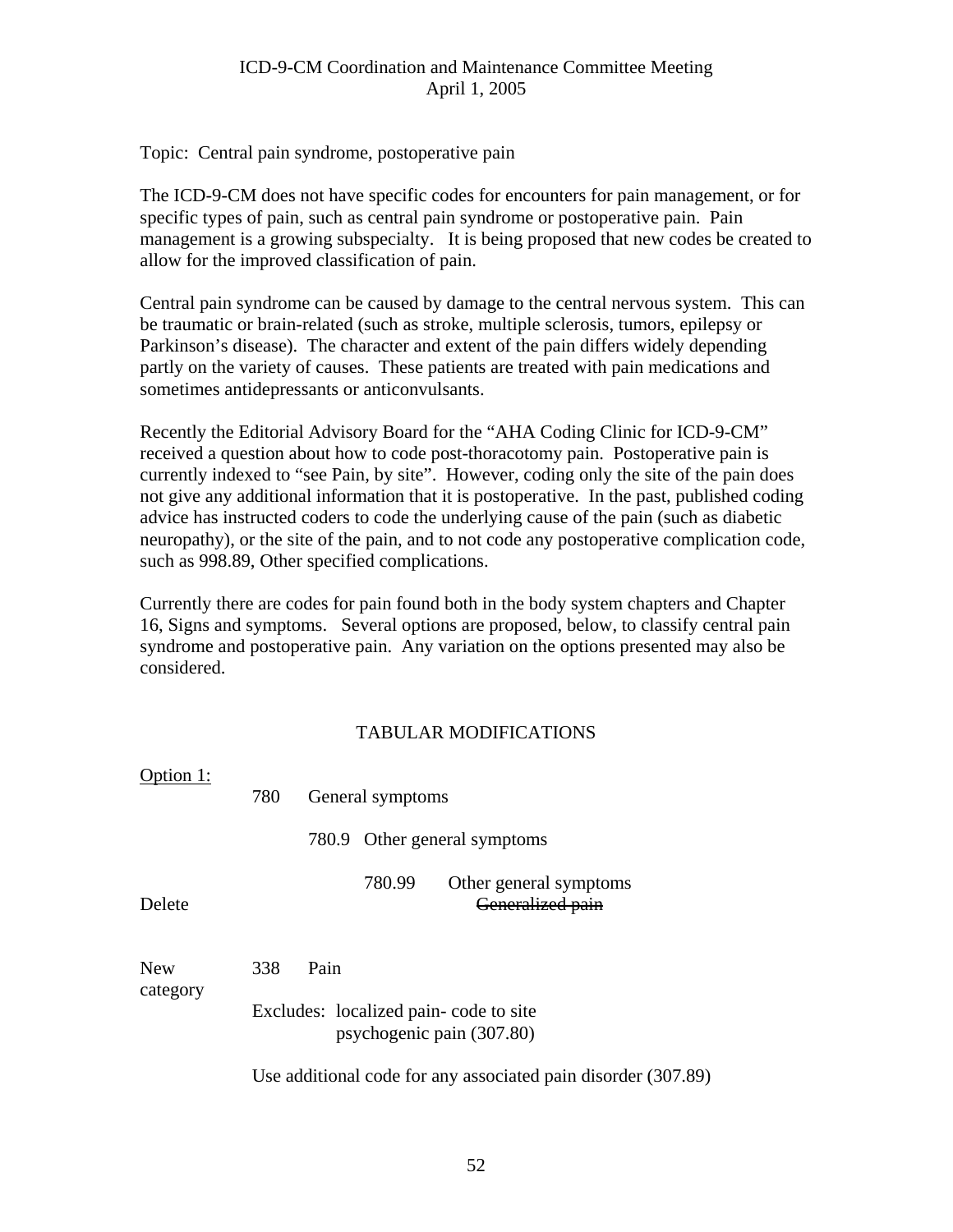| New code                         |     |            | 338.1 Generalized pain      |                                                               |  |
|----------------------------------|-----|------------|-----------------------------|---------------------------------------------------------------|--|
| New code                         |     |            | 338.2 Central pain syndrome |                                                               |  |
| New code                         |     |            | 338.3 Postoperative pain    | Postthoracotomy pain                                          |  |
| New code                         |     |            | 338.8 Other pain            |                                                               |  |
| Option $2$ :                     |     |            |                             |                                                               |  |
|                                  | 780 |            | General symptoms            |                                                               |  |
|                                  |     |            |                             | 780.9 Other general symptoms                                  |  |
| New code                         |     |            | 780.96                      | Generalized pain                                              |  |
| New code                         |     |            | 780.97                      | Central pain syndrome                                         |  |
| Delete                           |     |            | 780.99                      | Other general symptoms<br>Generalized pain                    |  |
|                                  | 997 | classified |                             | Complications affecting specified body systems, not elsewhere |  |
| New sub-<br>category<br>New code |     | 997.8 Pain |                             | 997.81 Postoperative pain<br>Post-thoracotomy pain            |  |
| Option 3:                        |     |            |                             |                                                               |  |
|                                  | 349 |            |                             | Other and unspecified disorders of the nervous system         |  |
|                                  |     |            |                             | 349.8 Other specified disorders of nervous system             |  |
| New code                         |     |            | 349.83                      | Central pain syndrome                                         |  |
|                                  | 998 |            |                             | Other complications of procedures, not elsewhere classified   |  |
|                                  |     | 998.8      | classified                  | Other specified complications of procedures, not elsewhere    |  |
| New code                         |     |            | 998.84                      | Postoperative pain<br>Post-thoracotomy pain                   |  |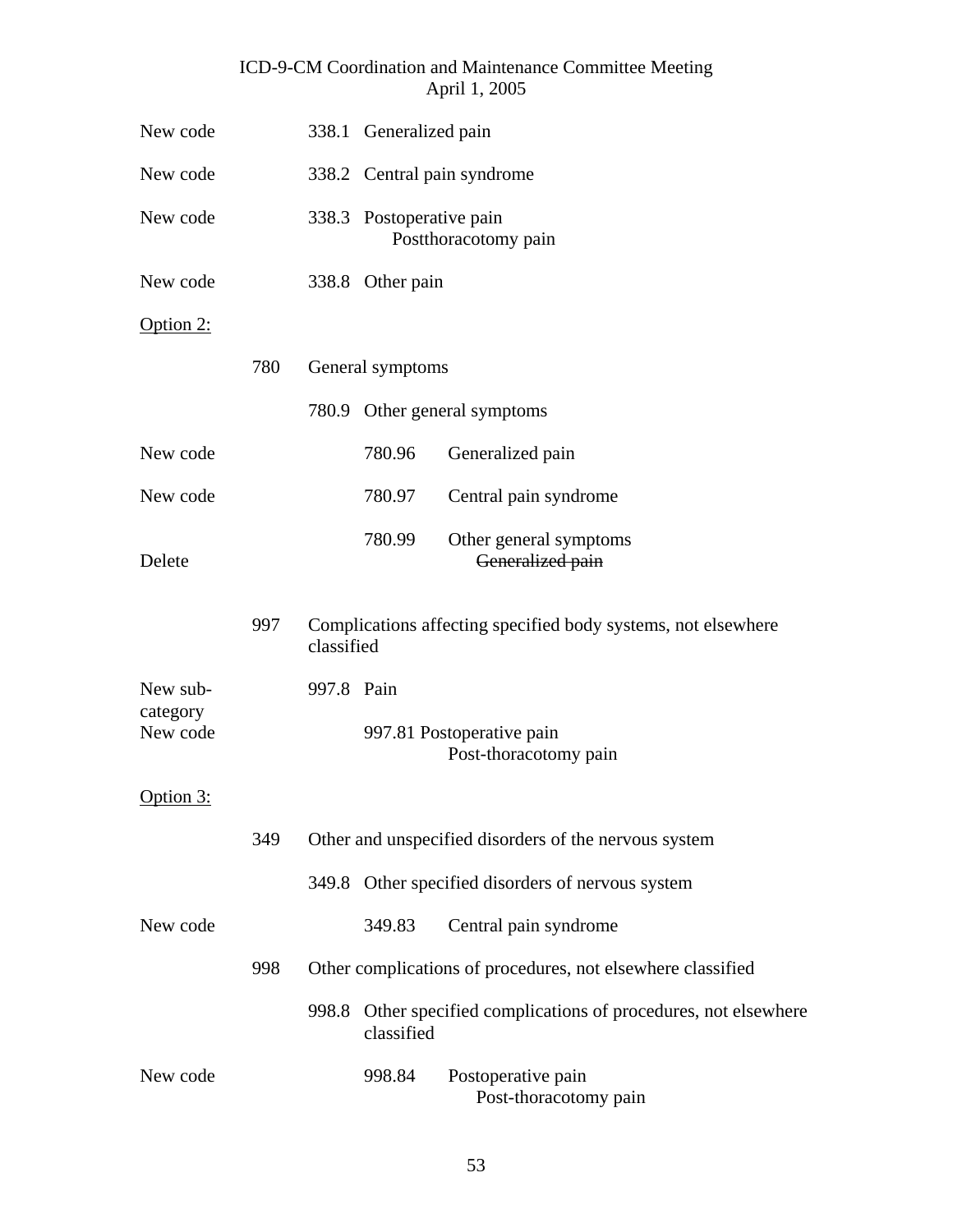Topic: Sensorineural hearing loss

Otolaryngologists perform audiometric studies on patients to evaluate hearing loss. When an asymmetric hearing loss, a bilateral hearing loss, but worse in one ear, or unilateral sensorineural hearing loss is noted the patient is referred for further testing, including MRI. Findings of asymmetric sensorineural hearing loss, or unilateral sensorineural hearing loss, may indicate a retrocochlear lesion, such as an acoustic neuroma or meningioma.

Ann F. Bell, M.D., an otolaryngologist, has requested an expansion of the sensorineural hearing loss codes at subcategory 389.1, to better differentiate the existing codes and to create code for asymmetric and unilateral sensorineural hearing loss.

The American Speech-Language-Hearing Association supports this proposal.

#### TABULAR MODIFICATIONS

|          | 389.1 Sensorineural hearing loss |                                                            |  |
|----------|----------------------------------|------------------------------------------------------------|--|
| Revise   | 389.11                           | Sensory hearing loss, bilateral                            |  |
| Revise   | 389.12                           | Neural hearing loss, bilateral                             |  |
| Revise   | 389.14                           | Central hearing loss, bilateral                            |  |
| New code | 389.15                           | Sensorineural hearing loss, unilateral                     |  |
| New code | 389.16                           | Sensorineural hearing loss, asymmetrical                   |  |
| Revise   | 389.18                           | Sensorineural hearing loss of combined types,<br>bilateral |  |

#### 389 Hearing loss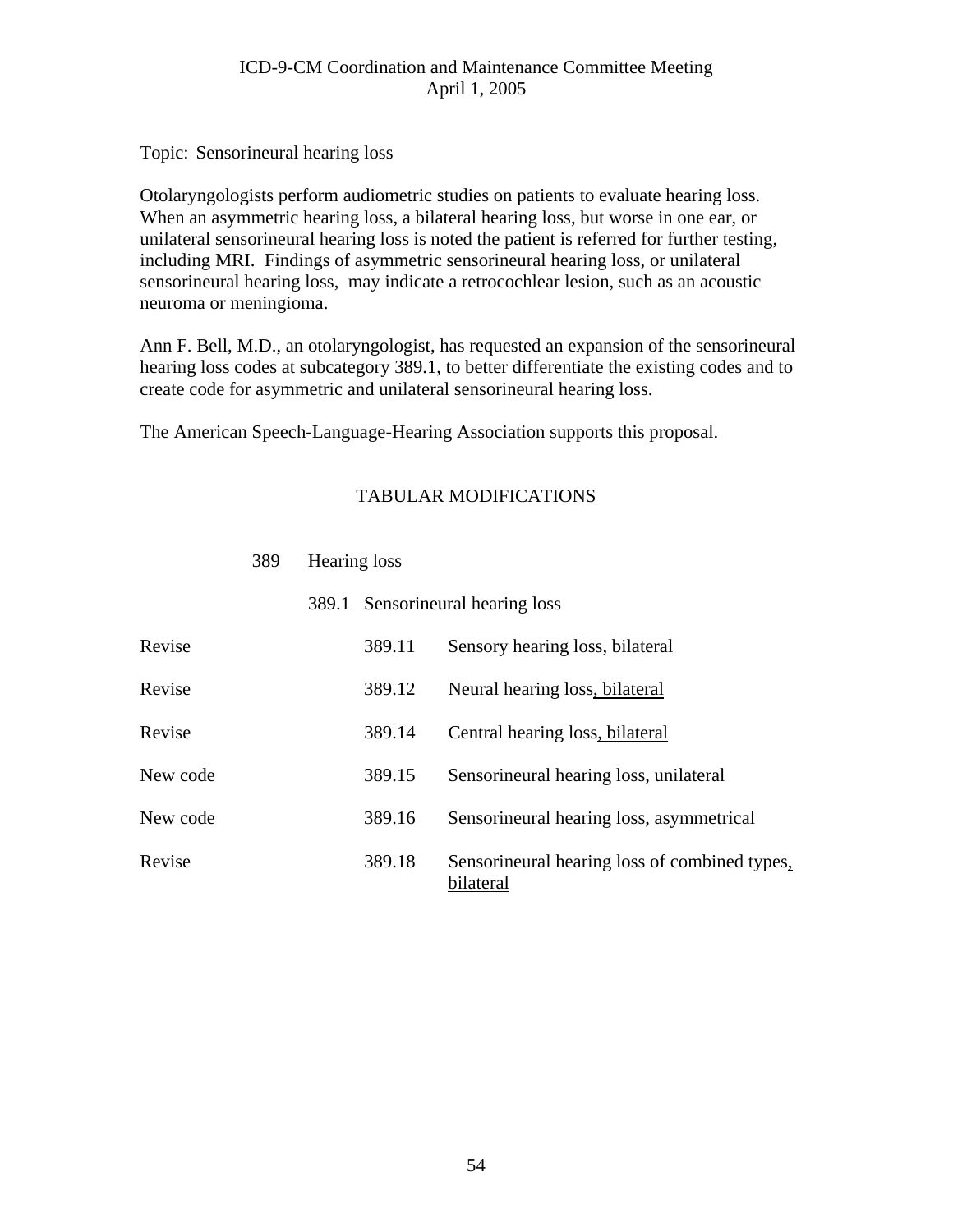Topic: Encounter for pregnancy test, pregnancy confirmed

In keeping with the modification to subcategory V72.4, Pregnancy examination or test, creating codes for with unconfirmed results and negative results, The American College of Obstetrics and Gynecology (ACOG) has requested an additional code for with positive result. This modification would allow for a more accurate description of such encounters. The excludes note at V72.4 requires the use of a code from subcategory V22, Normal pregnancy, for a positive test result. ACOG staff comment that now instant results can be obtained, and that the test is usually administered by a nurse or other nonphysician provider. There is no actual supervision of the pregnancy at the encounter for the testing so the use of a V22 code is incorrect.

ACOG has requested that this new code be included with the October 1, 2005 addenda to allow for the use of the code as quickly as possible.

|          | V72 | Special investigations and examinations                                                |                                                |  |
|----------|-----|----------------------------------------------------------------------------------------|------------------------------------------------|--|
|          |     | V72.4 Pregnancy examination or test                                                    |                                                |  |
| Delete   |     | Excludes: pregnancy examination with immediate confirmation<br><del>/22.0-V22.1)</del> |                                                |  |
| New code |     | V72.42                                                                                 | Pregnancy examination or test, positive result |  |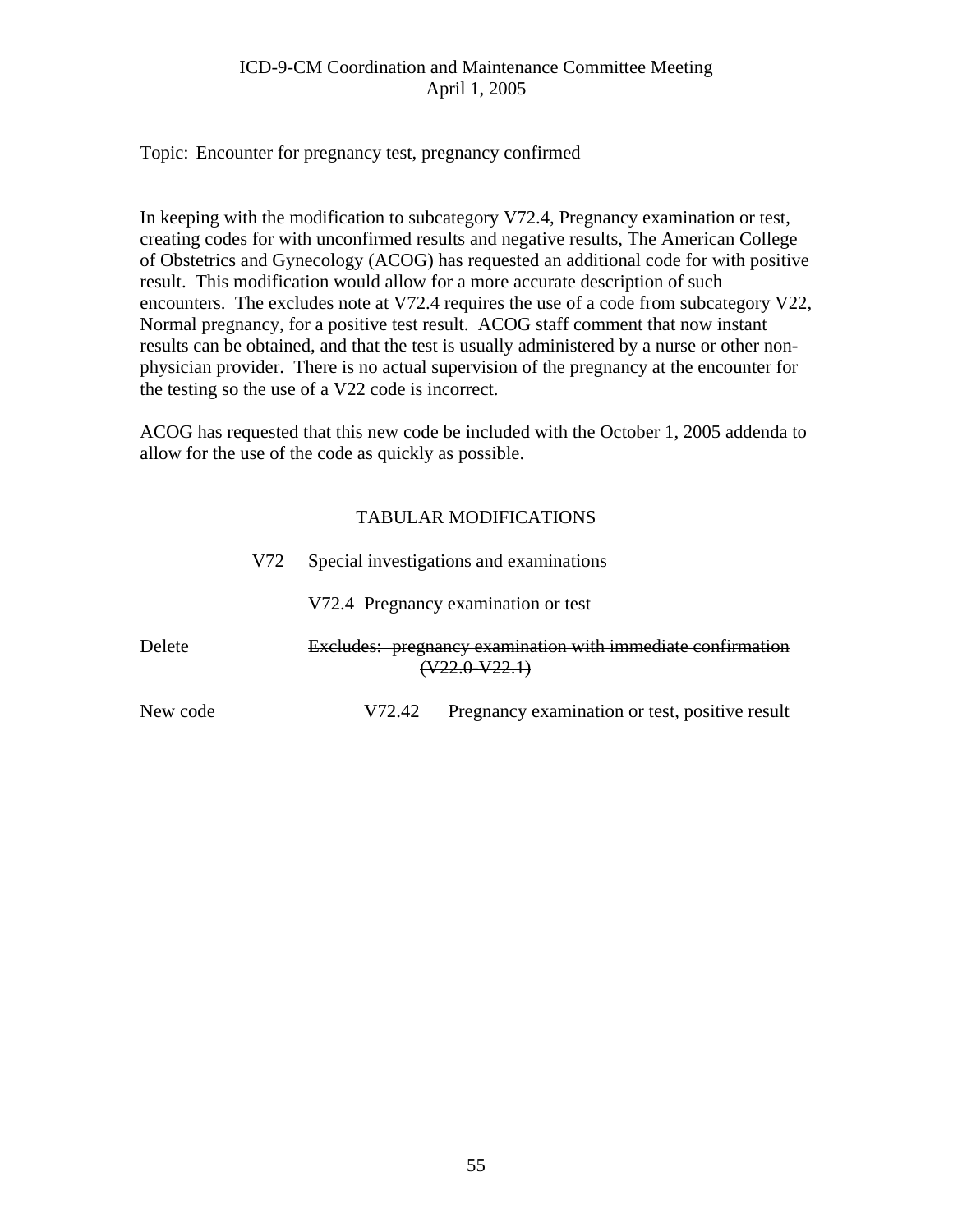Topic: Other conditions or status of mother complicating pregnancy

There are a number of common conditions that complicate pregnancy for which there are no specific obstetric codes. Though many of these can be identified using a secondary code, having a unique code in the OB chapter would be beneficial. In addition, there are certain conditions that cannot be classified accurately with the current coding structure.

The American College of Obstetrics and Gynecology (ACOG) has requested that a new category be created in chapter 11 to allow for the classification of the many conditions that affect pregnancy that cannot now be coding specifically, or for which a code within chapter 11 would be of value. This new category would include codes for smoking, obesity, bariatric surgery status, coagulation defects, epilepsy, spotting, and uterine size date discrepancy complicating pregnancy.

|        | 305 | Nondependent abuse of drugs                                                           |  |  |  |
|--------|-----|---------------------------------------------------------------------------------------|--|--|--|
|        |     | 305.1 Tobacco use disorder                                                            |  |  |  |
| Add    |     | Excludes: smoking complicating pregnancy (649.0)                                      |  |  |  |
|        | 641 | Antepartum hemorrhage, abruptio placentae, and placenta previa                        |  |  |  |
|        |     | 641.3 Antepartum hemorrhage associated with coagulation<br>defects                    |  |  |  |
| Add    |     | Excludes: coagulation defects not associated with antepartum<br>hemorrhage (649.3)    |  |  |  |
|        | 646 | Other complications of pregnancy, not elsewhere classified                            |  |  |  |
|        |     | 646.1 Edema or excessive weight gain in pregnancy, without<br>mention of hypertension |  |  |  |
| Add    |     | Excludes: pre-existing obesity complicating pregnancy (649.1)                         |  |  |  |
| Delete |     | 646.8 Other specified complications of pregnancy<br>Uterine size-date discrepancy     |  |  |  |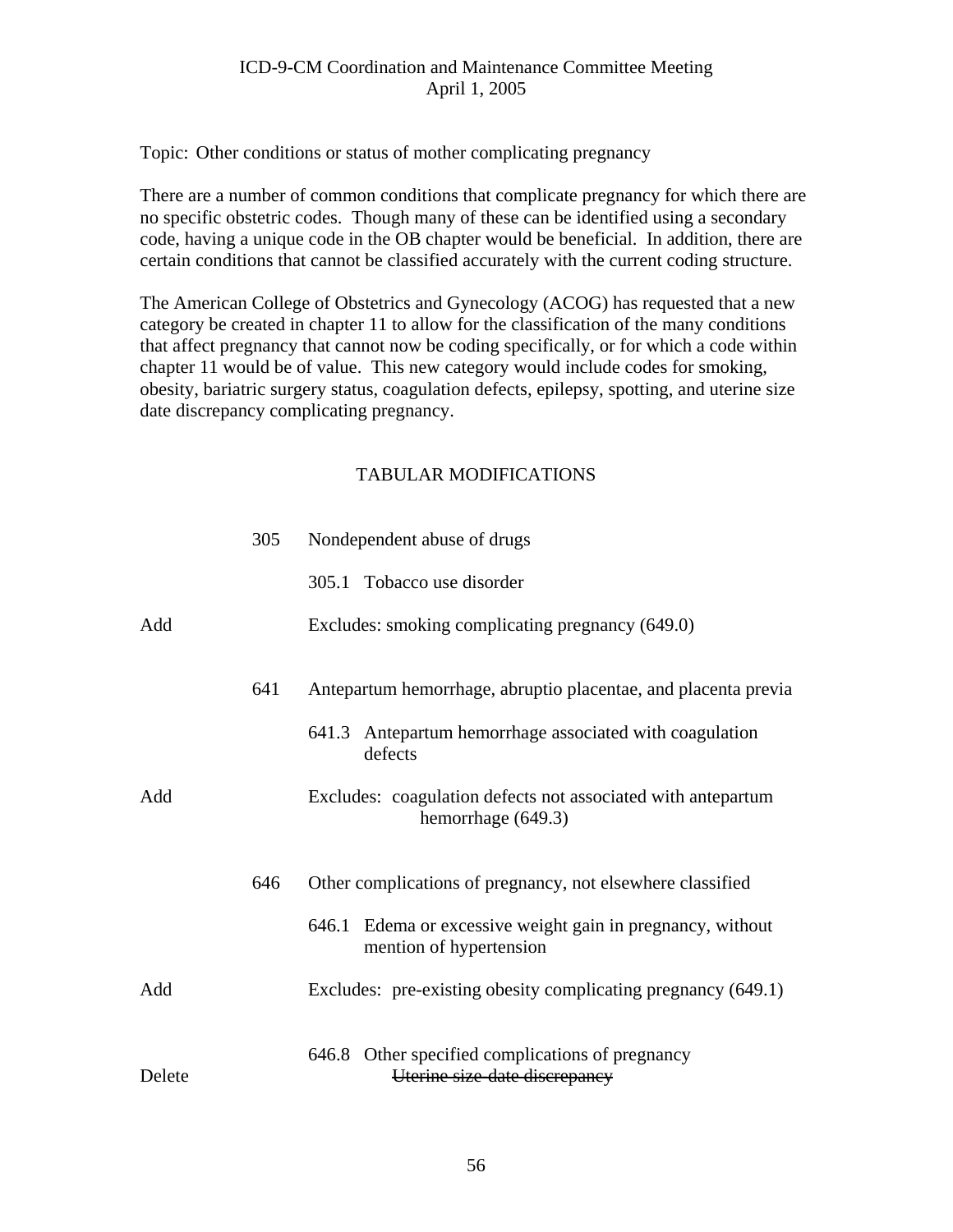|                        |                | ICD-9-CM Coordination and Maintenance Committee Meeting<br>April 1, 2005                                                                                                                                                                                                                                   |
|------------------------|----------------|------------------------------------------------------------------------------------------------------------------------------------------------------------------------------------------------------------------------------------------------------------------------------------------------------------|
|                        | 648            | Other current conditions in the mother classified elsewhere, but<br>complicating pregnancy, childbirth, or the puerperium                                                                                                                                                                                  |
| Revise                 |                | 648.4 Mental disorders<br>Conditions classifiable to 290-303, 305.0, 305.2-305.9                                                                                                                                                                                                                           |
| <b>New</b><br>Category | 649<br>$[0-4]$ | Other conditions or status of the mother complicating pregnancy,<br>childbirth, or the puerperium                                                                                                                                                                                                          |
| New code               |                | 649.0 Smoking                                                                                                                                                                                                                                                                                              |
| New code               |                | 649.1 Obesity<br>Use additional code to identify morbid (severe) obesity (278.01)<br>Excludes: excessive weight gain in pregnancy (646.1)                                                                                                                                                                  |
| New code               |                | 649.2 Bariatric surgery status<br>Gastric banding status<br>Gastric bypass status for obesity<br>Obesity surgery status                                                                                                                                                                                    |
| New code               |                | 649.3 Coagulation defects<br>Conditions classifiable to 286<br>Use additional code to identify the specific coagulation defect<br>$(286.0 - 286.9)$<br>Excludes: coagulation defects causing antepartum hemorrhage<br>(641.3)                                                                              |
| New code               |                | 649.4 Epilepsy<br>Conditions classifiable to 345<br>Use additional code to identify the specific type of epilepsy<br>$(345.00 - 345.91)$<br>Excludes: eclampsia (642.6)<br>seizure not associated with pre-existing epilepsy<br>(780.3)<br>649.5 Spotting<br>Excludes: antepartum hemorrhage (641.0-641.9) |
| New code               |                | hemorrhage in early pregnancy (640.0-640.9)                                                                                                                                                                                                                                                                |
|                        |                | 649.6 Uterine size date discrepancy                                                                                                                                                                                                                                                                        |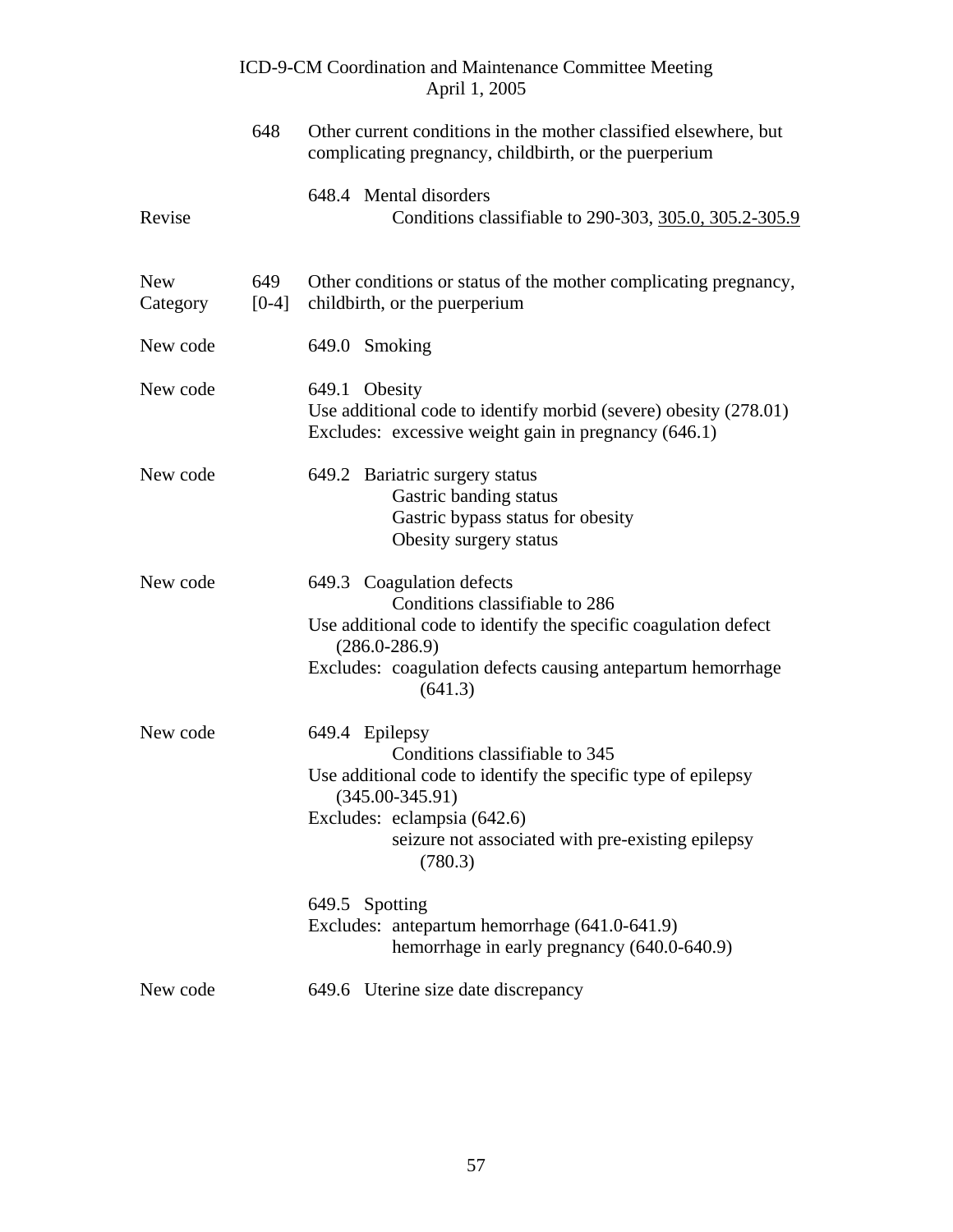Topic: Bariatric surgery status

When putting together the topic for other complications and status complicating pregnancy, and a code was added for bariatric surgery status complicating pregnancy, it was noted that no similar code exists for non-OB patients. As various forms of obesity surgery are coming into use, and these procedures are becoming more common, a unique code to identify patients who have undergone one of these procedures is important due to the potential impact that having had such a procedure might have on future health care. It is being proposed that a new code be created for bariatric surgery status.

|          | V45.                                                                                                             | Other postprocedural states                   |                                                                                                                                                            |  |
|----------|------------------------------------------------------------------------------------------------------------------|-----------------------------------------------|------------------------------------------------------------------------------------------------------------------------------------------------------------|--|
|          |                                                                                                                  | V45.3 Intestinal bypass or anastomosis status |                                                                                                                                                            |  |
| Add      | Excludes: bariatric surgery status (V45.86)<br>gastric bypass status (V45.86)<br>obesity surgery status (V45.86) |                                               |                                                                                                                                                            |  |
|          |                                                                                                                  |                                               | V45.8 Other postprocedural status                                                                                                                          |  |
| New code |                                                                                                                  | V45.86                                        | Bariatric surgery status<br>Gastric banding status<br>Gastric bypass status for obesity<br>Obesity surgery status                                          |  |
|          |                                                                                                                  |                                               | Excludes: bariatric surgery status complicating pregnancy,<br>childbirth or the puerperium $(649.2)$<br>intestinal bypass or anastomosis status<br>(V45.3) |  |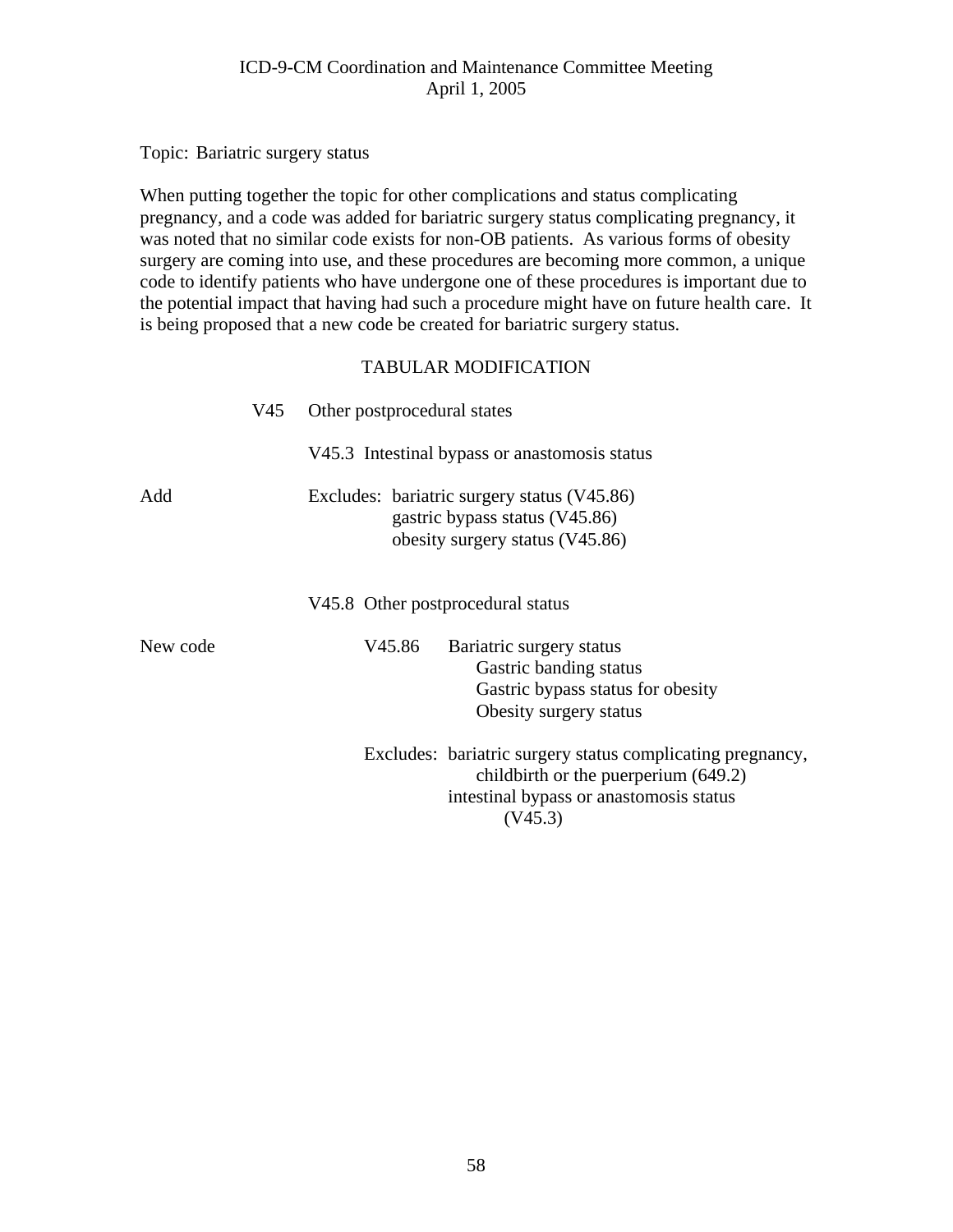#### Topic: Elevated tumor associated antigens [TAA]

Understanding of the mechanism involved in the induction of immunity and the recognition of antigens by effector cells has improved dramatically over the past decade. Testing for elevations in tumor associated antigens [TAA], antigens that are relatively restricted to tumor cells, and tumor specific antigens [TSA], antigens unique to tumor cells, in the diagnosis of and the follow-up care for many cancers has become common practice. A unique code for elevated prostate specific antigen [PSA], was created when this test became routine in the diagnosing of prostate cancer. Many additional TAA and TSA tests have now become routine.

The American College of Obstetricians and Gynecologists (ACOG) has requested a new code for abnormal tumor markers for the genitourinary system. When putting together the proposal for that request, it became apparent that codes for abnormal tumor markers for all sites are needed. It is being proposed that a new subcategory, 795.8, Elevated tumor-associated antigens, be created with codes allowing for the identification of the many TAA and TSA tests now being performed. Because PSA already has a unique code, 790.93, and there is not sufficient room within subcategory 790.9 to include the other codes needed, 790.93 will need to be excluded from the new subcategory.

|                      | 790 | Nonspecific findings on examination of blood                                                                                                                                      |  |  |
|----------------------|-----|-----------------------------------------------------------------------------------------------------------------------------------------------------------------------------------|--|--|
|                      |     | 790.9 Other nonspecific findings on examination of blood                                                                                                                          |  |  |
| Revise               |     | 790.93<br>Elevated prostate specific antigen [PSA]                                                                                                                                |  |  |
|                      | 795 | Other and unspecified abnormal cytological, histological,<br>immunological and DNA test findings                                                                                  |  |  |
|                      |     | Other nonspecific immunological findings<br>795.7                                                                                                                                 |  |  |
| Add                  |     | Excludes: abnormal tumor markers (795.81-795.89)<br>elevated prostate specific antigen (790.93)<br>elevated tumor associated antigens (795.81-795.89)                             |  |  |
| New sub-<br>category |     | 795.8 Elevated tumor associated antigens [TAA]<br>Abnormal tumor markers<br>Elevated tumor specific antigens [TSA]<br>Excludes: elevated prostate specific antigen [PSA] (790.93) |  |  |
| New code             |     | 795.81<br>Elevated carcinoembryonic antigen [CEA]                                                                                                                                 |  |  |
| New code             |     | Elevated CA 125<br>795.82                                                                                                                                                         |  |  |
| New code             |     | 795.89<br>Other elevated tumor associated antigens                                                                                                                                |  |  |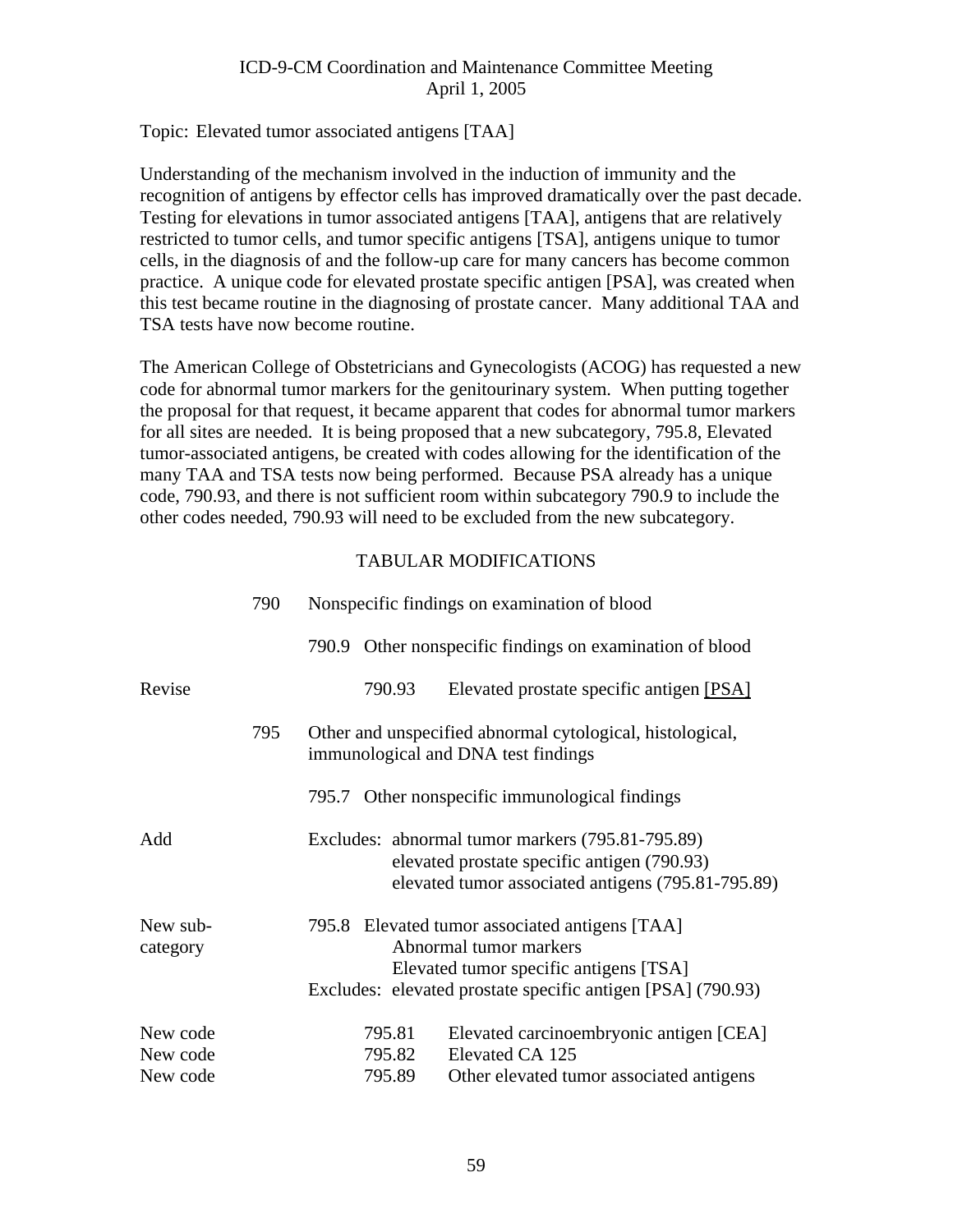Topic: Antepartum testing on father

Often the male partner of a woman who is planning to conceive or is already pregnant will need to be evaluated for possible conditions that may affect a fetus. The ICD-9-CM does not provide a code that specifies the encounter is for the male partner. The American College of Obstetrics and Gynecology (ACOG) has requested such a code, with the understanding that the code would be for use only on the record of the patient, the male being tested, not on the female's record.

|          | V26 | Procreative management |                                                         |  |
|----------|-----|------------------------|---------------------------------------------------------|--|
|          |     |                        | V26.3 Genetic counseling and testing                    |  |
| Revise   |     | V26.31                 | Testing for genetic disease carrier status of<br>female |  |
| Revise   |     | V26.32                 | Other genetic testing of female                         |  |
| New code |     | V26.34                 | Testing for genetic disease carrier status of<br>male   |  |
| New code |     | V <sub>26.35</sub>     | Other genetic testing of male                           |  |
| Revise   | V28 |                        | Encounter for antenatal screening of mother             |  |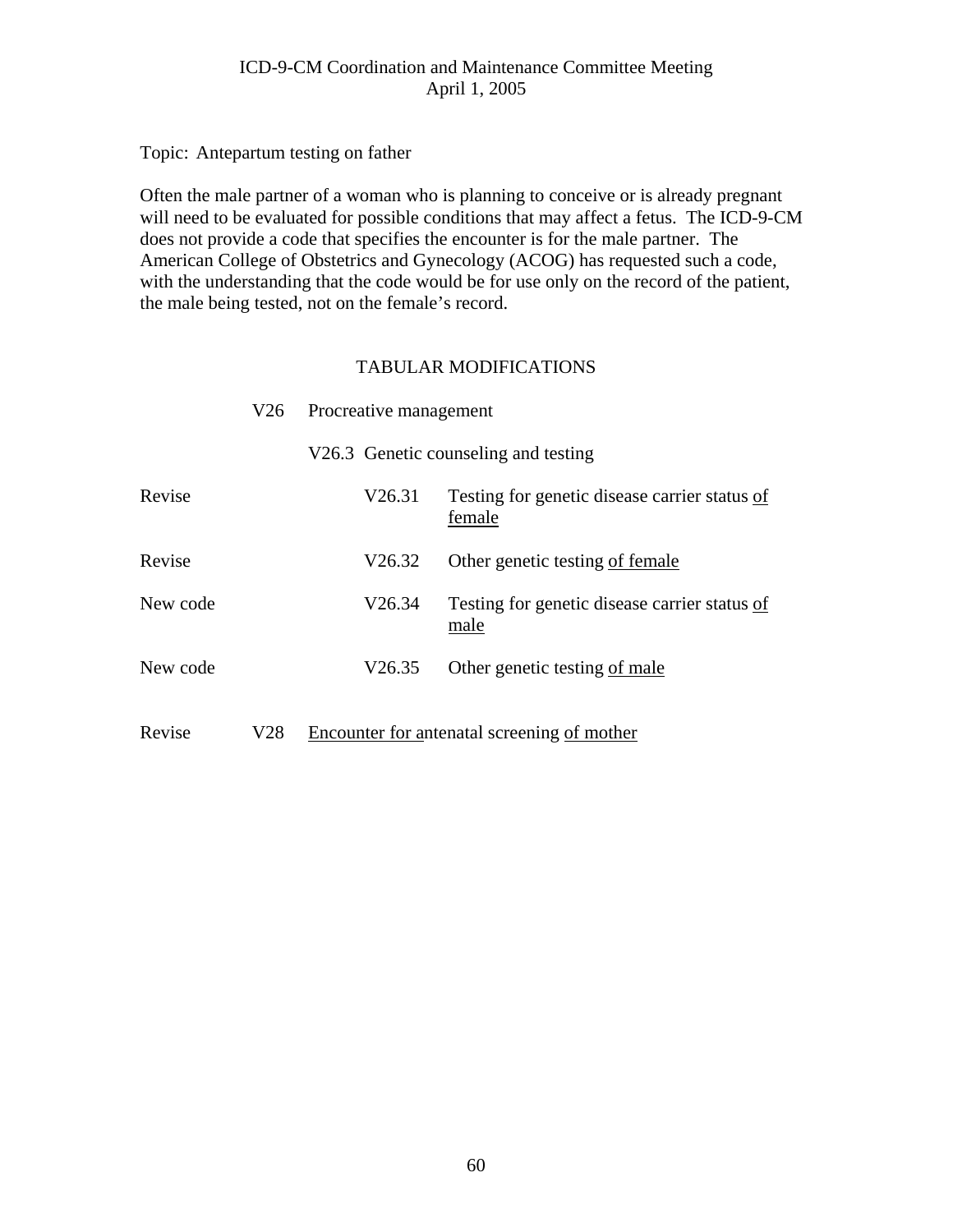#### Topic: Macrophage Activation Syndrome

There are several disorders that have in common excessive and abnormal activation of macrophages, which are mature forms of the monocytes of the blood and bone marrow. These overzealous macrophages destroy blood cells (eat up or phagocytize red cells, other white cells and platelets) and cause liver damage, bleeding problems and have a high mortality rate.

The most common of these disorders (though fortunately not common at all) are:

Macrophage activation syndrome- which occurs mostly in patients with rheumatoid arthritis who are on immunosuppressive therapy.

Hemophagocytic syndrome- also called infection- or viral-associated hemophagocytic syndrome, in which an infection triggers the disorder. The virus that causes infectious mononucleosis is the best known of these.

Familial hemophagocytic lymphohistiocytosis- which is an inherited type.

Macrophages have been called histiocytes in the past so these are really histiocytic or histiocytosis syndromes, though they are very distinct from the ones currently specified in ICD-9-CM.

It is being proposed that a new code for macrophage disorders be created. Due to the rare nature of each of these disorders, it is being proposed that all forms of the disorder be included under the single new code.

|          | 288 | Diseases of white blood cells                                                                                                                                                                                                    |  |
|----------|-----|----------------------------------------------------------------------------------------------------------------------------------------------------------------------------------------------------------------------------------|--|
| New code |     | 288.4 Hemophagocytic syndromes<br>Familial hemophagocytic lymphohistiocytosis<br>Familial hemophagocytic reticulosis<br>Hemophagocytic syndrome, infection-associated<br>Histiocytic syndromes<br>Macrophage activation syndrome |  |
|          |     |                                                                                                                                                                                                                                  |  |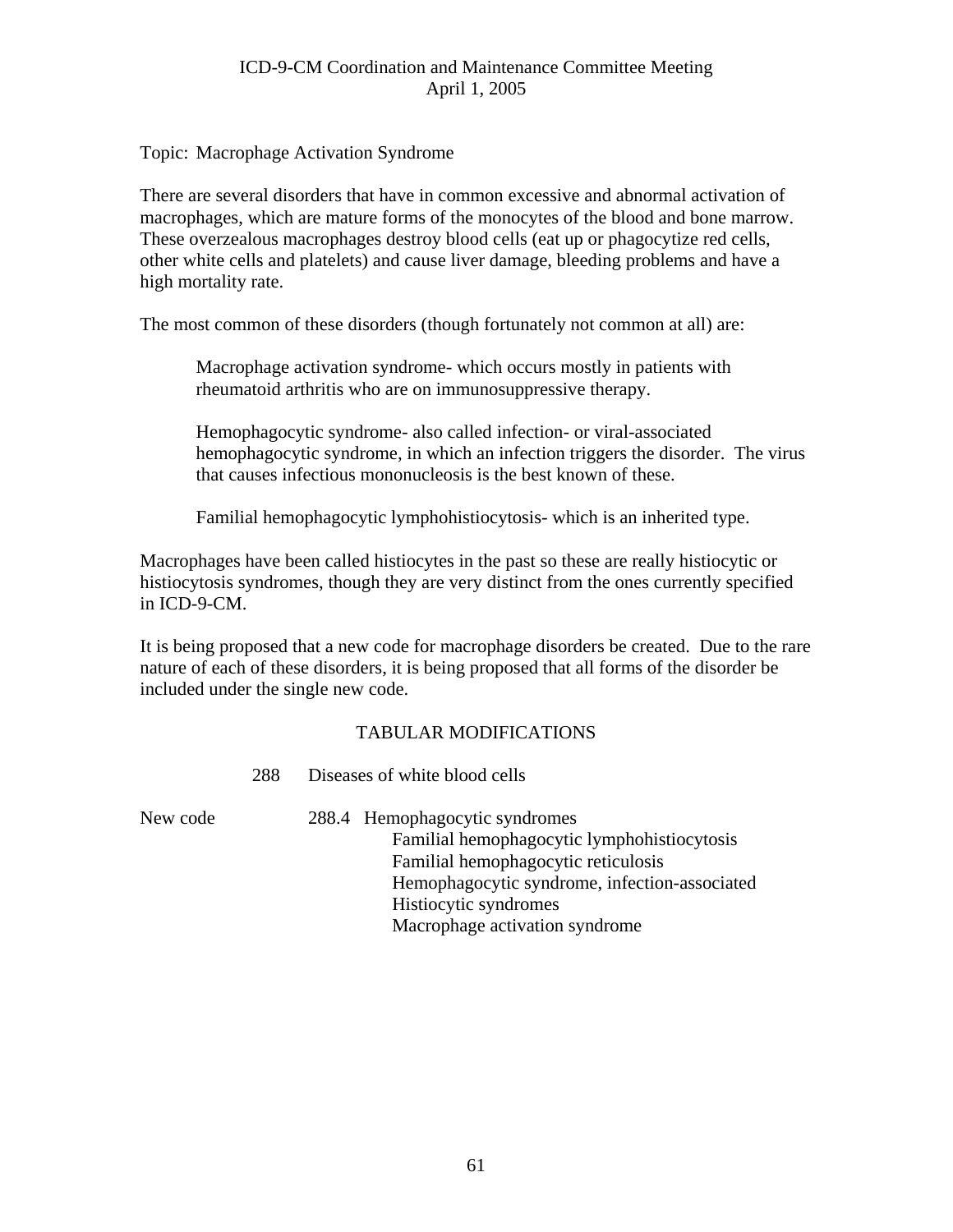Topic: Unspecified adverse effect of drug, medicinal and biological substance

The use of code 995.2, Unspecified adverse effect of drug, medicinal and biological, substance, should be used in very rare circumstances, when no information is provided regarding the adverse effect. It should never be used in the inpatient setting. However, there are a number of terms indexed to it that are, in fact, specific adverse effects. All nonspecific terms for allergies to drugs are indexed to 995.2.

In an effort to improve the coding of adverse effects of drugs and drug allergies, and to reduce the use of code 995.2, it is being proposed that code 995.2 be modified. Two options are being proposed. The first option expands 995.2, removes all drug allergies from 995.2, and adds them to 995.3, Allergy, unspecified which is also modified. The second option keeps drug allergies within 995.2 but provides codes to distinguish between allergic reactions and other adverse effects of drugs.

In determining which option to select, it will also be necessary to decide whether unspecified reactions to injections should remain within category 999, Complications of medical care, not elsewhere classified, or be moved to 995.2.

Following the two tabular modification proposals are the index entries that would be affected by this modification. It is provided to allow for a review of all of the entries that now direct coders to 995.2.

#### **Option 1:**

|            | 995 |        | Certain adverse effects not elsewhere classified                              |
|------------|-----|--------|-------------------------------------------------------------------------------|
|            |     | 995.2  | Unspecified adverse effect of drug, medicinal and                             |
|            |     |        | biological, substance                                                         |
| Delete     |     |        | Allergic reaction due to correct medicinal substance<br>properly administered |
| Delete     |     |        | Hypersensitivity due to correct medicinal substance<br>properly administered  |
| Delete     |     |        | Idiosyncrasy due to correct medicinal substance<br>properly administered      |
|            |     | Drug:  |                                                                               |
| Delete     |     |        | hypersensitivity NOS                                                          |
| Add<br>Add |     |        | Excludes: drug allergy NOS (995.32)<br>drug hypersensitivity NOS (995.32)     |
| New code   |     | 995.21 | Unspecified adverse effect of anesthesia                                      |
| New code   |     | 995.22 | Unspecified adverse effect of insulin                                         |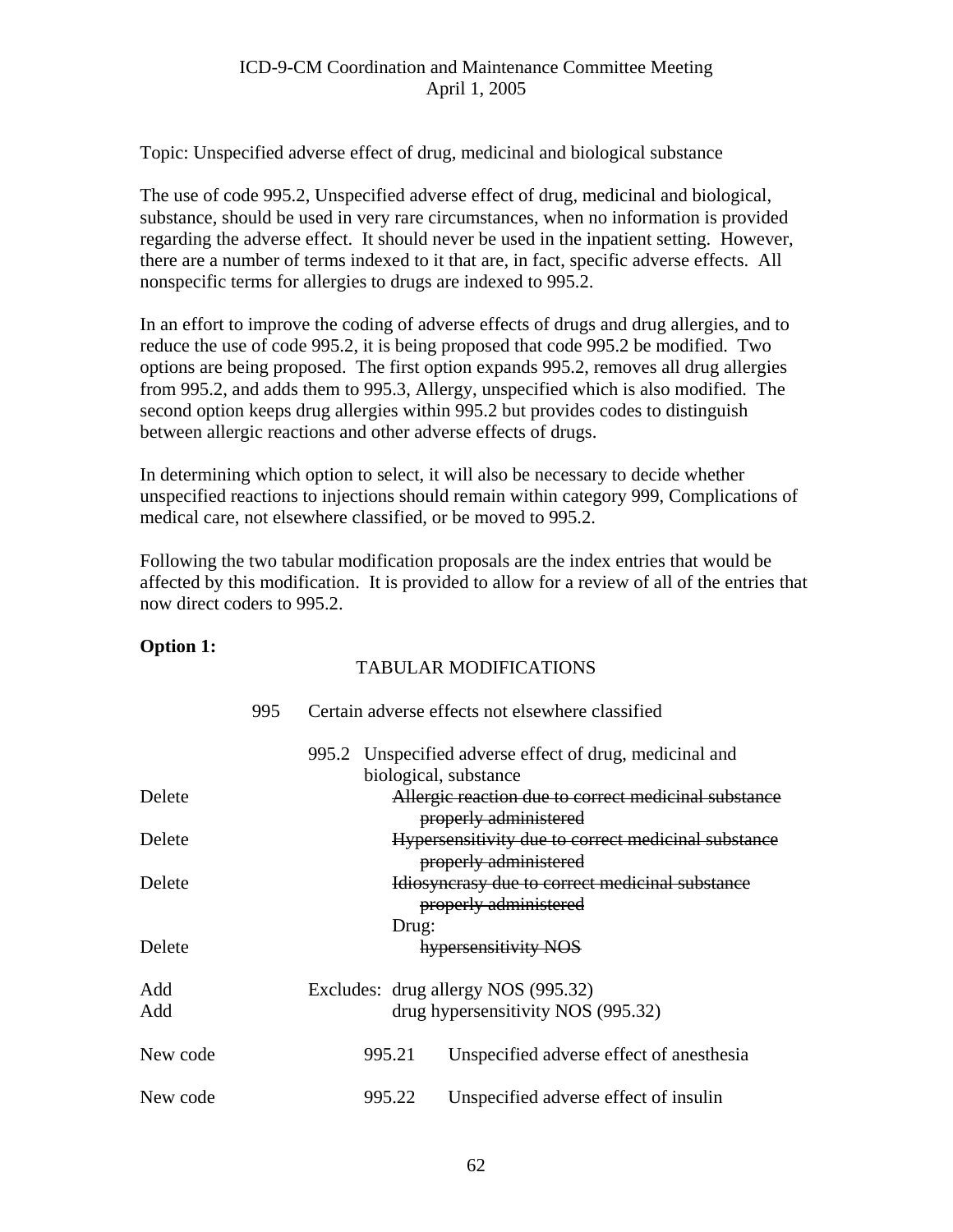| New code |       | 995.29     | Unspecified adverse effect of other drug,<br>medicinal and biological substances                |
|----------|-------|------------|-------------------------------------------------------------------------------------------------|
| Revise   | 995.3 | classified | Allergy, unspecified Allergic reaction, not elsewhere                                           |
| New code |       | 995.30     | Allergy, unspecified                                                                            |
| New code |       | 995.31     | Arthus' phenomenon                                                                              |
| New code |       | 995.32     | Other drug allergy<br>Drug allergy NOS<br>Drug hypersensitivity NOS                             |
| New code |       | 995.39     | Other allergic reaction, not elsewhere classified                                               |
| Delete   |       |            | Excludes: allergic reaction NOS to correct medicinal<br>substance properly administered (995.2) |

## **Option 2:**

|          | 995 |                                                                                              |        | Certain adverse effects not elsewhere classified                                                                                                 |
|----------|-----|----------------------------------------------------------------------------------------------|--------|--------------------------------------------------------------------------------------------------------------------------------------------------|
| Revise   |     | Other and unspecified adverse effect of drug, medicinal and<br>995.2<br>biological substance |        |                                                                                                                                                  |
| Delete   |     |                                                                                              |        | Allergic reaction due to correct medicinal substance<br>properly administered                                                                    |
| Delete   |     |                                                                                              |        | Hypersensitivity due to correct medicinal substance<br>properly administered                                                                     |
| Delete   |     |                                                                                              |        | Idiosyncrasy due to correct medicinal substance<br>properly administered                                                                         |
| Delete   |     |                                                                                              | Drug:  | hypersensitivity NOS                                                                                                                             |
| New code |     |                                                                                              | 995.20 | Unspecified adverse effect of unspecified drug,<br>medicinal and biological substance<br>Note: This code is not for use in the inpatient setting |
| New code |     |                                                                                              | 995.21 | Arthus' phenomenon                                                                                                                               |
| New code |     |                                                                                              | 995.22 | Unspecified adverse effect of anesthesia                                                                                                         |
| New code |     |                                                                                              | 995.23 | Unspecified adverse effect of insulin                                                                                                            |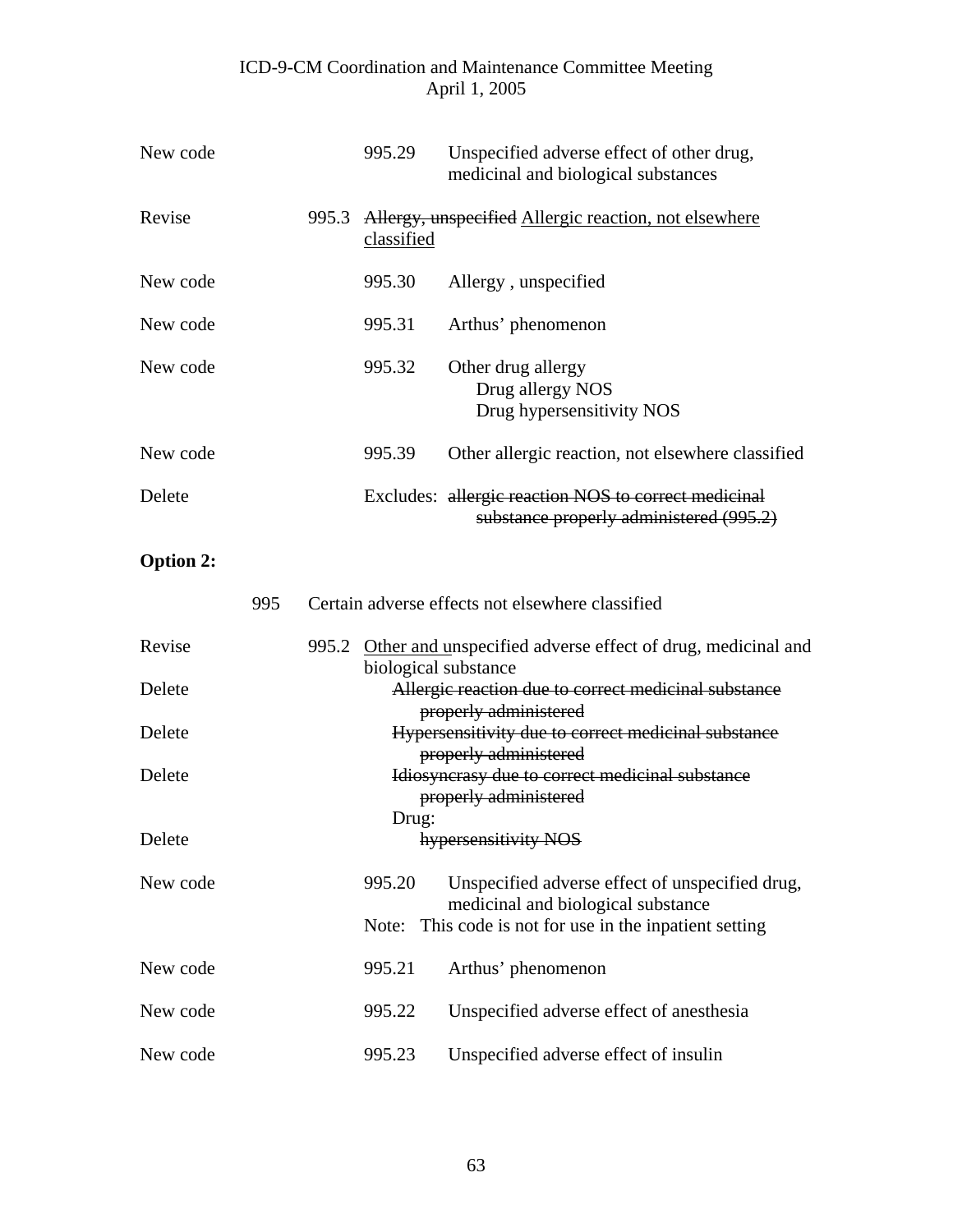| New code | 995.27                                                                                                                                                                                                                                                                                                                                                                                                                                    | Other drug allergy<br>Drug allergy NOS<br>Drug hypersensitivity NOS                                                                                                                                                                                                                                                                                                                                                                                                                                                  |
|----------|-------------------------------------------------------------------------------------------------------------------------------------------------------------------------------------------------------------------------------------------------------------------------------------------------------------------------------------------------------------------------------------------------------------------------------------------|----------------------------------------------------------------------------------------------------------------------------------------------------------------------------------------------------------------------------------------------------------------------------------------------------------------------------------------------------------------------------------------------------------------------------------------------------------------------------------------------------------------------|
| New code | 995.29                                                                                                                                                                                                                                                                                                                                                                                                                                    | Unspecified adverse effect of other drug,<br>medicinal and biological substance                                                                                                                                                                                                                                                                                                                                                                                                                                      |
|          |                                                                                                                                                                                                                                                                                                                                                                                                                                           | <b>AFFECTED INDEX ENTRIES</b>                                                                                                                                                                                                                                                                                                                                                                                                                                                                                        |
|          | Allergy<br>drug 995.2<br>Anesthesia<br>complication or reaction NEC 995.2<br>due to<br>Arthus' phenomenon 995.2<br>due to<br>Complications<br>anesthesia  995.2<br>injection<br>drug reaction 995.2<br>Drug<br>Effects, adverse NEC<br>drug and medicinals NEC 995.2<br>Hypersensitive<br>drug (see also Allergy, drug) 995.2<br>Intolerance<br>drug<br>Intoxication<br>drug 292.2<br>995.2<br>Reaction<br>drug NEC995.2<br>insulin 995.2 | correct substance properly administered 995.2<br>correct substance properly administered 995.2<br>adverse effect NEC, correct substance properly administered 995.2<br>biological, correct substance properly administered 995.2<br>correct substance properly administered 995.2<br>medicinal substance, correct, properly administered 995.2<br>correct substance properly administered 995.2<br>correct substance properly administered (see also Allergy, drug)<br>correct substance properly administered 995.2 |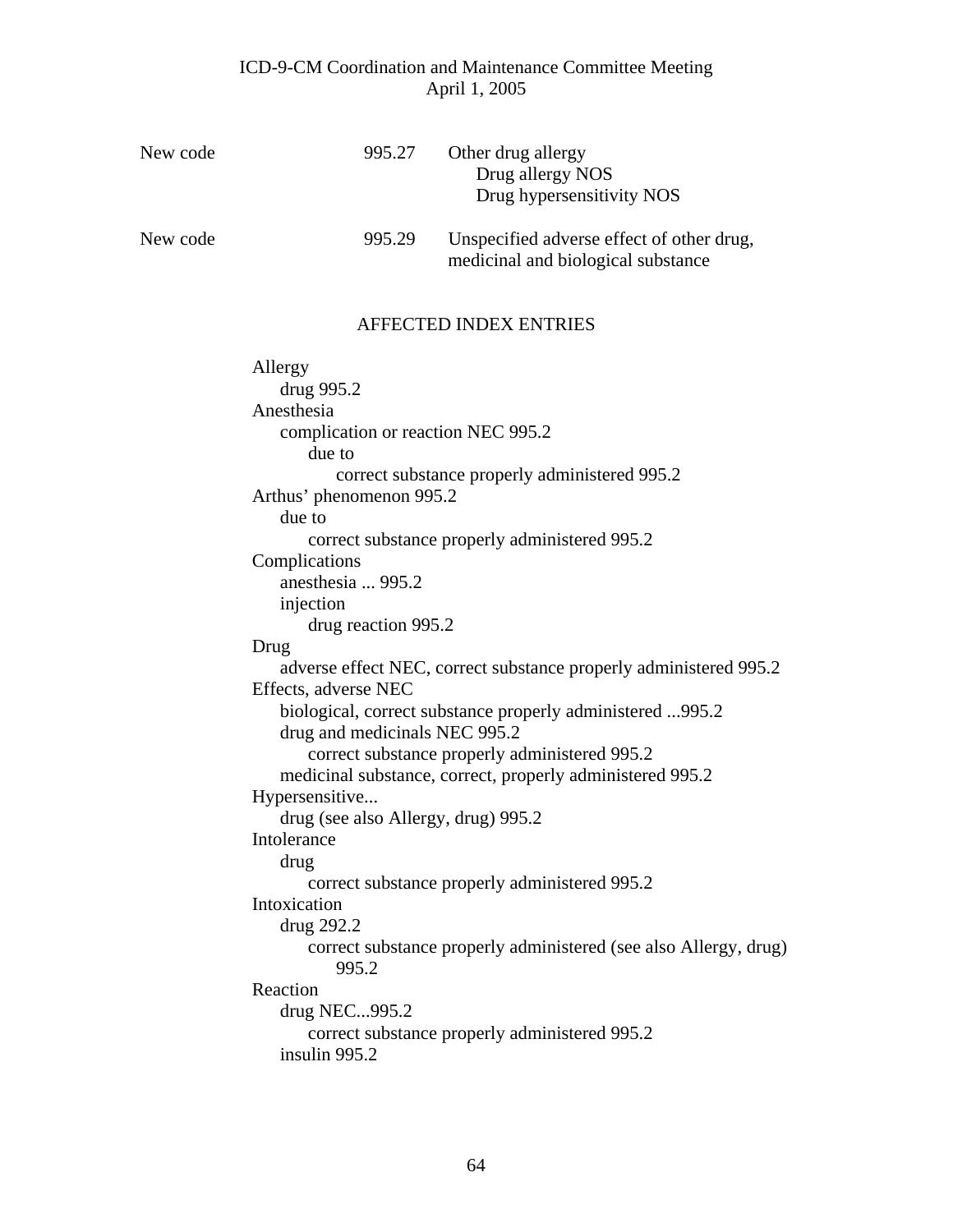Topic: Immunotherapy

Immunotherapy, also called immune therapy and biologic therapy is treatment that stimulates the body's immune defense system to fight infection and disease. It is not classified as chemotherapy. Unlike traditional cytoxic chemotherapies that attack cancer cells themselves, immunotherapy is designed to enhance the body's defenses by mimicking the way natural substances activate the immune system. These can stimulate the growth and activity of cancer-killing cells, for example high-dose interleukin 2 (IL-2) used in the treatment of malignant melanoma and renal cell carcinoma.

There is no existing ICD-9-CM code that uniquely captures an encounter specifically for immunotherapy. V58.1, Chemotherapy, is not suitable for patients admitted for immunotherapies, such as IL-2, or other immunotherapies. The lack of a specific code presents a problem for clinical and health services researchers who need to track encounters for and outcomes in patients receiving immunotherapies.

It is being proposed that code V58.1, Chemotherapy, be expanded to include immunotherapy and that the new codes be designated as specific for encounters for treatment of neoplastic conditions.

|          | V58 |        | Encounter for other and unspecified procedures and aftercare                                |
|----------|-----|--------|---------------------------------------------------------------------------------------------|
| Revise   |     |        | V58.1 Encounter for chemotherapy and immunotherapy for<br>neoplastic conditions             |
| Add      |     |        | Excludes: chemotherapy and immunotherapy for non-neoplastic<br>conditions-code to condition |
| New code |     | V58.11 | Encounter for antineoplastic chemotherapy                                                   |
| New code |     | V58.12 | Encounter for immunotherapy for neoplastic<br>condition                                     |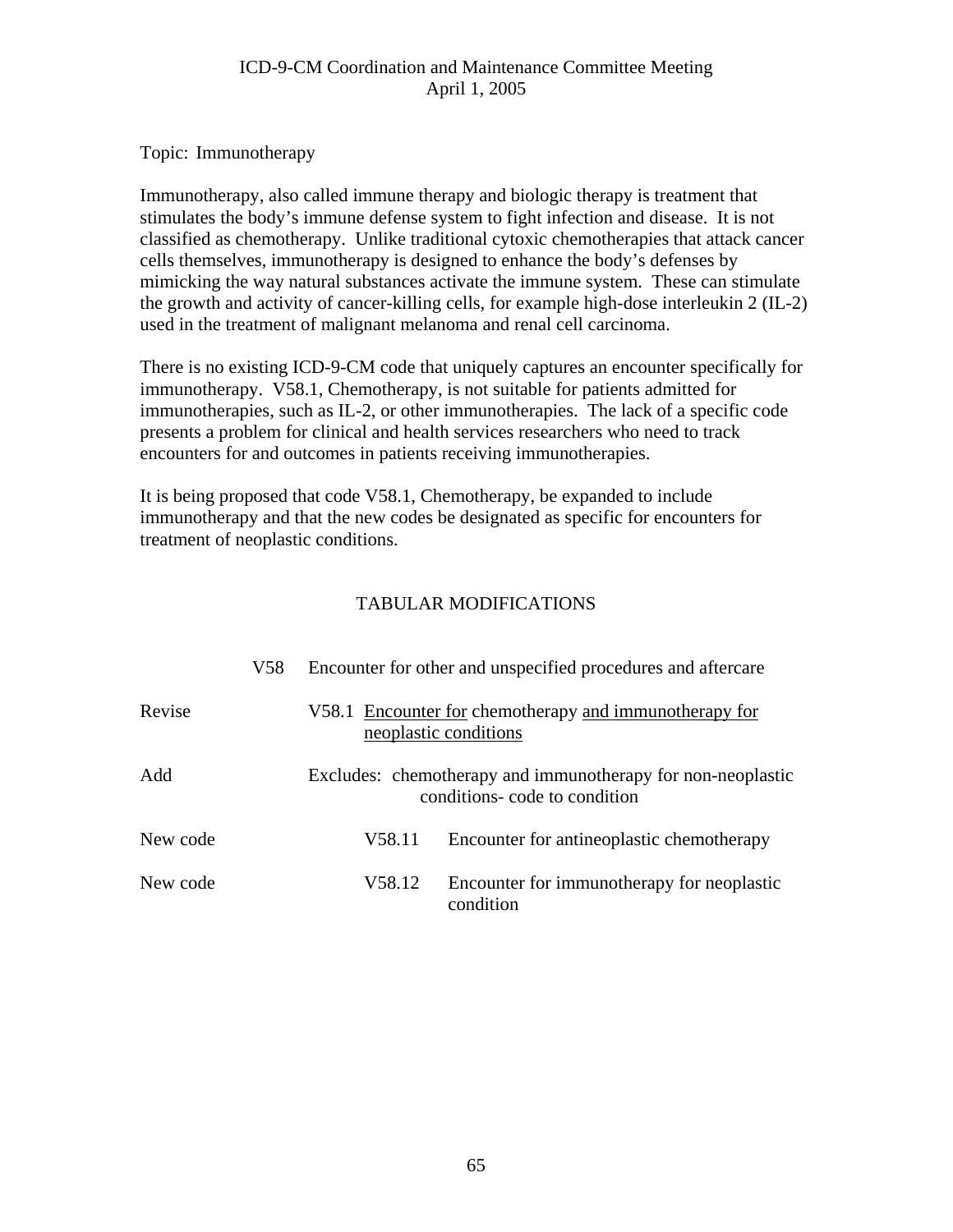## ADDENDA

## TABULAR

|        | 136 | Other and unspecified infectious and parasitic diseases                                             |
|--------|-----|-----------------------------------------------------------------------------------------------------|
| Add    |     | 136.3 Pneumocystosis<br>Pneumonia due to Pneumocystis jiroveci                                      |
|        | 202 | Other malignant neoplasms of lymphoid and histiocytic tissue                                        |
| Delete |     | 202.0 Nodular lymphoma<br>Reticulosarcoma, follicular or nodular                                    |
|        | 309 | Adjustment reaction                                                                                 |
|        |     | 309.8 Other specified adjustment reactions                                                          |
| Add    |     | 309.81<br>Posttraumatic stress disorder<br>Post-Traumatic Stress Disorder (PTSD)                    |
|        | 440 | Atherosclerosis                                                                                     |
|        |     | 440.2 Of native arteries of the extremities                                                         |
|        |     | 440.24<br>Atherosclerosis of the extremities with gangrene                                          |
| Add    |     | Use additional code for any associated ulceration (707.10-<br>707.9)                                |
|        | 629 | Other disorders of female genital organs                                                            |
|        |     | 629.2 Female genital mutilation status                                                              |
| Add    |     | 629.20<br>Female genital mutilation status, unspecified<br>Female genital mutilation status, type 4 |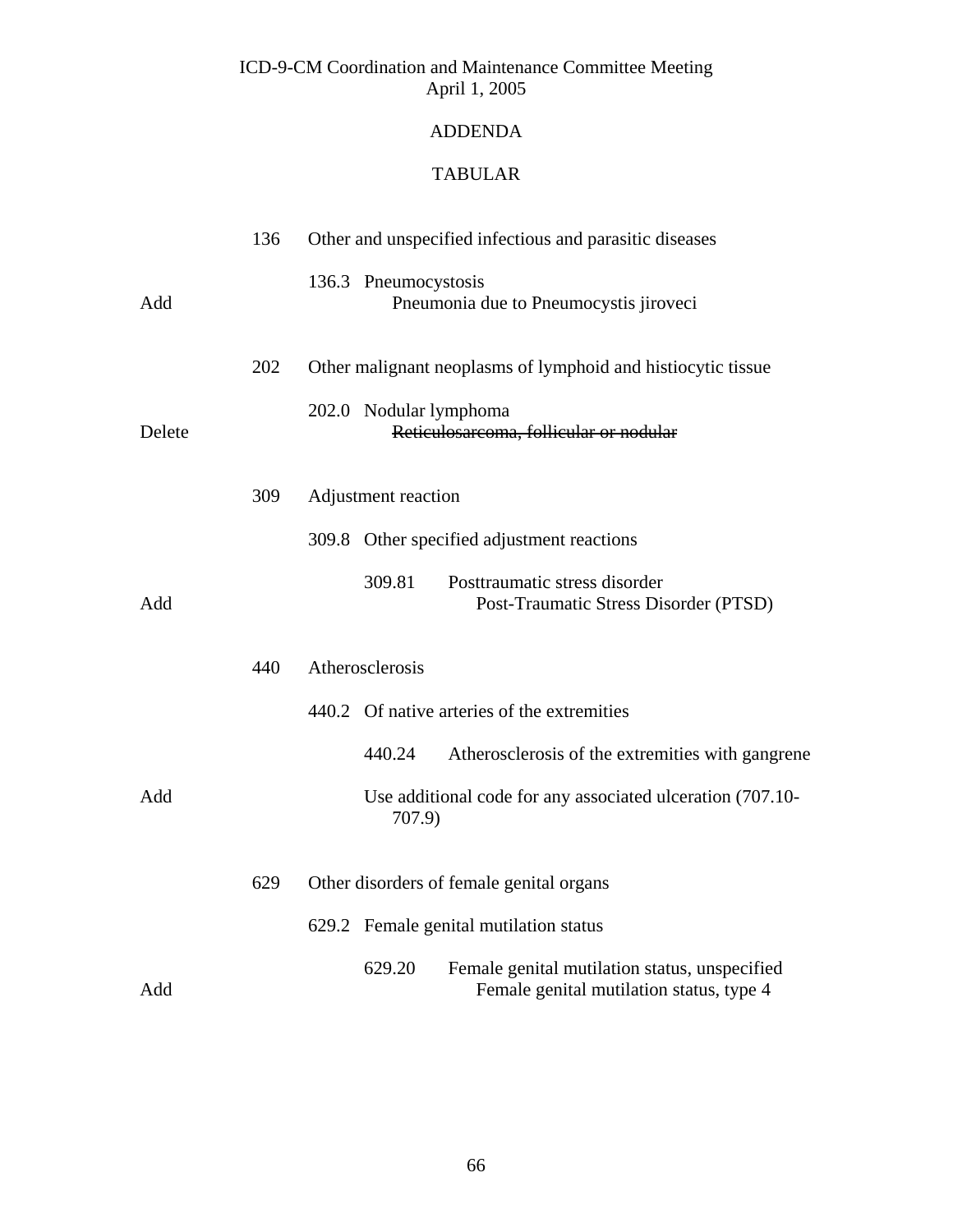|     |     | ICD-9-CM Coordination and Maintenance Committee Meeting<br>April 1, 2005     |
|-----|-----|------------------------------------------------------------------------------|
|     | 784 | Symptoms involving head and neck                                             |
|     |     | 784.3 Aphasia                                                                |
| Add |     | Excludes: aphasia due to late effects of cerebrovascular disease<br>(438.11) |
|     | 790 | Nonspecific findings on examination of blood                                 |
|     |     | 790.2 Abnormal glucose                                                       |
| Add |     | 790.29<br>Other abnormal glucose<br>Hyperglycemia NOS                        |
|     |     | 790.6 Other abnormal blood chemistry                                         |
| Add |     | Abnormal blood level of:<br>lead                                             |
| Add |     | Excludes: lead poisoning (984.0-984.9)                                       |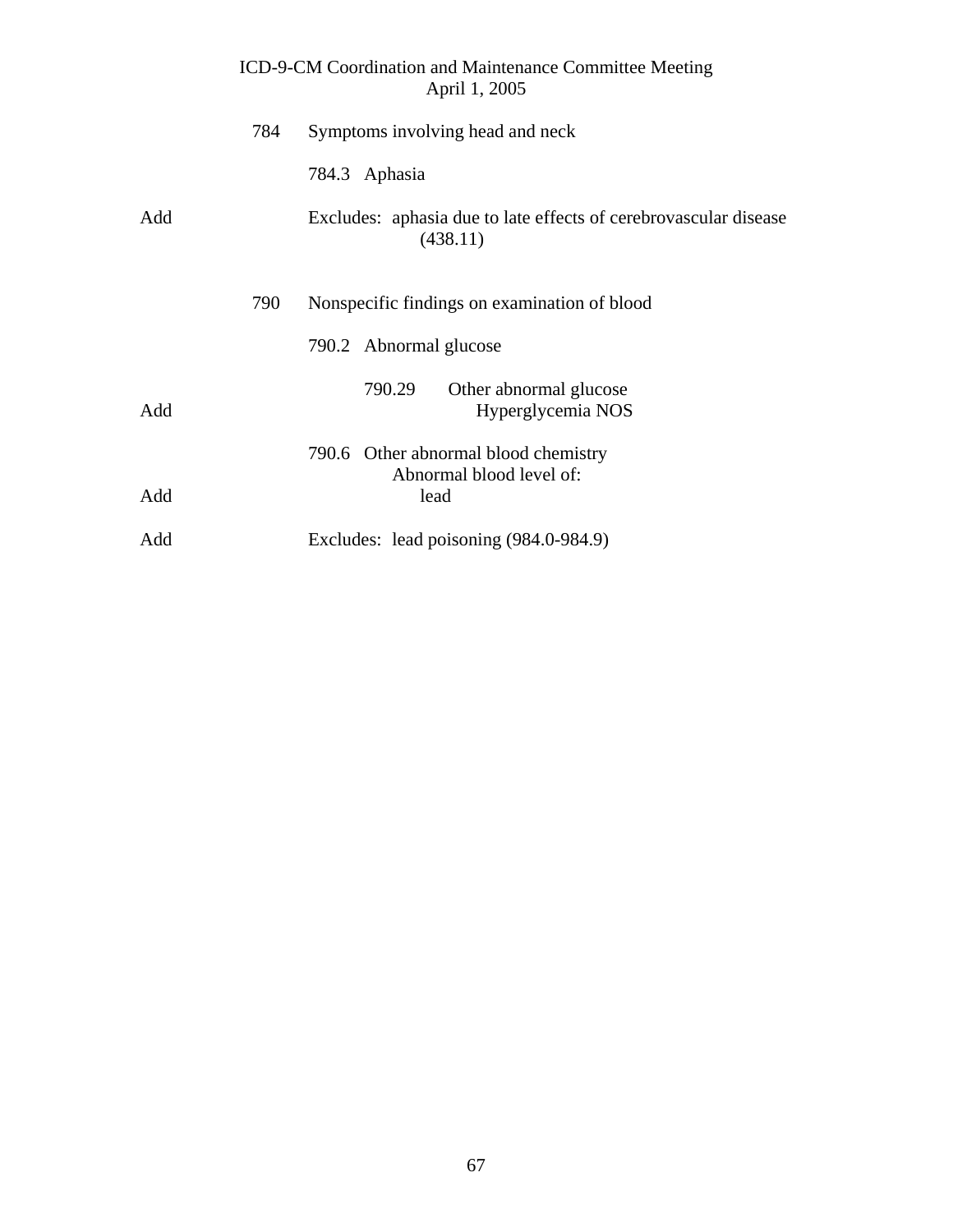## ADDENDA

## INDEX

|        | Abnormal                                                           |
|--------|--------------------------------------------------------------------|
|        | blood-level                                                        |
| Add    | lead 790.6                                                         |
|        | <b>Black</b>                                                       |
| Add    | heel 924.20                                                        |
| Add    | palm 923.20                                                        |
| Revise | Dactylitis 686.9                                                   |
| Revise | sickle-cell 282.62                                                 |
| Add    | Hb-C 282.64                                                        |
| Add    | Hb-SS 282.62                                                       |
| Add    | specified NEC 282.69                                               |
|        | Dermatosis                                                         |
| Add    | linear IgA 694.8                                                   |
|        | Dieulafoy lesion (hemorrhagic)                                     |
|        | οf                                                                 |
| Add    | esophagus 530.82                                                   |
|        | Disease                                                            |
| Revise | microvascular $413.9$ – code to condition                          |
|        | Dislocation                                                        |
| Revise | vertebra (traumatic)                                               |
| Add    | non-traumatic – see Displacement, intervertebral disc              |
|        | Disorder                                                           |
| Add    | Post-Traumatic Stress (PTSD) 309.81                                |
| Delete | social313.22<br>specified NEC 780.59                               |
|        |                                                                    |
|        | Displacement                                                       |
|        | intervertebral disc                                                |
| Revise | due to $\frac{1}{\text{major}}$ trauma – see Dislocation, vertebra |
| Revise | NEC 307.47<br>Dyssomnia                                            |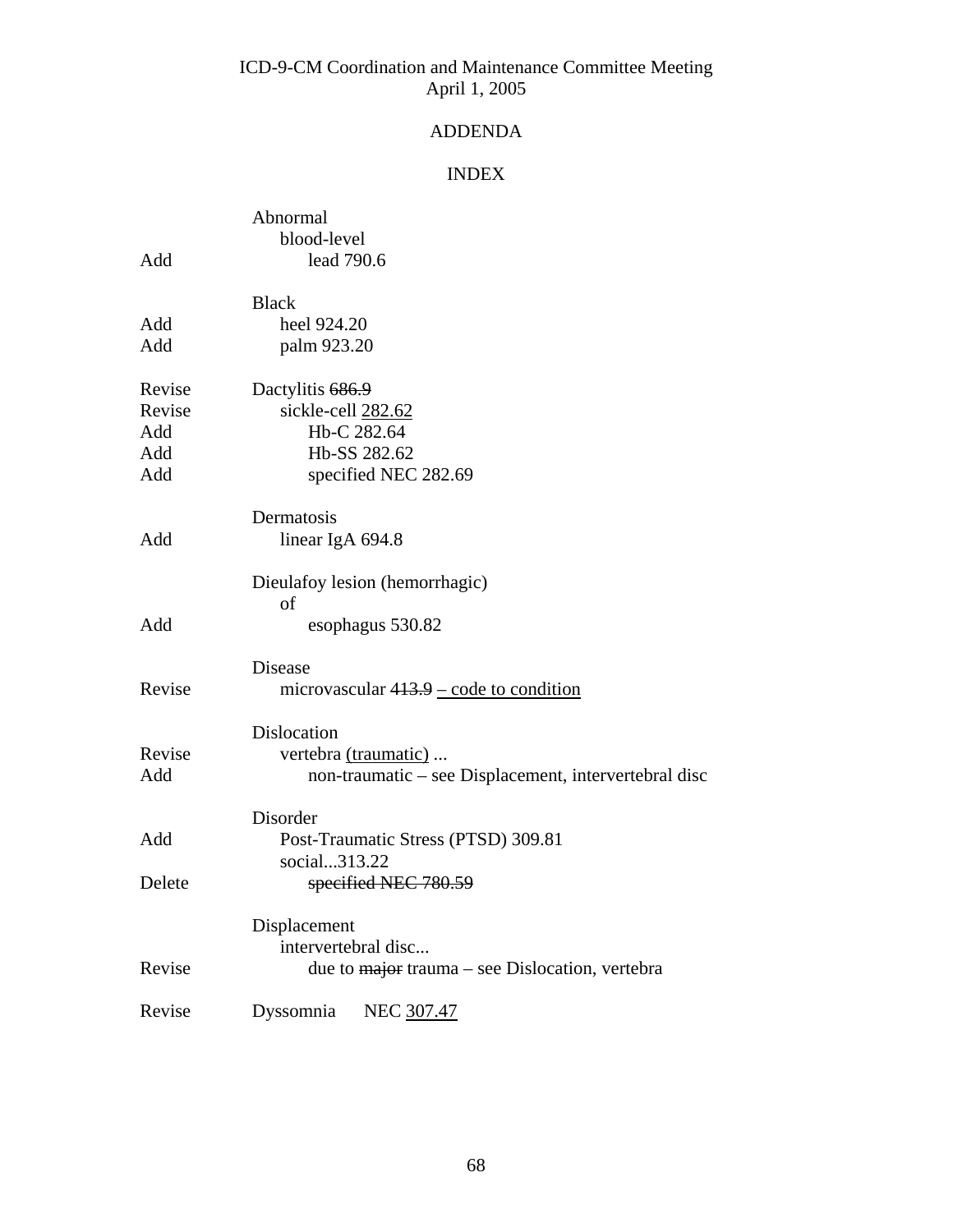| Add    | Dystonia<br>oromandibular 333.82            |
|--------|---------------------------------------------|
| Add    | due to drug 333.85                          |
|        | Elevation<br>liver function test 790.6      |
| Add    | alkaline phosphatase 790.5                  |
| Add    | aminotransferase 790.4                      |
| Add    | bilirubin 782.4                             |
| Add    | hepatic enzyme NEC 790.5                    |
| Add    | lactate dehydrogenase 790.4                 |
|        | Encephalopathy                              |
| Add    | hypoxic-ischemic (perinatal) 768.5          |
|        | Feeding                                     |
|        | problem                                     |
| Revise | infancy or early childhood 783.3            |
|        | Flexion                                     |
| Revise | deformity, joint 736.9                      |
|        | Granuloma                                   |
| Add    | tracheostomy 519.09                         |
|        | Hepatitis                                   |
| Add    | autoimmune 571.49                           |
|        | Hydrocephalus                               |
| Add    | normal pressure (primary) (secondary) 331.3 |
| Revise | otitic 348.2                                |
|        | Injury                                      |
| Add    | post-cardiac surgery (syndrome) 429.4       |
|        | Lead                                        |
| Add    | elevated, in blood 790.6                    |
| Add    | positive blood test 790.6                   |
|        | Necrosis                                    |
| Add    | perineum 624.8                              |
| Add    | vulva 624.8                                 |
| Revise | Parasomnia 307.47                           |